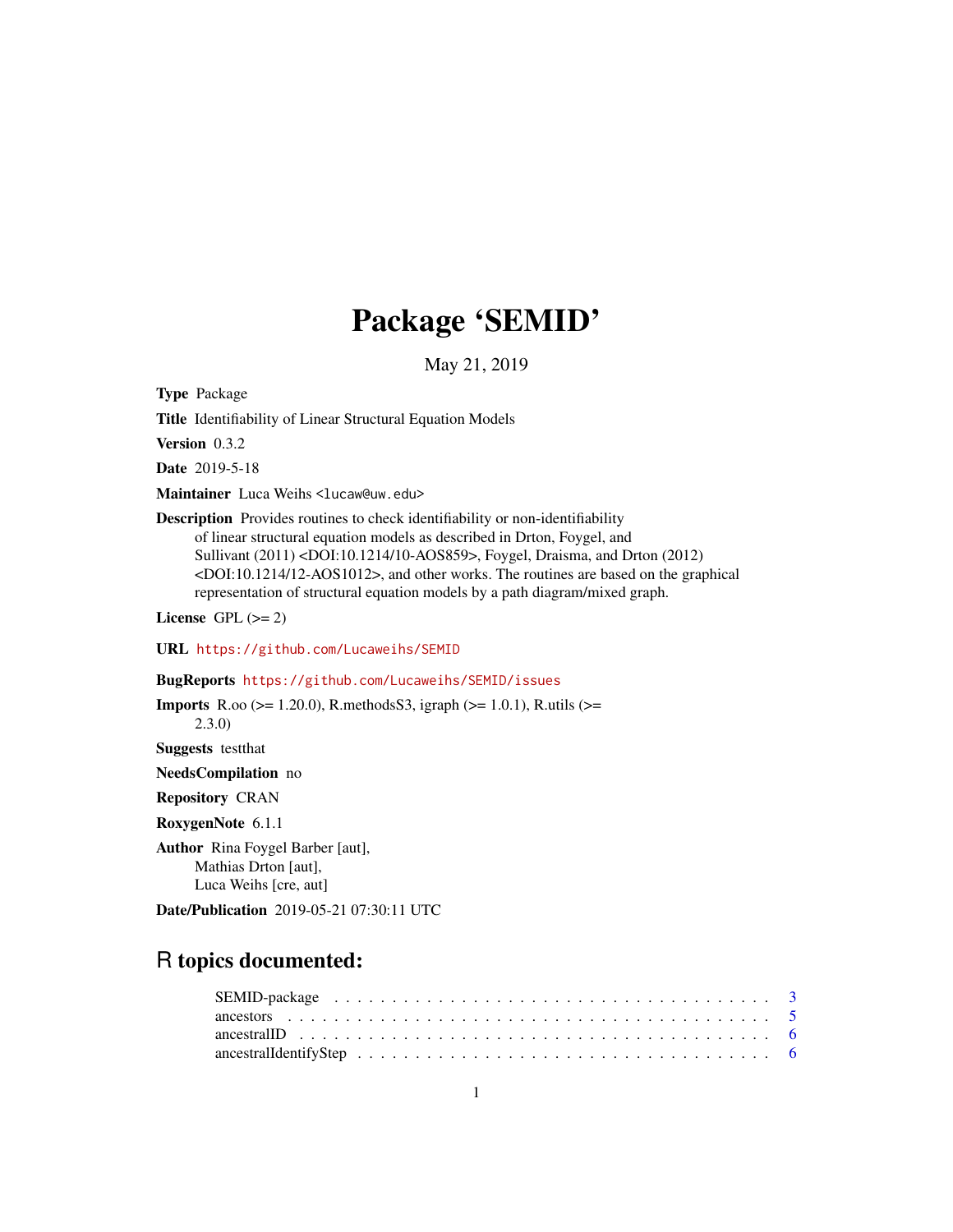|             | 7  |
|-------------|----|
|             | 8  |
|             | 9  |
|             | 9  |
|             | 10 |
|             | 11 |
|             | 11 |
|             | 12 |
|             | 12 |
|             | 13 |
|             | 14 |
|             | 14 |
|             | 15 |
|             | 16 |
|             | 17 |
| FlowGraph   | 17 |
|             | 18 |
|             | 19 |
|             | 19 |
|             | 20 |
|             | 20 |
|             | 21 |
|             | 22 |
|             | 22 |
|             | 23 |
|             | 23 |
|             | 25 |
|             | 26 |
|             | 27 |
|             | 27 |
|             | 28 |
|             | 29 |
|             | 30 |
|             | 30 |
|             | 31 |
| htr         | 32 |
|             | 33 |
|             | 33 |
|             | 34 |
|             | 34 |
| MixedGraph. | 35 |
|             | 36 |
|             | 36 |
| nodes       | 37 |
|             | 37 |
| O           | 38 |
|             | 38 |
|             | 39 |
|             |    |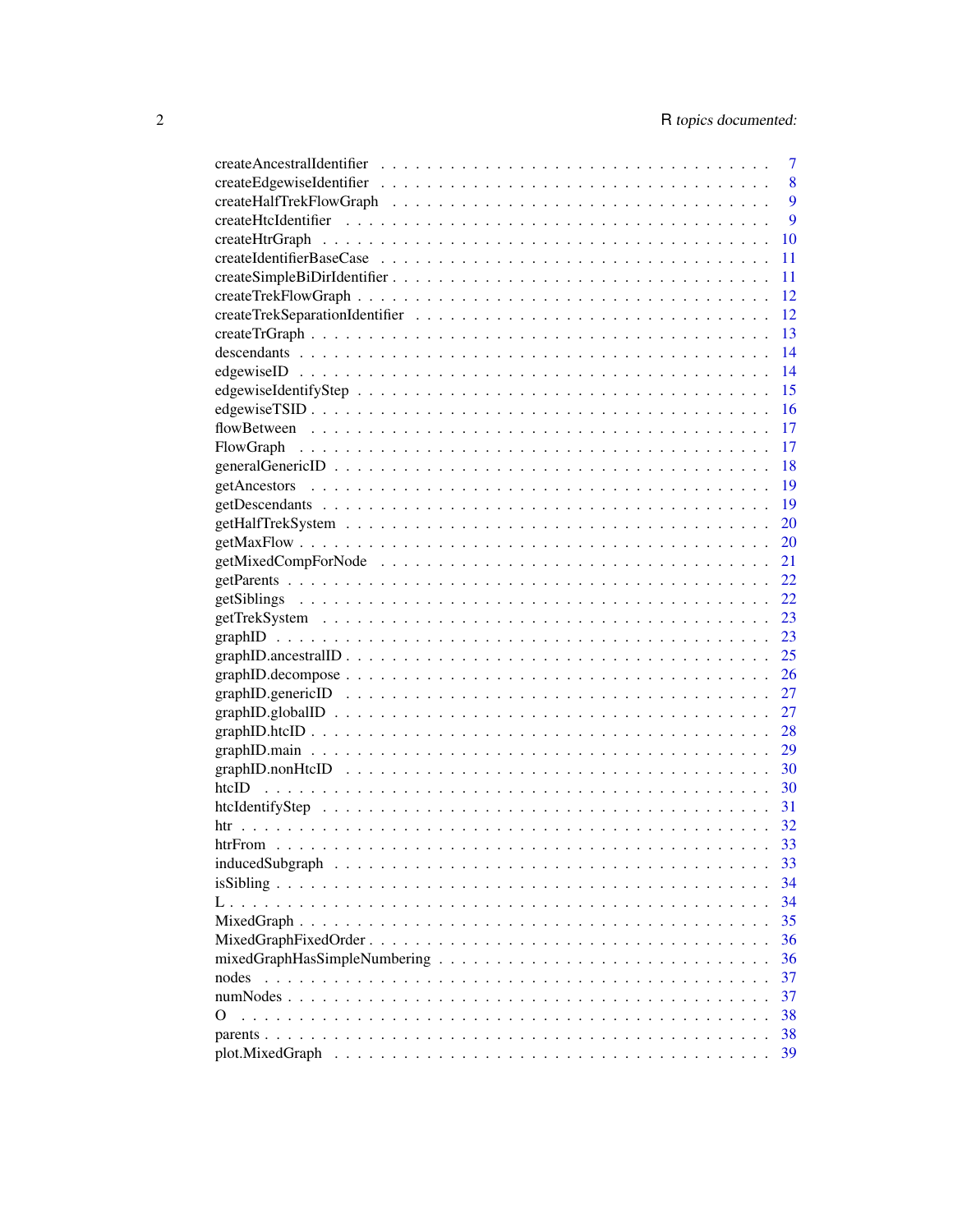<span id="page-2-0"></span>

|                                                                                                                                                                                                                                                                                                                                                                                                                                                                                                          | -39 |
|----------------------------------------------------------------------------------------------------------------------------------------------------------------------------------------------------------------------------------------------------------------------------------------------------------------------------------------------------------------------------------------------------------------------------------------------------------------------------------------------------------|-----|
|                                                                                                                                                                                                                                                                                                                                                                                                                                                                                                          | 40  |
|                                                                                                                                                                                                                                                                                                                                                                                                                                                                                                          | 40  |
|                                                                                                                                                                                                                                                                                                                                                                                                                                                                                                          | 41  |
|                                                                                                                                                                                                                                                                                                                                                                                                                                                                                                          |     |
|                                                                                                                                                                                                                                                                                                                                                                                                                                                                                                          |     |
|                                                                                                                                                                                                                                                                                                                                                                                                                                                                                                          |     |
|                                                                                                                                                                                                                                                                                                                                                                                                                                                                                                          | 44  |
|                                                                                                                                                                                                                                                                                                                                                                                                                                                                                                          | -44 |
|                                                                                                                                                                                                                                                                                                                                                                                                                                                                                                          | -45 |
|                                                                                                                                                                                                                                                                                                                                                                                                                                                                                                          | -45 |
|                                                                                                                                                                                                                                                                                                                                                                                                                                                                                                          |     |
|                                                                                                                                                                                                                                                                                                                                                                                                                                                                                                          |     |
| $\mathcal{L}_{\mathcal{A}}(\mathcal{A})=\mathcal{L}_{\mathcal{A}}(\mathcal{A})=\mathcal{L}_{\mathcal{A}}(\mathcal{A})=\mathcal{L}_{\mathcal{A}}(\mathcal{A})=\mathcal{L}_{\mathcal{A}}(\mathcal{A})=\mathcal{L}_{\mathcal{A}}(\mathcal{A})=\mathcal{L}_{\mathcal{A}}(\mathcal{A})=\mathcal{L}_{\mathcal{A}}(\mathcal{A})=\mathcal{L}_{\mathcal{A}}(\mathcal{A})=\mathcal{L}_{\mathcal{A}}(\mathcal{A})=\mathcal{L}_{\mathcal{A}}(\mathcal{A})=\mathcal{L}_{\mathcal{A}}(\mathcal{A})=\mathcal{$<br>toIn. | -47 |
|                                                                                                                                                                                                                                                                                                                                                                                                                                                                                                          | -47 |
|                                                                                                                                                                                                                                                                                                                                                                                                                                                                                                          | 48  |
|                                                                                                                                                                                                                                                                                                                                                                                                                                                                                                          | 49  |
|                                                                                                                                                                                                                                                                                                                                                                                                                                                                                                          | 49  |
|                                                                                                                                                                                                                                                                                                                                                                                                                                                                                                          | 50  |
|                                                                                                                                                                                                                                                                                                                                                                                                                                                                                                          |     |

#### **Index** [51](#page-50-0)

SEMID-package *SEMID package documentation.*

### Description

SEMID provides a number of methods for testing the global/generic identifiability of mixed graphs.

### Details

The only function you're likely to need from **SEMID** is [semID](#page-40-1). A complete description of all package features, along with examples, can be found at <https://github.com/Lucaweihs/SEMID>.

### Examples

```
###
# Checking the generic identifiability of parameters in a mixed graph.
###
# Mixed graphs are specified by their directed adjacency matrix L and
# bidirected adjacency matrix O.
L = t(matrix)c(0, 1, 1, 0, 0,0, 0, 1, 1, 1,
   0, 0, 0, 1, 0,
   0, 0, 0, 0, 1,
   0, 0, 0, 0, 0), 5, 5))
```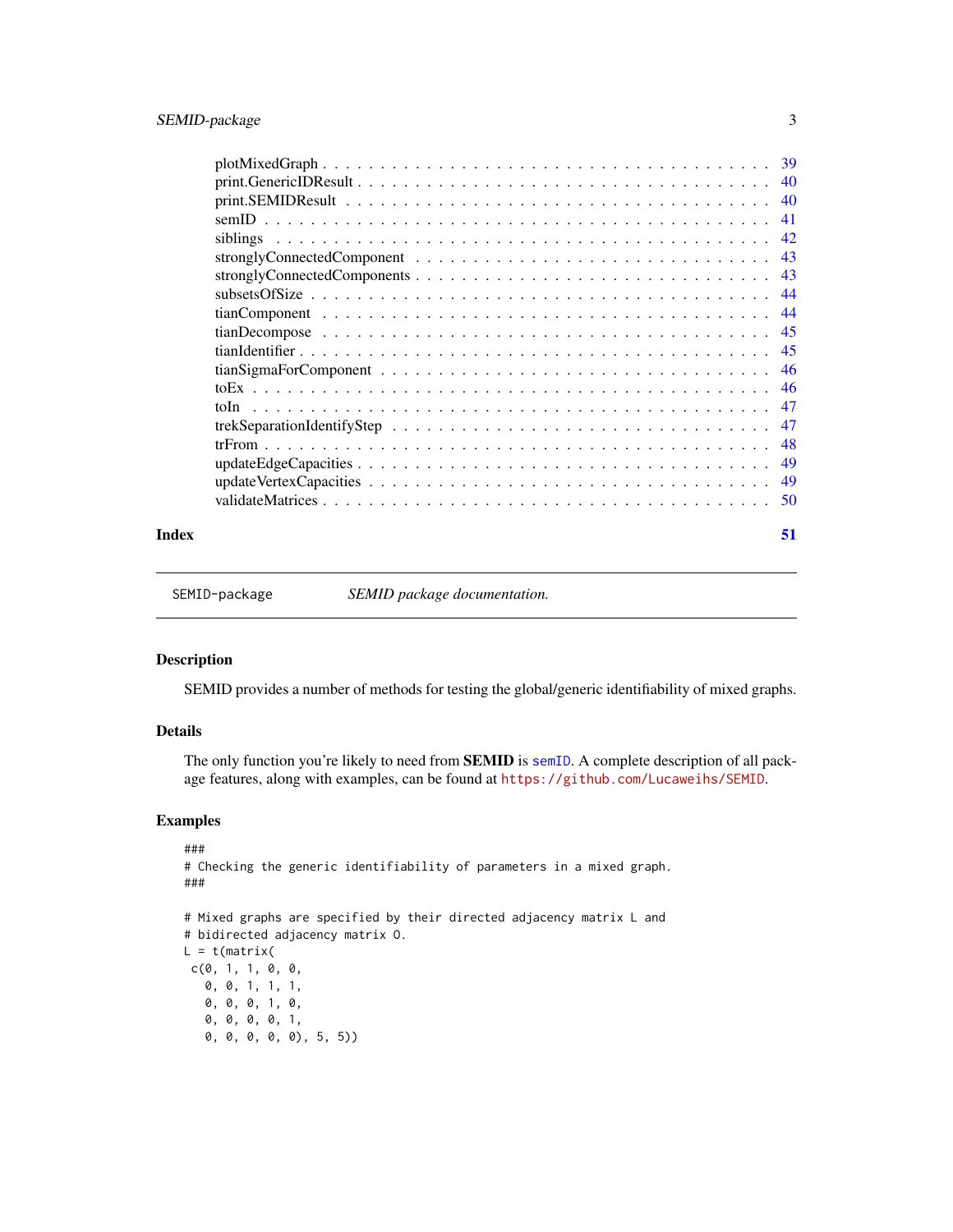```
0 = t(matrix)c(0, 0, 0, 1, 0,
   0, 0, 1, 0, 1,
   0, 0, 0, 0, 0,
   0, 0, 0, 0, 0,
   0, 0, 0, 0, 0), 5, 5)); O=O+t(O)
# Create a mixed graph object
graph = MixedGraph(L, O)
# We can plot what this mixed graph looks like, blue edges are directed
# red edges are bidirected.
plot(graph)
# Without using decomposition techniques we can't identify all nodes
# just using the half-trek criterion
htcID(graph, tianDecompose = FALSE)
# The edgewiseTSID function can show that all edges are generically
# identifiable without proprocessing with decomposition techniques
edgewiseTSID(graph, tianDecompose = FALSE)
# The above shows that all edges in the graph are generically identifiable.
# See the help of edgewiseTSID to find out more information about what
# else is returned by edgewiseTSID.
###
# Checking generic parameter identifiability using the generalGenericID
# function
###
L = t(matrix)c(0, 1, 0, 0, 0, 0,0, 0, 0, 1, 1,
   0, 0, 0, 1, 0,
   0, 1, 0, 0, 1,
   0, 0, 0, 1, 0), 5, 5))
0 = t(matrix)c(0, 0, 0, 0, 0,
   0, 0, 1, 0, 1,
   0, 0, 0, 1, 0,
   0, 0, 0, 0, 0,
   0, 0, 0, 0, 0), 5, 5)); O=O+t(O)
# Create a mixed graph object
graph = MixedGraph(L, O)
# Now lets define an "identification step" function corresponding to
# using the edgewise identification algorithm but with subsets
# controlled by 1.
restrictedEdgewiseIdentifyStep <- function(mixedGraph,
                                            unsolvedParents,
```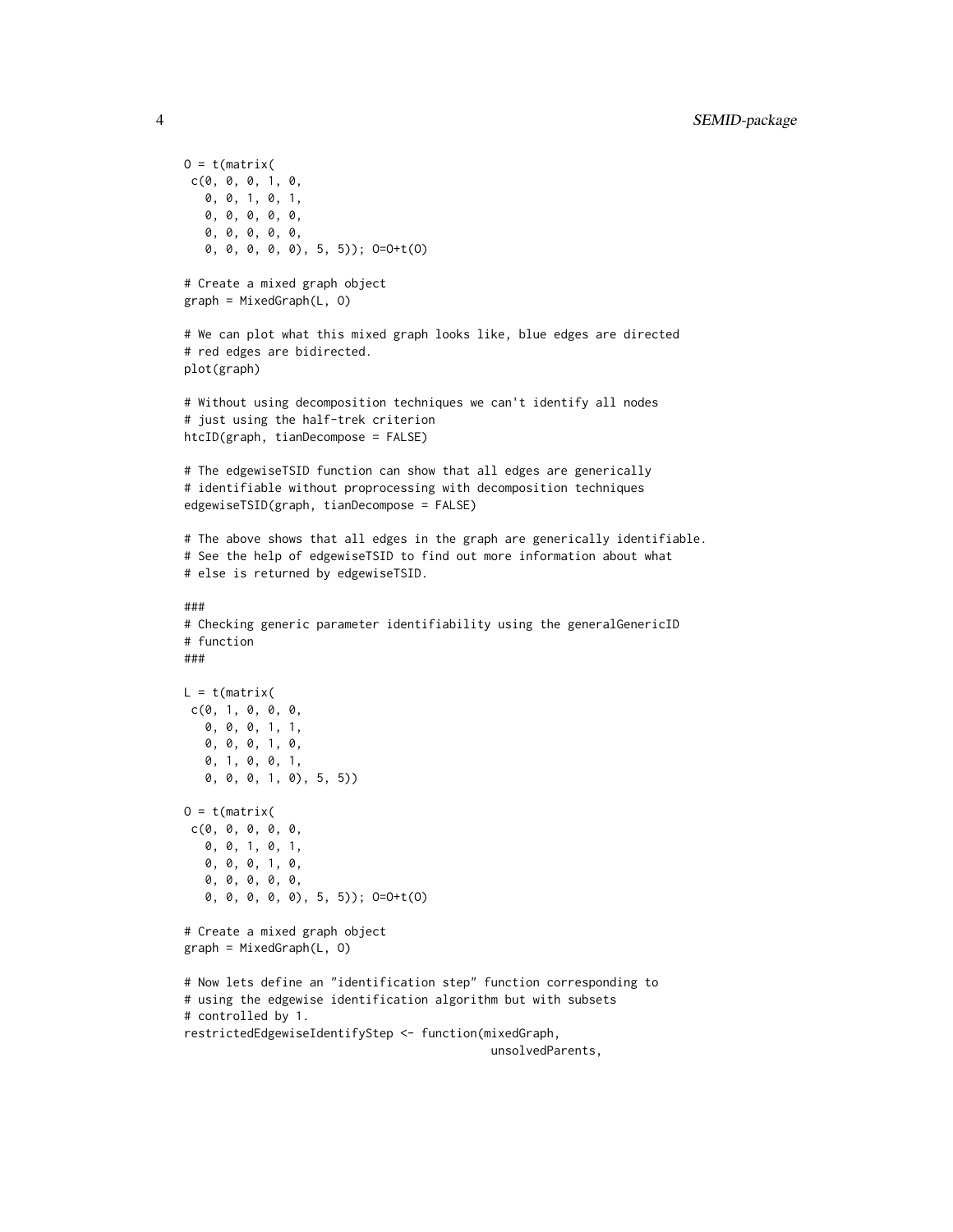#### <span id="page-4-0"></span>ancestors 5

```
solvedParents,
                                            identifier) {
     return(edgewiseIdentifyStep(mixedGraph, unsolvedParents,
                                 solvedParents, identifier,
                                 subsetSizeControl = 1))
}
# Now we run an identification algorithm that iterates between the
# htc and the "restricted" edgewise identification algorithm
generalGenericID(graph, list(htcIdentifyStep,
                               restrictedEdgewiseIdentifyStep),
                 tianDecompose = FALSE)
# We can do better (fewer unsolved parents) if we don't restrict the edgewise
# identifier algorithm as much
generalGenericID(graph, list(htcIdentifyStep, edgewiseIdentifyStep),
                  tianDecompose = FALSE)
```
#### ancestors *All ancestors of a collection of nodes*

### Description

Finds all the ancestors of a collection of nodes. These ancestors DO include the nodes themselves (every node is considered an ancestor of itself).

#### Usage

```
ancestors(this, nodes)
## S3 method for class 'MixedGraphFixedOrder'
ancestors(this, nodes)
## S3 method for class 'MixedGraph'
ancestors(this, nodes)
```

| this  | the mixed graph object                     |
|-------|--------------------------------------------|
| nodes | the nodes from which to find all ancestors |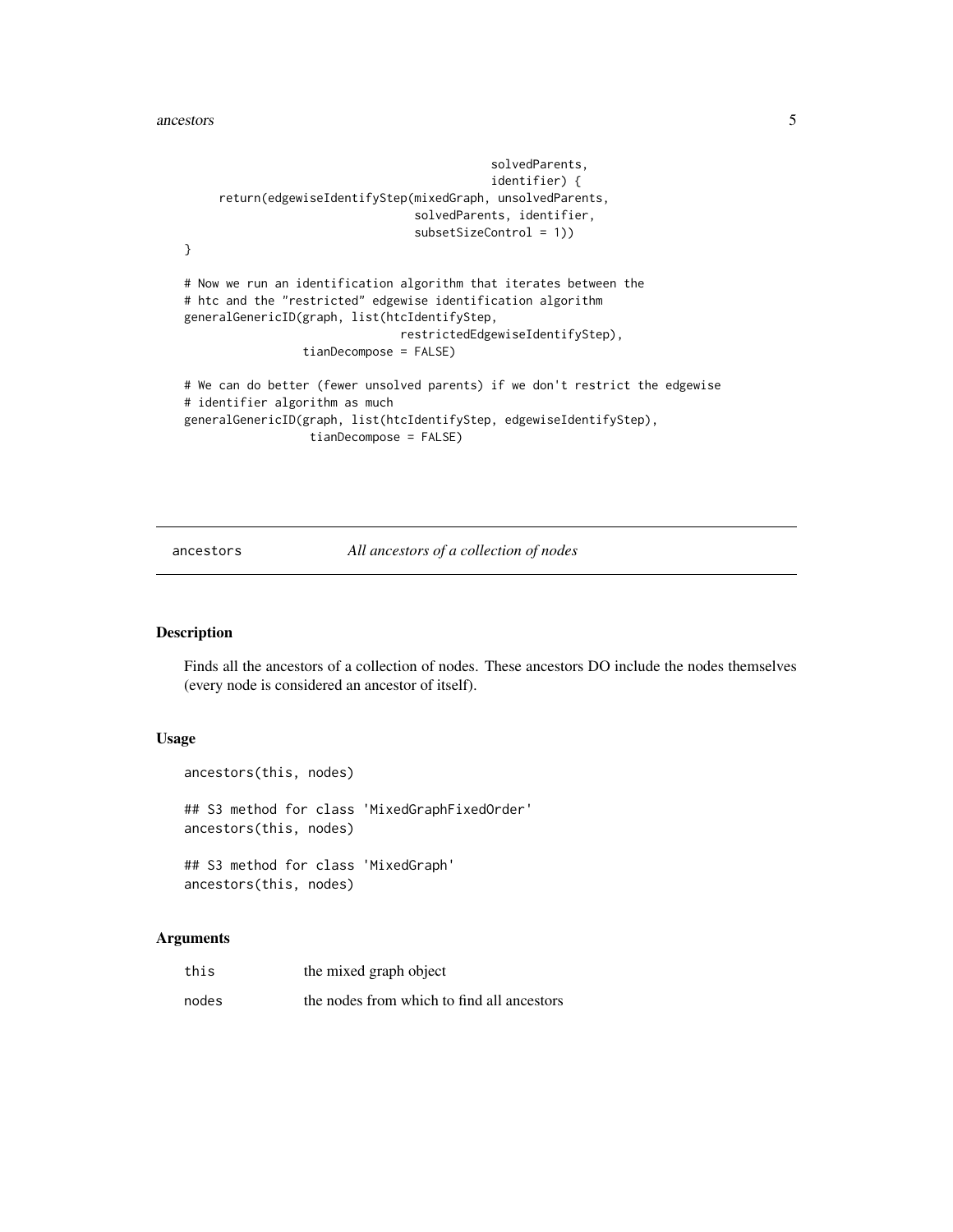<span id="page-5-0"></span>

Uses the an identification criterion of Drton and Weihs (2015); this version of the algorithm is somewhat different from Drton and Weihs (2015) in that it also works on cyclic graphs. The original version of the algorithm can be found in the function [graphID.ancestralID](#page-24-1).

#### Usage

ancestralID(mixedGraph, tianDecompose = T)

#### Arguments

| mixedGraph    | a MixedGraph object representing the L-SEM.                                     |
|---------------|---------------------------------------------------------------------------------|
| tianDecompose | TRUE or FALSE determining whether or not the Tian decomposition should          |
|               | be used before running the current generic identification algorithm. In general |
|               | letting this be TRUE will make the algorithm faster and more powerful.          |

#### Value

see the return of [generalGenericID](#page-17-1).

ancestralIdentifyStep *Perform one iteration of ancestral identification.*

### Description

A function that does one step through all the nodes in a mixed graph and tries to determine if directed edge coefficients are generically identifiable by leveraging decomposition by ancestral subsets. See algorithm 1 of Drton and Weihs (2015); this version of the algorithm is somewhat different from Drton and Weihs (2015) in that it also works on cyclic graphs.

```
ancestralIdentifyStep(mixedGraph, unsolvedParents, solvedParents,
  identifier)
```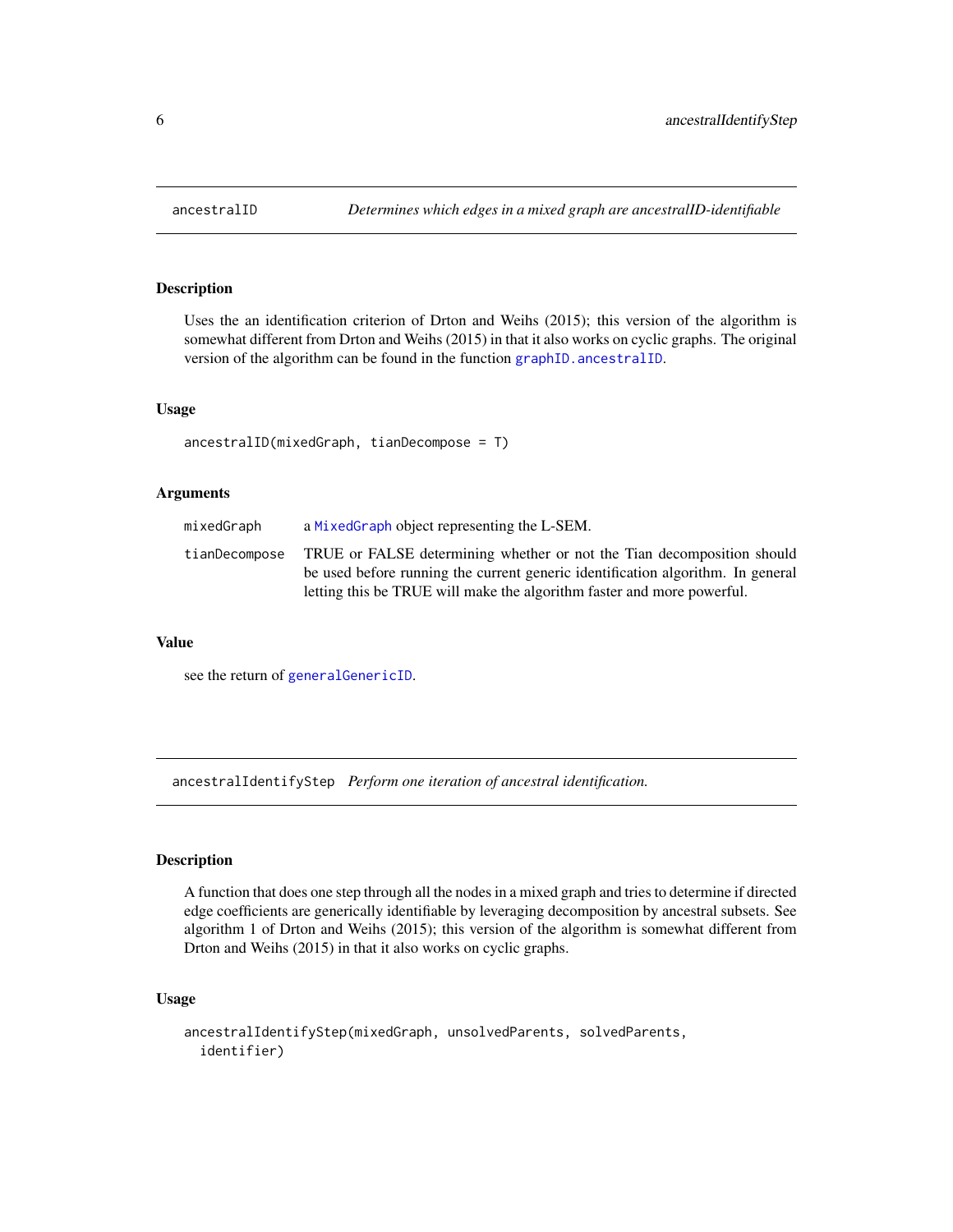#### <span id="page-6-0"></span>Arguments

| mixedGraph<br>unsolvedParents | a MixedGraph object representing the mixed graph.                                                                                                                                                                                                                                                                     |
|-------------------------------|-----------------------------------------------------------------------------------------------------------------------------------------------------------------------------------------------------------------------------------------------------------------------------------------------------------------------|
|                               | a list whose ith index is a vector of all the parents j of i in G which for which the<br>edge <i>j</i> -> <i>i</i> is not yet known to be generically identifiable.                                                                                                                                                   |
| solvedParents                 | the complement of unsolvedParents, a list whose ith index is a vector of all<br>parents j of i for which the edge $i > j$ is known to be generically identifiable<br>(perhaps by other algorithms).                                                                                                                   |
| identifier                    | an identification function that must produce the identifications corresponding to<br>those in solved parents. That is identifier should be a function taking a single<br>argument Sigma (any generically generated covariance matrix corresponding to<br>the mixed graph) and returns a list with two named arguments |
|                               | Lambda denote the number of nodes in mixedGraph as n. Then Lambda is an<br>nxn matrix whose <i>i</i> , jth entry                                                                                                                                                                                                      |
|                               | 1. equals $0$ if i is not a parent of j,                                                                                                                                                                                                                                                                              |
|                               | 2. equals NA if i is a parent of j but identifier cannot identify it gener-<br>ically,                                                                                                                                                                                                                                |
|                               | 3. equals the (generically) unique value corresponding to the weight along<br>the edge i->j that was used to produce Sigma.                                                                                                                                                                                           |
|                               | <b>Omega</b> just as Lambda but for the bidirected edges in the mixed graph                                                                                                                                                                                                                                           |
|                               | such that if j is in solvedParents[[i]] we must have that $Lambda[j,i]$ is not<br>NA.                                                                                                                                                                                                                                 |
| <b>Value</b>                  |                                                                                                                                                                                                                                                                                                                       |

a list

#### References

Drton, M. and Weihs, L. (2015) Generic Identifiability of Linear Structural Equation Models by Ancestor Decomposition. arXiv 1504.02992

createAncestralIdentifier

*Create an ancestral identification function.*

### Description

A helper function for ancestralIdentifyStep, creates an identifier function based on its given parameters. This created identifier function will identify the directed edges from 'targets' to 'node.'

```
createAncestralIdentifier(idFunc, sources, targets, node, htrSources,
  ancestralSubset, cComponent)
```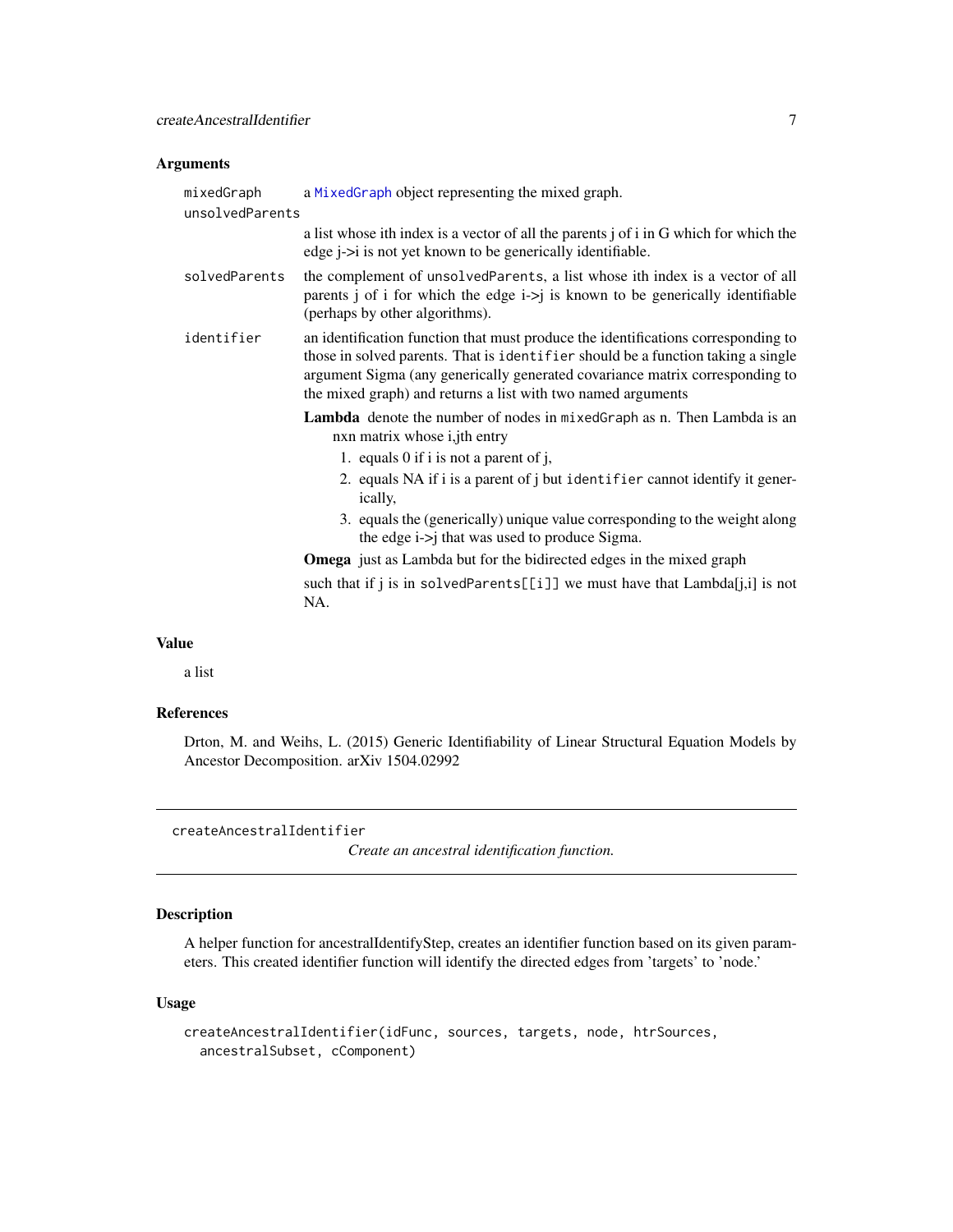### <span id="page-7-0"></span>Arguments

| identification of edge coefficients often requires that other edge coefficients al-<br>ready be identified. This argument should be a function that produces all such<br>identifications. The newly created identifier function will return these identifi-<br>cations along with its own. |  |  |
|--------------------------------------------------------------------------------------------------------------------------------------------------------------------------------------------------------------------------------------------------------------------------------------------|--|--|
| the sources of the half-trek system.                                                                                                                                                                                                                                                       |  |  |
| the targets of the half-trek system (these should be the parents of node).                                                                                                                                                                                                                 |  |  |
| the node for which all incoming edges are to be identified (the tails of which are<br>targets).                                                                                                                                                                                            |  |  |
| the nodes in sources which are half-trek reachable from node. All incoming<br>edges to these sources should be identified by identified by remaining the newly created iden-<br>tification function to work.                                                                               |  |  |
| ancestralSubset                                                                                                                                                                                                                                                                            |  |  |
| an ancestral subset of the graph containing node.                                                                                                                                                                                                                                          |  |  |
| a list corresponding to the c-component containing node in the subgraph induced<br>by ancestralSubset. See tianDecompose for how such c-component lists are<br>formed.                                                                                                                     |  |  |
|                                                                                                                                                                                                                                                                                            |  |  |

### Value

an identification function

```
createEdgewiseIdentifier
```
*Create an edgewise identification function*

### Description

A helper function for [edgewiseIdentifyStep](#page-14-1), creates an identifier function based on its given parameters. This created identifier function will identify the directed edges from 'targets' to 'node.'

### Usage

```
createEdgewiseIdentifier(idFunc, sources, targets, node, solvedNodeParents,
  sourceParentsToRemove)
```

| idFunc  | identification of edge coefficients often requires that other edge coefficients al-<br>ready be identified. This argument should be a function that produces all such<br>identifications. The newly created identifier function will return these identifi-<br>cations along with its own. |
|---------|--------------------------------------------------------------------------------------------------------------------------------------------------------------------------------------------------------------------------------------------------------------------------------------------|
| sources | the sources of the half-trek system.                                                                                                                                                                                                                                                       |
| targets | the targets of the half-trek system (these should be the parents of node).                                                                                                                                                                                                                 |
|         |                                                                                                                                                                                                                                                                                            |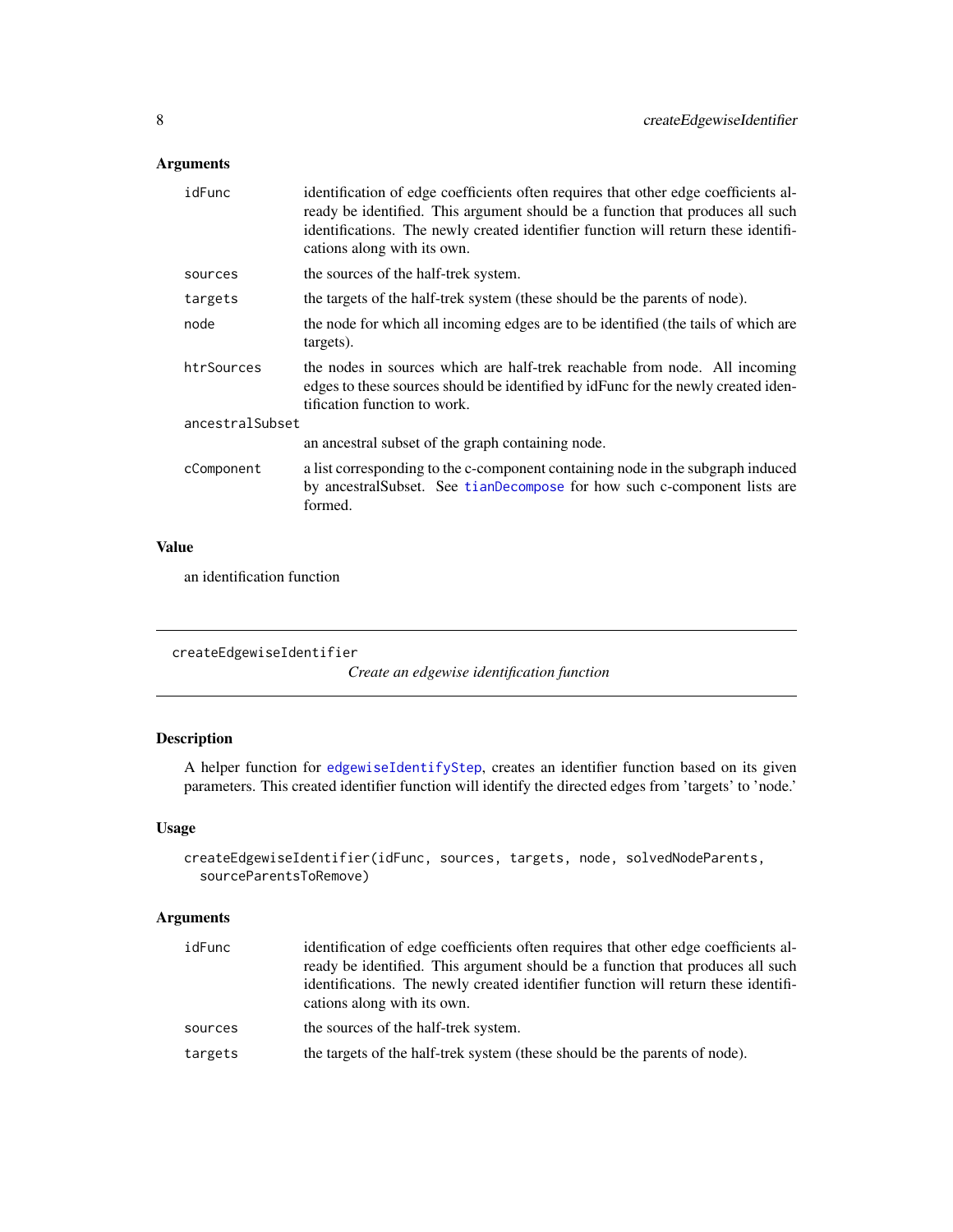### <span id="page-8-0"></span>createHalfTrekFlowGraph 9

| node                  | the node for which all incoming edges are to be identified (the tails of which are                   |
|-----------------------|------------------------------------------------------------------------------------------------------|
|                       | targets).                                                                                            |
| solvedNodeParents     |                                                                                                      |
|                       | the parents of node that have been solved                                                            |
| sourceParentsToRemove |                                                                                                      |
|                       | a list of the parents of the sources that should have their edge to their respect<br>source removed. |
|                       |                                                                                                      |

### Value

an identification function

createHalfTrekFlowGraph

*Helper function to create a flow graph.*

### Description

Helper function to create a flow graph.

#### Usage

```
createHalfTrekFlowGraph(this)
```

```
## S3 method for class 'MixedGraphFixedOrder'
createHalfTrekFlowGraph(this)
```
### Arguments

this the mixed graph object

createHtcIdentifier *Create an htc identification function.*

### Description

A helper function for [htcIdentifyStep](#page-30-1), creates an identifier function based on its given parameters. This created identifier function will identify the directed edges from 'targets' to 'node.'

```
createHtcIdentifier(idFunc, sources, targets, node, htrSources)
```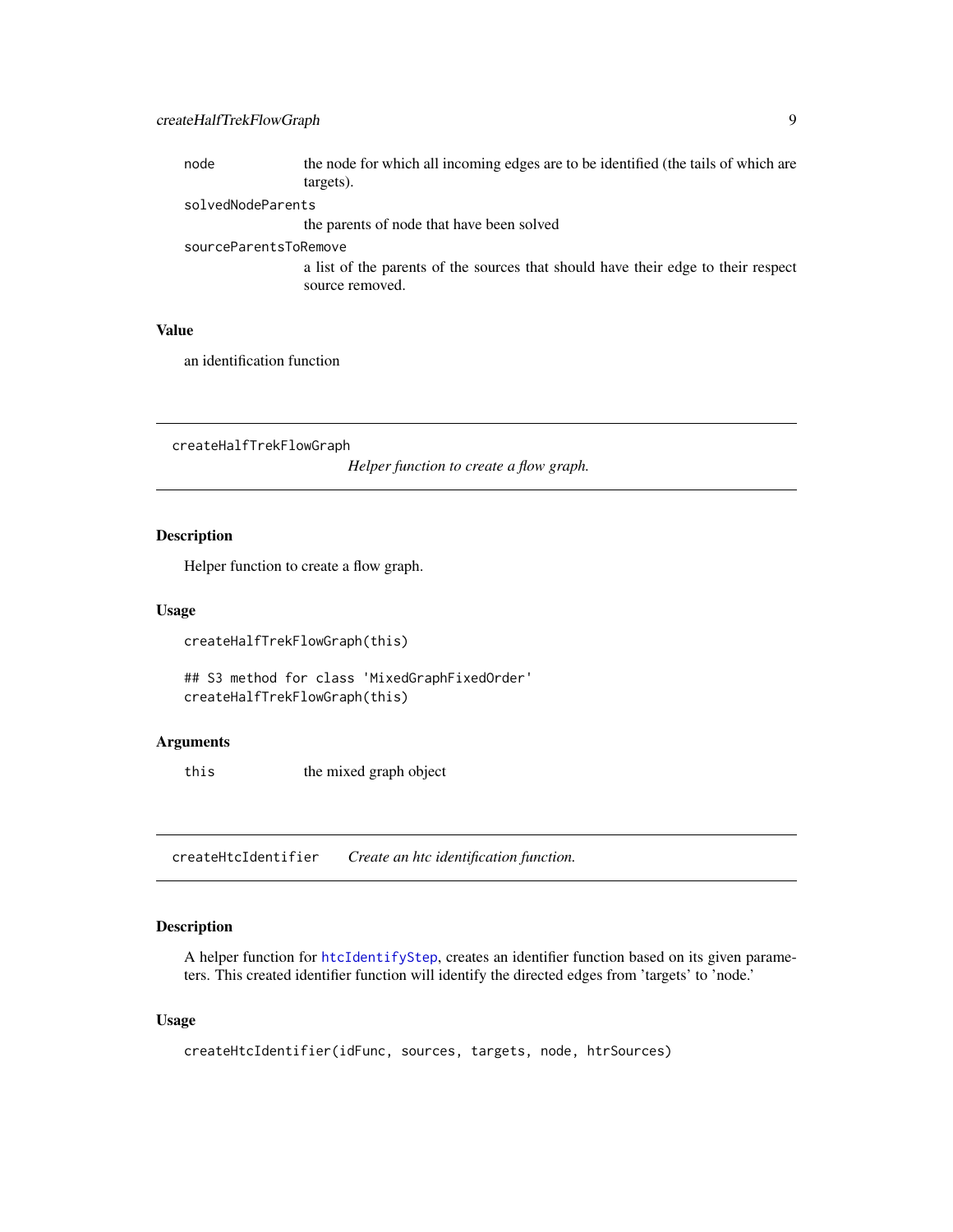### <span id="page-9-0"></span>Arguments

| idFunc     | identification of edge coefficients often requires that other edge coefficients al-<br>ready be identified. This argument should be a function that produces all such<br>identifications. The newly created identifier function will return these identifi-<br>cations along with its own. |
|------------|--------------------------------------------------------------------------------------------------------------------------------------------------------------------------------------------------------------------------------------------------------------------------------------------|
| sources    | the sources of the half-trek system.                                                                                                                                                                                                                                                       |
| targets    | the targets of the half-trek system (these should be the parents of node).                                                                                                                                                                                                                 |
| node       | the node for which all incoming edges are to be identified (the tails of which are<br>targets).                                                                                                                                                                                            |
| htrSources | the nodes in sources which are half-trek reachable from node. All incoming<br>edges to these sources should be identified by identified by remaining to real iden-<br>tification function to work.                                                                                         |

#### Value

an identification function

### References

Foygel, R., Draisma, J., and Drton, M. (2012) Half-trek criterion for generic identifiability of linear structural equation models. *Ann. Statist.* 40(3): 1682-1713.

createHtrGraph *Helper function to create a graph encoding htr relationships.*

### Description

Helper function to create a graph encoding htr relationships.

### Usage

```
createHtrGraph(this)
```

```
## S3 method for class 'MixedGraphFixedOrder'
createHtrGraph(this)
```
### Arguments

this the mixed graph object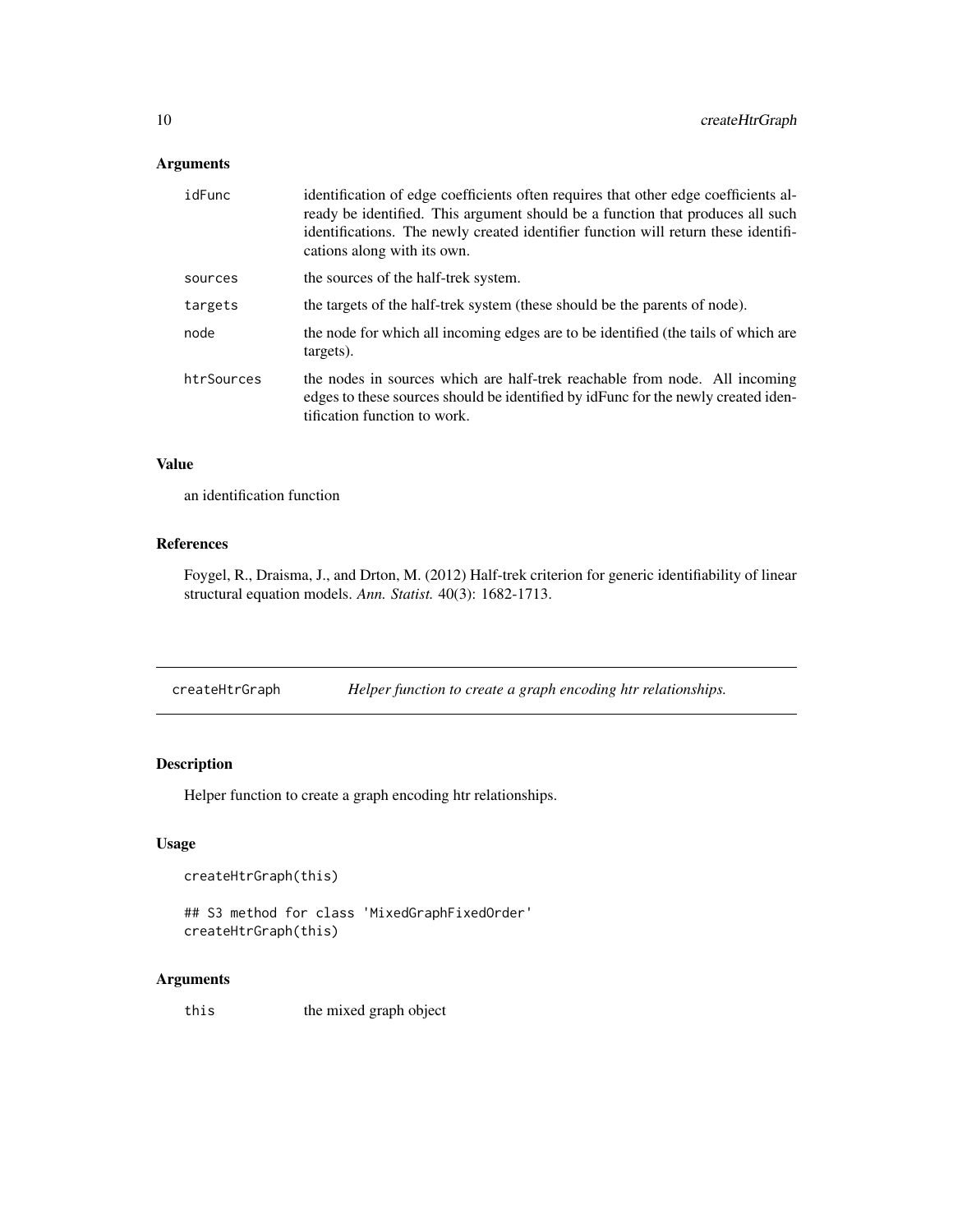<span id="page-10-0"></span>createIdentifierBaseCase

*Create an identifier base case*

### **Description**

Identifiers are functions that take as input a covariance matrix Sigma corresponding to some mixed graph G and, from that covariance matrix, identify some subset of the coefficients in the mixed graph G. This function takes as input the matrices, L and O, defining G and creates an identifier that does not identify any of the coefficients of G. This is useful as a base case when building more complex identification functions.

#### Usage

```
createIdentifierBaseCase(L, O)
```
#### Arguments

| L | Adjacency matrix for the directed part of the path diagram/mixed graph; an edge<br>pointing from i to j is encoded as $L[i,j]=1$ and the lack of an edge between i and<br>i is encoded as $L[i,j]=0$ . There should be no directed self loops, i.e. no i such<br>that $L[i,i]=1$ .                                                              |
|---|-------------------------------------------------------------------------------------------------------------------------------------------------------------------------------------------------------------------------------------------------------------------------------------------------------------------------------------------------|
| 0 | Adjacency matrix for the bidirected part of the path diagram/mixed graph. Edges<br>are encoded as for the L parameter. Again there should be no self loops. Also<br>this matrix will be coerced to be symmetric so it is only necessary to specify an<br>edge once, i.e. if $O[i,j]=1$ you may, but are not required to, also have $O[i,j]=1$ . |

### Value

a function that takes as input a covariance matrix compatible with the mixed graph defined by L/O and returns a list with two named components: Lambda - a matrix equal to L but with NA values instead of 1s, Omega - a matrix equal to O but with NA values instead of 1s. When building more complex identifiers these NAs will be replaced by the value that can be identified from Sigma.

createSimpleBiDirIdentifier

*Identify bidirected edges if all directed edges are identified*

### **Description**

Creates an identifier function that assumes that all directed edges have already been identified and then is able to identify all bidirected edges simultaneously.

#### Usage

createSimpleBiDirIdentifier(idFunc)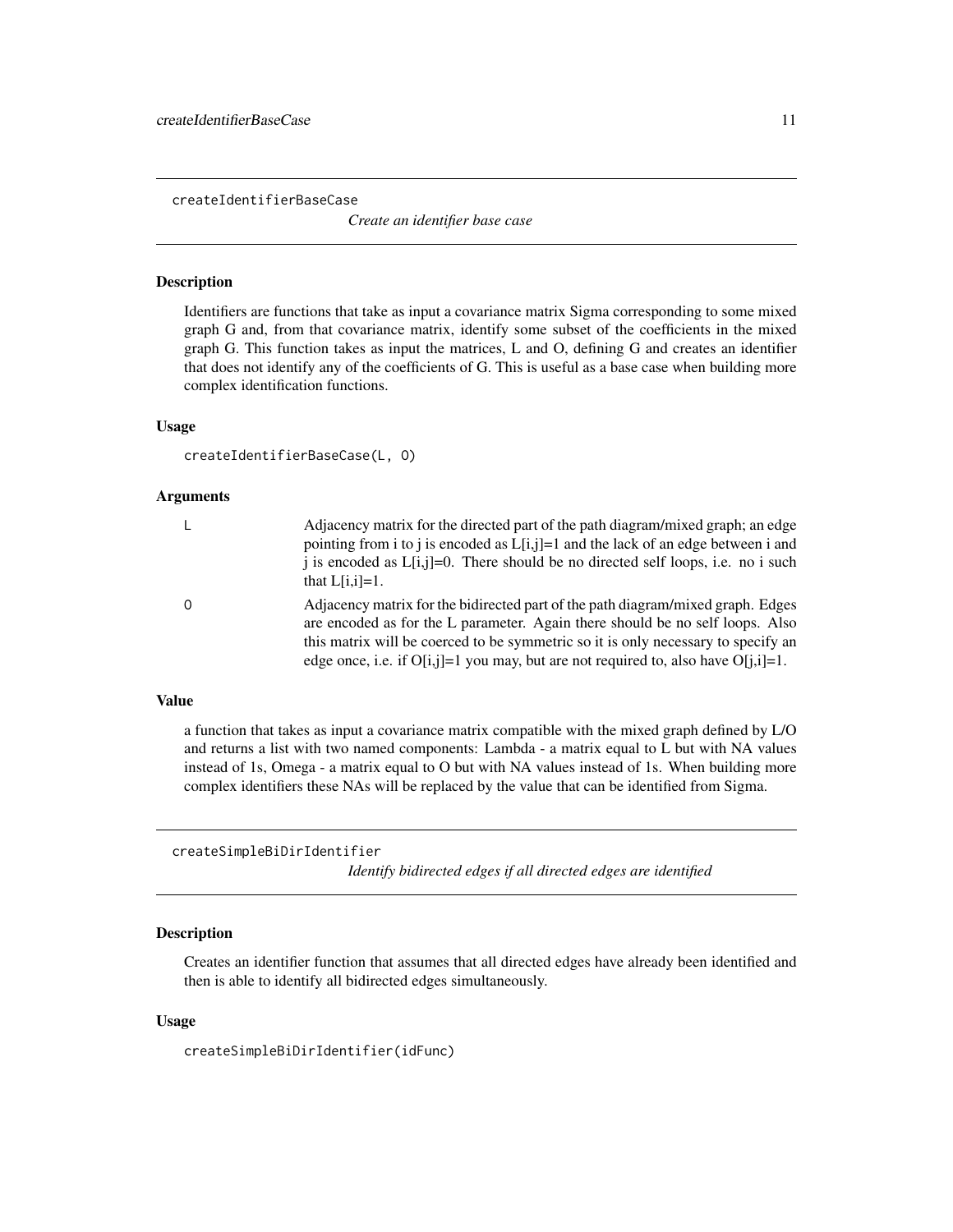#### <span id="page-11-0"></span>**Arguments**

idFunc an identifier function that identifies all directed edges

### Value

a new identifier function that identifies everything.

createTrekFlowGraph *Helper function to create a flow graph.*

### Description

Helper function to create a flow graph.

#### Usage

createTrekFlowGraph(this)

## S3 method for class 'MixedGraphFixedOrder' createTrekFlowGraph(this)

### Arguments

this the mixed graph object

createTrekSeparationIdentifier

*Create an trek separation identification function*

#### Description

A helper function for [trekSeparationIdentifyStep](#page-46-1), creates an identifier function based on its given parameters. This created identifier function will identify the directed edge from 'parent' to 'node.'

```
createTrekSeparationIdentifier(idFunc, sources, targets, node, parent,
  solvedParents)
```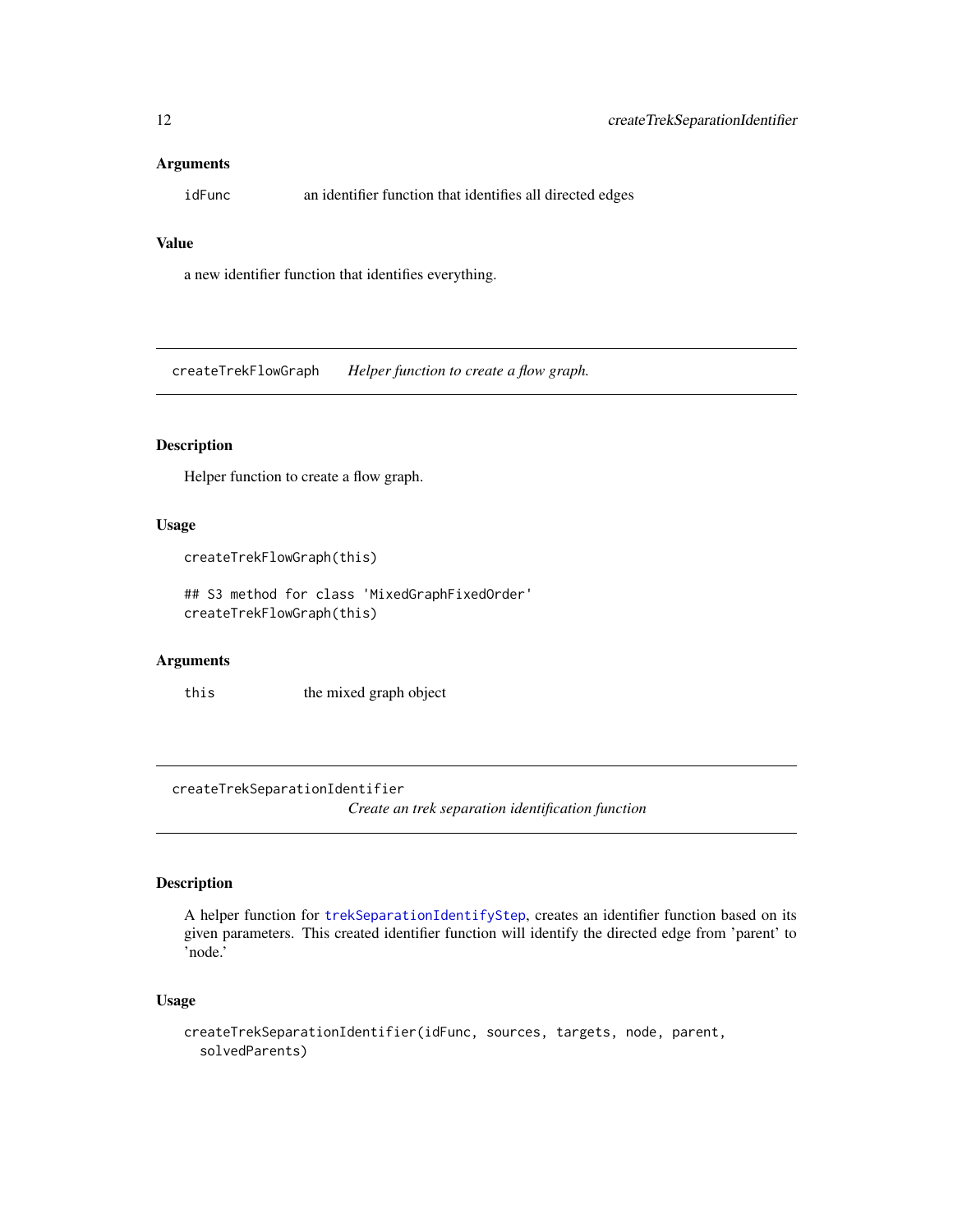### <span id="page-12-0"></span>createTrGraph 13

### Arguments

| idFunc        | identification of edge coefficients often requires that other edge coefficients al-<br>ready be identified. This argument should be a function that produces all such<br>identifications. The newly created identifier function will return these identifi-<br>cations along with its own. |
|---------------|--------------------------------------------------------------------------------------------------------------------------------------------------------------------------------------------------------------------------------------------------------------------------------------------|
| sources       | the sources of the half-trek system.                                                                                                                                                                                                                                                       |
| targets       | the targets of the half-trek system (these should be the parents of node).                                                                                                                                                                                                                 |
| node          | the node for which all incoming edges are to be identified (the tails of which are<br>targets).                                                                                                                                                                                            |
| parent        | the parent of node for which the edge node -> parent should be generically<br>identified.                                                                                                                                                                                                  |
| solvedParents | the parents of node that have been solved                                                                                                                                                                                                                                                  |

### Value

an identification function

| createTrGraph | Helper function to create a graph encoding trek reachable relation-<br>ships. |
|---------------|-------------------------------------------------------------------------------|
|               |                                                                               |

### Description

Helper function to create a graph encoding trek reachable relationships.

### Usage

```
createTrGraph(this)
```
## S3 method for class 'MixedGraphFixedOrder' createTrGraph(this)

### Arguments

this the mixed graph object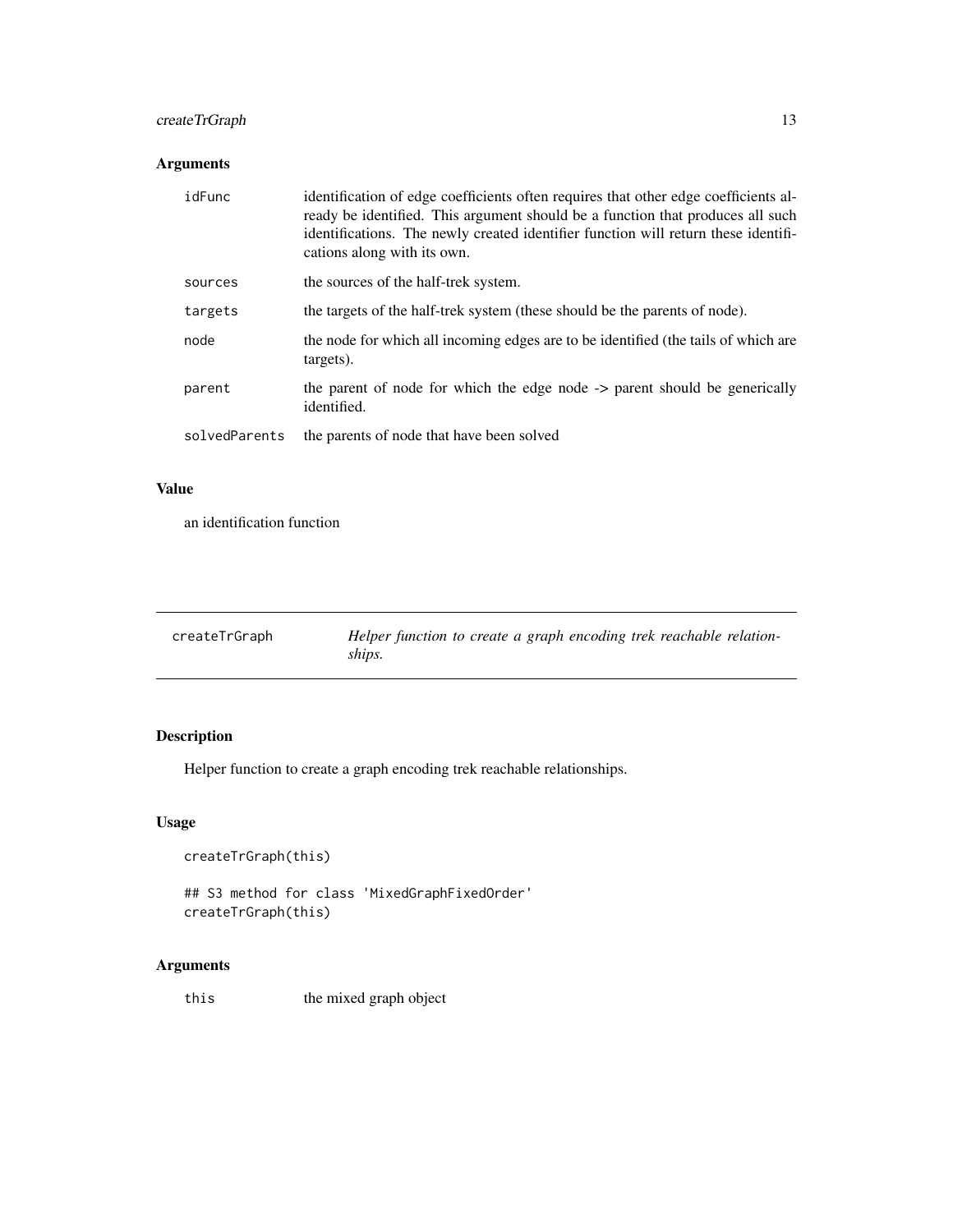<span id="page-13-0"></span>

Finds all descendants of a node, this DOES include the node itself (every node is considered a descendant of itself).

### Usage

```
descendants(this, node)
```
## S3 method for class 'MixedGraphFixedOrder' descendants(this, node)

## S3 method for class 'MixedGraph' descendants(this, node)

#### Arguments

| this | the mixed graph object                      |
|------|---------------------------------------------|
| node | the node from which to get the descendants. |

edgewiseID *Determines which edges in a mixed graph are edgewiseID-identifiable*

### Description

Uses the edgewise identification criterion of Weihs, Robeva, Robinson, et al. (2017) to determine which edges in a mixed graph are generically identifiable.

#### Usage

```
edgewiseID(mixedGraph, tianDecompose = T, subsetSizeControl = 3)
```

| mixedGraph        | a MixedGraph object representing the L-SEM.                                                                                                                                                                                                                                                                                                                                                                             |
|-------------------|-------------------------------------------------------------------------------------------------------------------------------------------------------------------------------------------------------------------------------------------------------------------------------------------------------------------------------------------------------------------------------------------------------------------------|
| tianDecompose     | TRUE or FALSE determining whether or not the Tian decomposition should<br>be used before running the current generic identification algorithm. In general<br>letting this be TRUE will make the algorithm faster and more powerful.                                                                                                                                                                                     |
| subsetSizeControl |                                                                                                                                                                                                                                                                                                                                                                                                                         |
|                   | a positive integer (Inf allowed) which controls the size of edgesets searched in<br>the edgewiseID algorithm. Suppose, for example, this has value 3. Then if a<br>node i has n parents, this will restrict the algorithm to only look at subsets of the<br>parents of size $1,2,3$ and n-2, n-1, n. Making this parameter smaller means the<br>algorithm will be faster but less exhaustive (and hence less powerful). |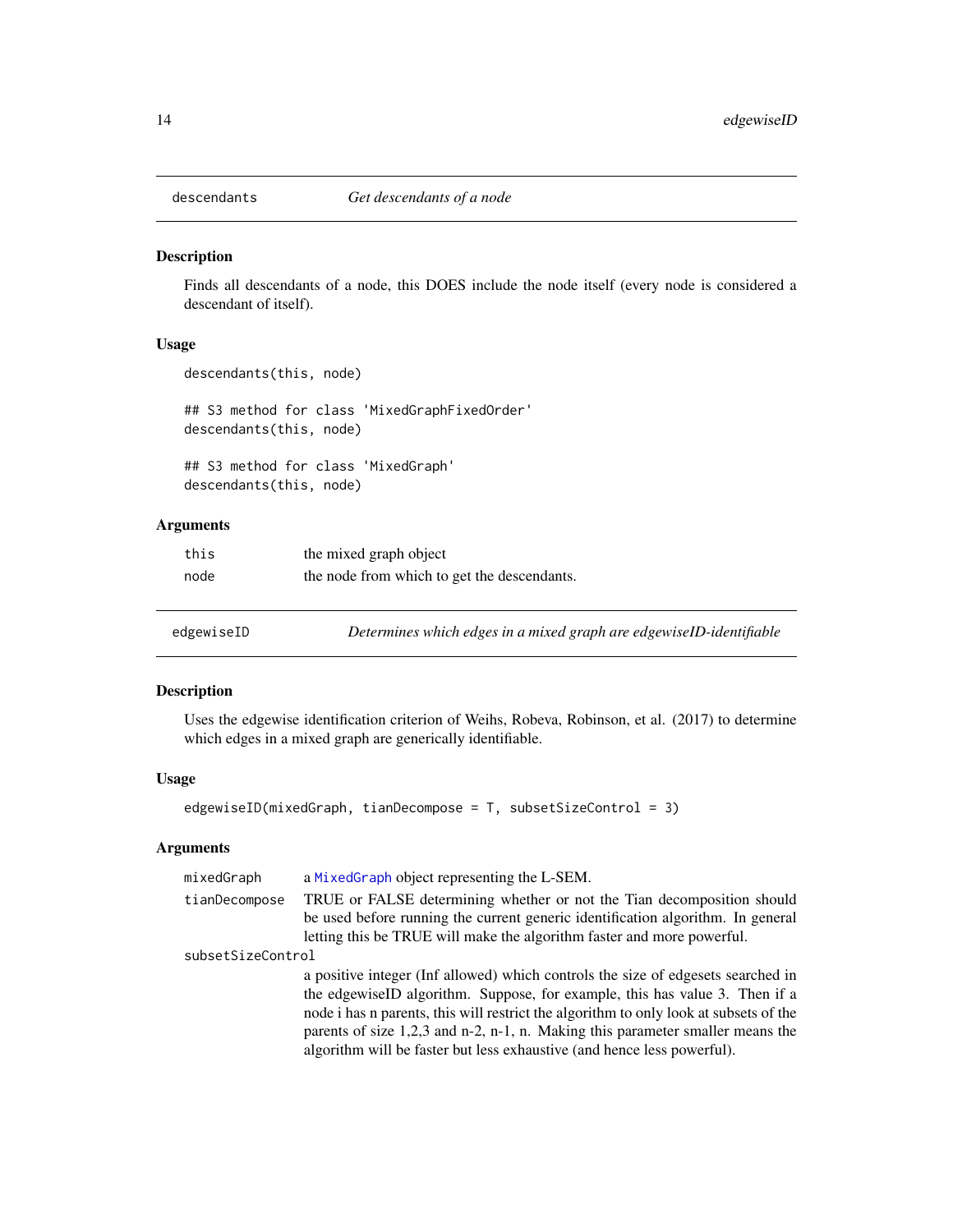### <span id="page-14-0"></span>edgewiseIdentifyStep 15

### Value

see the return of [generalGenericID](#page-17-1).

<span id="page-14-1"></span>edgewiseIdentifyStep *Perform one iteration of edgewise identification.*

### Description

A function that does one step through all the nodes in a mixed graph and tries to identify new edge coefficients using the existence of half-trek systems as described in Weihs, Robeva, Robinson, et al. (2017).

### Usage

```
edgewiseIdentifyStep(mixedGraph, unsolvedParents, solvedParents,
  identifier, subsetSizeControl = Inf)
```

| mixedGraph        | a MixedGraph object representing the mixed graph.                                                                                                                                                                                                                                                                                                                                                                     |
|-------------------|-----------------------------------------------------------------------------------------------------------------------------------------------------------------------------------------------------------------------------------------------------------------------------------------------------------------------------------------------------------------------------------------------------------------------|
| unsolvedParents   |                                                                                                                                                                                                                                                                                                                                                                                                                       |
|                   | a list whose ith index is a vector of all the parents j of i in G which for which the<br>edge <i>j</i> -> <i>i</i> is not yet known to be generically identifiable.                                                                                                                                                                                                                                                   |
| solvedParents     | the complement of unsolvedParents, a list whose ith index is a vector of all<br>parents j of i for which the edge $i$ ->j is known to be generically identifiable<br>(perhaps by other algorithms).                                                                                                                                                                                                                   |
| identifier        | an identification function that must produce the identifications corresponding to<br>those in solved parents. That is identifier should be a function taking a single<br>argument Sigma (any generically generated covariance matrix corresponding to<br>the mixed graph) and returns a list with two named arguments                                                                                                 |
|                   | <b>Lambda</b> denote the number of nodes in mixed Graph as n. Then Lambda is an<br>nxn matrix whose i,jth entry                                                                                                                                                                                                                                                                                                       |
|                   | 1. equals 0 if i is not a parent of j,                                                                                                                                                                                                                                                                                                                                                                                |
|                   | 2. equals NA if i is a parent of j but identifier cannot identify it gener-<br>ically,                                                                                                                                                                                                                                                                                                                                |
|                   | 3. equals the (generically) unique value corresponding to the weight along<br>the edge i->j that was used to produce Sigma.                                                                                                                                                                                                                                                                                           |
|                   | <b>Omega</b> just as Lambda but for the bidirected edges in the mixed graph                                                                                                                                                                                                                                                                                                                                           |
|                   | such that if j is in solvedParents[[i]] we must have that Lambda[j,i] is not<br>NA.                                                                                                                                                                                                                                                                                                                                   |
| subsetSizeControl |                                                                                                                                                                                                                                                                                                                                                                                                                       |
|                   | a positive integer (Inf allowed) which controls the size of edgesets searched in<br>the edgewiseID algorithm. Suppose, for example, this has value 3. Then if a<br>node i has n parents, this will restrict the algorithm to only look at subsets of the<br>parents of size 1,2,3 and n-2, n-1, n. Making this parameter smaller means the<br>algorithm will be faster but less exhaustive (and hence less powerful). |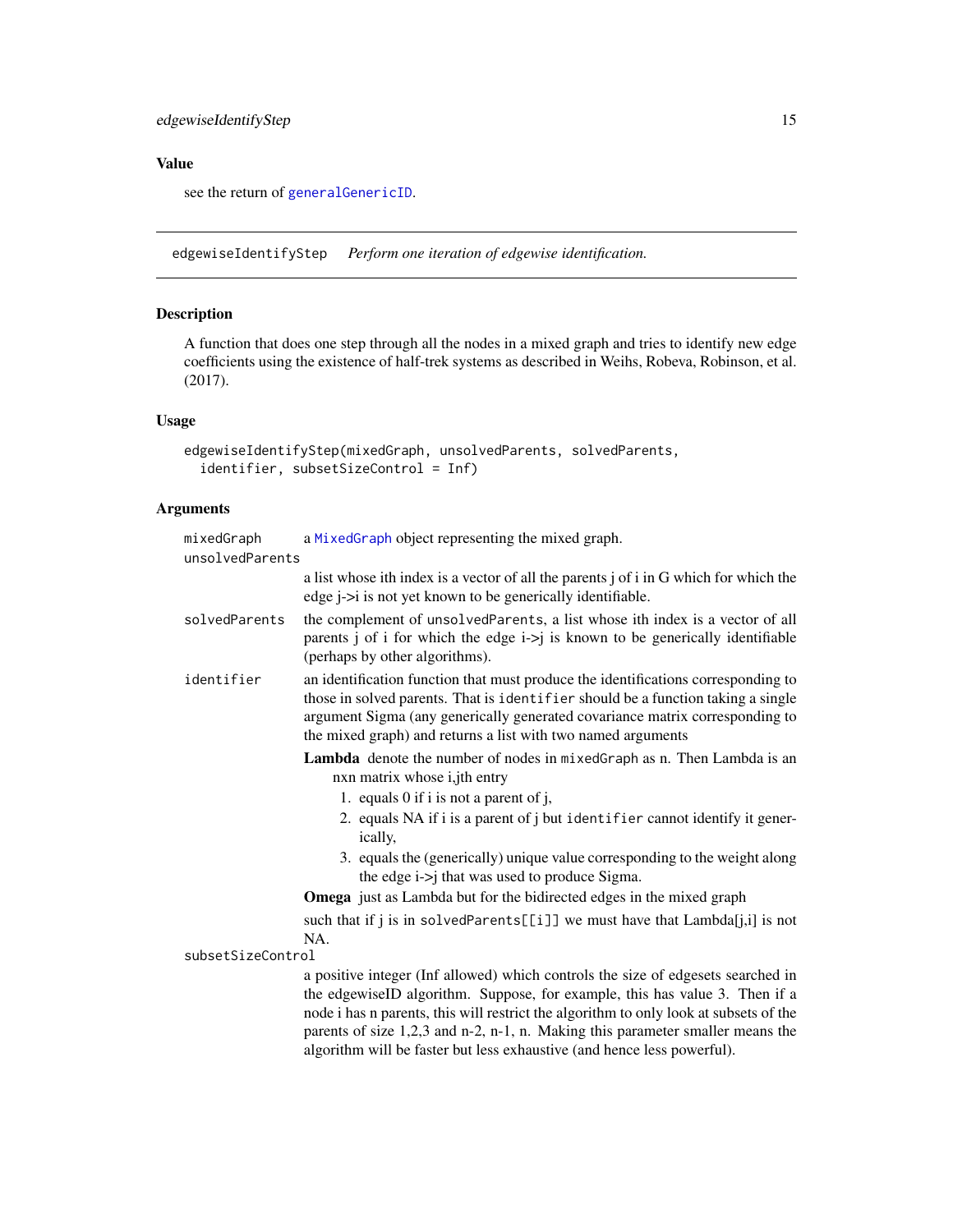### <span id="page-15-0"></span>Value

see the return of [htcIdentifyStep](#page-30-1).

edgewiseTSID *Determines which edges in a mixed graph are edgewiseID+TS identifiable*

### Description

Uses the edgewise+TS identification criterion of Weihs, Robeva, Robinson, et al. (2017) to determine which edges in a mixed graph are generically identifiable. In particular this algorithm iterates between the half-trek, edgewise, and trek-separation identification algorithms in an attempt to identify as many edges as possible, this may be very slow.

### Usage

```
edgewiseTSID(mixedGraph, tianDecompose = T, subsetSizeControl = 3,
 maxSubsetSize = 3)
```
### Arguments

| mixedGraph        | a MixedGraph object representing the L-SEM.                                                                                                                                                                                                                                                                                                                                                                             |
|-------------------|-------------------------------------------------------------------------------------------------------------------------------------------------------------------------------------------------------------------------------------------------------------------------------------------------------------------------------------------------------------------------------------------------------------------------|
| tianDecompose     | TRUE or FALSE determining whether or not the Tian decomposition should<br>be used before running the current generic identification algorithm. In general<br>letting this be TRUE will make the algorithm faster and more powerful.                                                                                                                                                                                     |
| subsetSizeControl |                                                                                                                                                                                                                                                                                                                                                                                                                         |
|                   | a positive integer (Inf allowed) which controls the size of edgesets searched in<br>the edgewiseID algorithm. Suppose, for example, this has value 3. Then if a<br>node i has n parents, this will restrict the algorithm to only look at subsets of the<br>parents of size $1,2,3$ and n-2, n-1, n. Making this parameter smaller means the<br>algorithm will be faster but less exhaustive (and hence less powerful). |
| maxSubsetSize     | a positive integer which controls the maximum subset size considered in the<br>trek-separation identification algorithm. Making this parameter smaller means<br>the algorithm will be faster but less exhaustive (and hence less powerful).                                                                                                                                                                             |

#### Value

see the return of [generalGenericID](#page-17-1).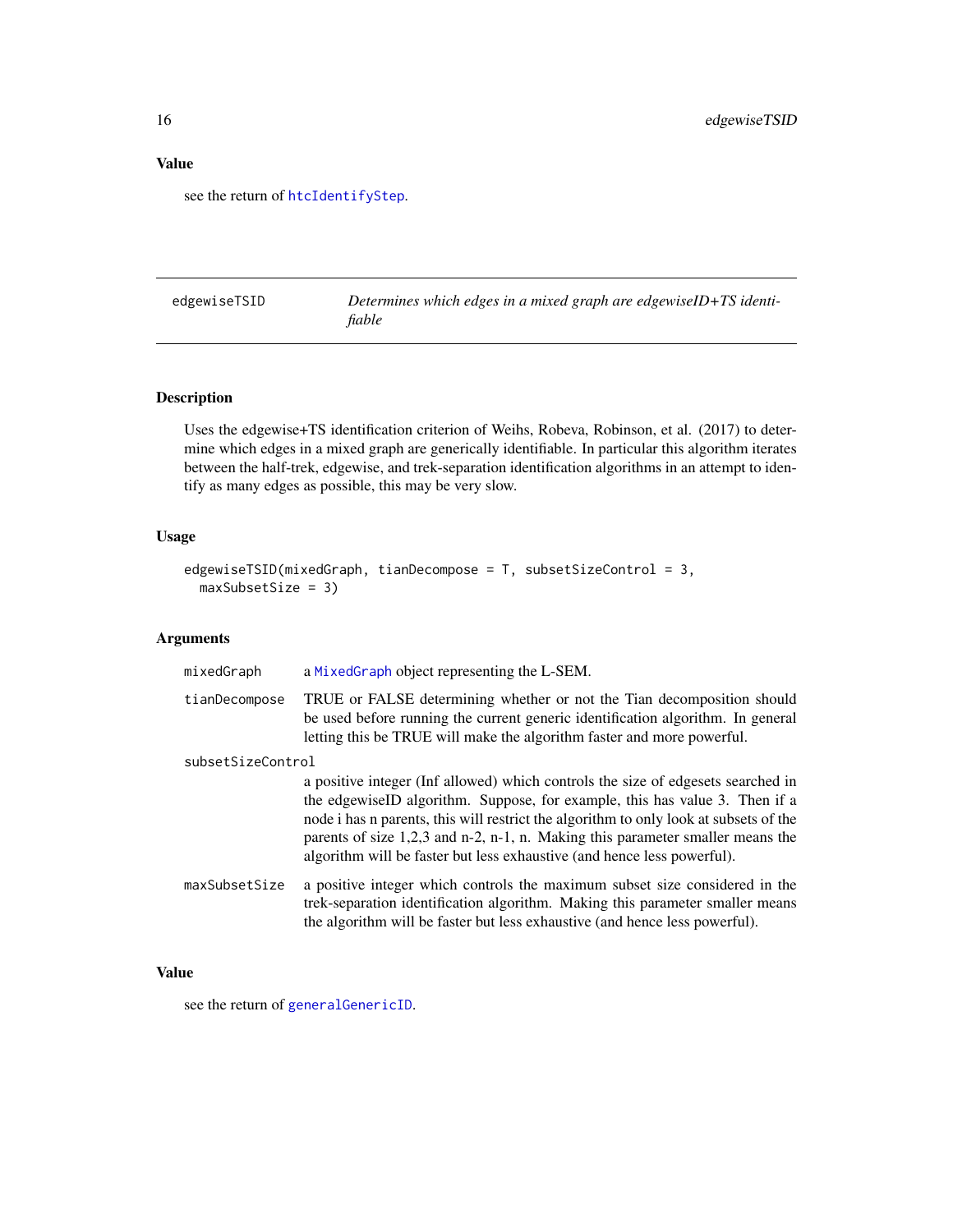<span id="page-16-0"></span>

Flow from one set of nodes to another.

### Usage

flowBetween(this, sources, sinks)

## S3 method for class 'FlowGraph' flowBetween(this, sources, sinks)

### Arguments

| this    | the flow graph object                   |
|---------|-----------------------------------------|
| sources | the nodes from which flow should start. |
| sinks   | the nodes at which the flow should end. |

#### Value

a list with two named components, value (the size of the computed flow) and activeSources (a vector representing the subset of sources which have non-zero flow out of them for the found max-flow).

FlowGraph *Construct FlowGraph object*

#### Description

Creates an object representing a flow graph.

### Usage

```
FlowGraph(L = matrix(0,1,1), vertexCaps = 1, edgeCaps = matrix(1,1,1))
```

| L.         | the adjacency matrix for the flow graph. The $(i,j)$ th of L should be a 1 if there is<br>an edge from i to j and 0 otherwise.                             |
|------------|------------------------------------------------------------------------------------------------------------------------------------------------------------|
| vertexCaps | the capacity of the vertices in the flow graph, should either be a single number<br>or a vector whose ith entry is the capacity of vertex i.               |
| edgeCaps   | the capacities of the edges in the the flow graph, should be a matrix of the same<br>dimensions as L with $(i, j)$ th entry the capacity of the i->j edge. |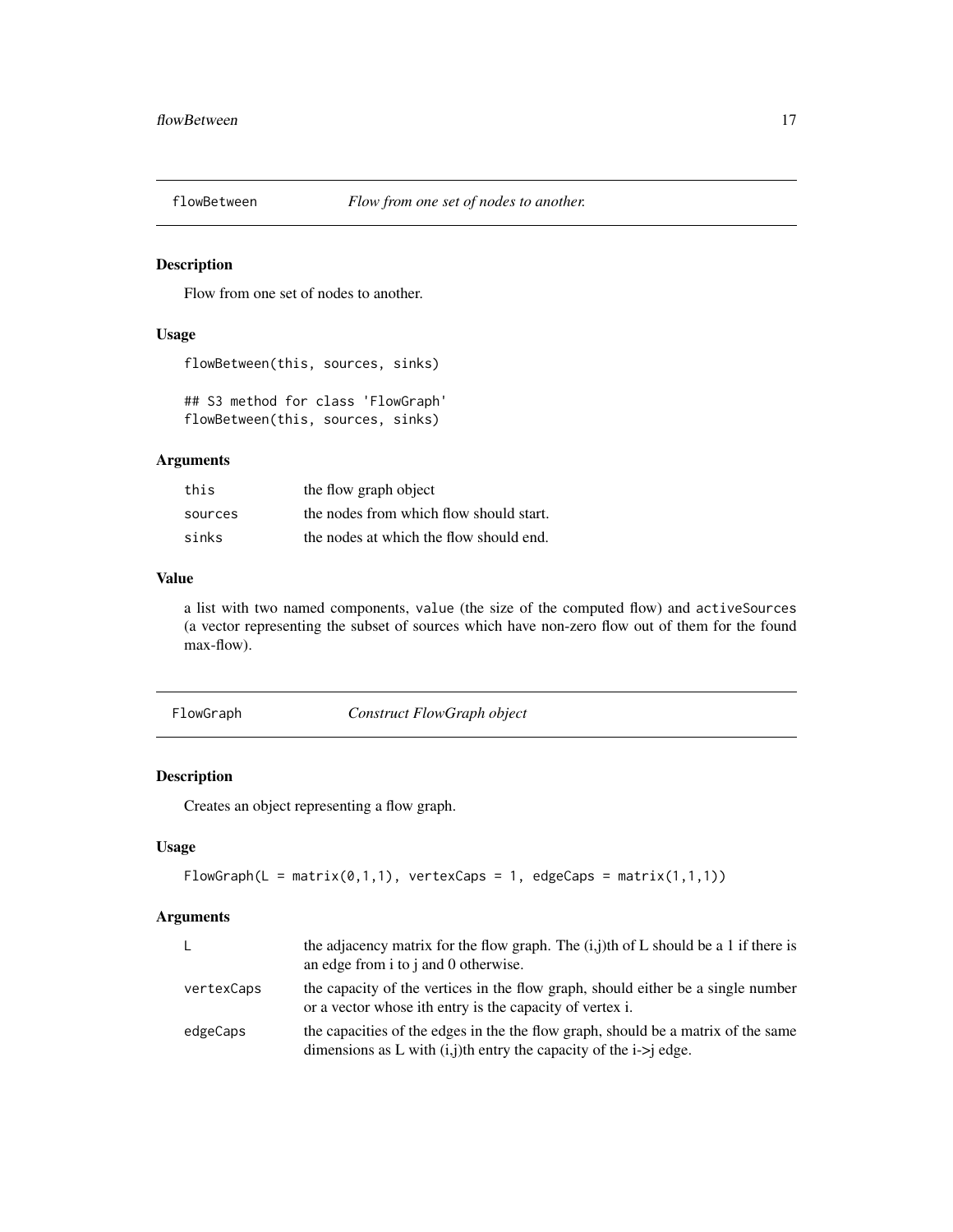### <span id="page-17-0"></span>Value

An object representing the FlowGraph

<span id="page-17-1"></span>generalGenericID *A general generic identification algorithm template.*

#### **Description**

A function that encapsulates the general structure of our algorithms for testing generic identifiability. Allows for various identification algorithms to be used in concert, in particular it will use the identifier functions in the list idStepFunctions sequentially until it can find no more identifications. The step functions that are currently available for use are in idStepFunctions

- 1. htcIdentifyStep
- 2. ancestralIdentifyStep
- 3. edgewiseIdentifyStep
- 4. trekSeparationIdentifyStep

#### Usage

```
generalGenericID(mixedGraph, idStepFunctions, tianDecompose = T)
```
#### Arguments

| mixedGraph      | a MixedGraph object representing the L-SEM.                                                                                                                                                                                         |  |
|-----------------|-------------------------------------------------------------------------------------------------------------------------------------------------------------------------------------------------------------------------------------|--|
| idStepFunctions |                                                                                                                                                                                                                                     |  |
|                 | a list of identification step functions                                                                                                                                                                                             |  |
| tianDecompose   | TRUE or FALSE determining whether or not the Tian decomposition should<br>be used before running the current generic identification algorithm. In general<br>letting this be TRUE will make the algorithm faster and more powerful. |  |

#### Value

returns an object of [class](#page-0-0) 'GenericIDResult,' this object is just a list with 9 components:

- solvedParents a list whose ith element contains a vector containing the subsets of parents of node i for which the edge j->i could be shown to be generically identifiable.
- unsolvedParents as for solvedParents but for the unsolved parents.
- solvedSiblings as for solvedParents but for the siblings of node i (i.e. the bidirected neighbors of i).
- unsolvedSiblings as for solvedSilbings but for the unsolved siblings of node i (i.e. the bidirected neighbors of i).
- identifier a function that takes a (generic) covariance matrix corresponding to the graph and identifies the edges parameters from solvedParents and solvedSiblings. See [htcIdentifyStep](#page-30-1) for a more in-depth discussion of identifier functions.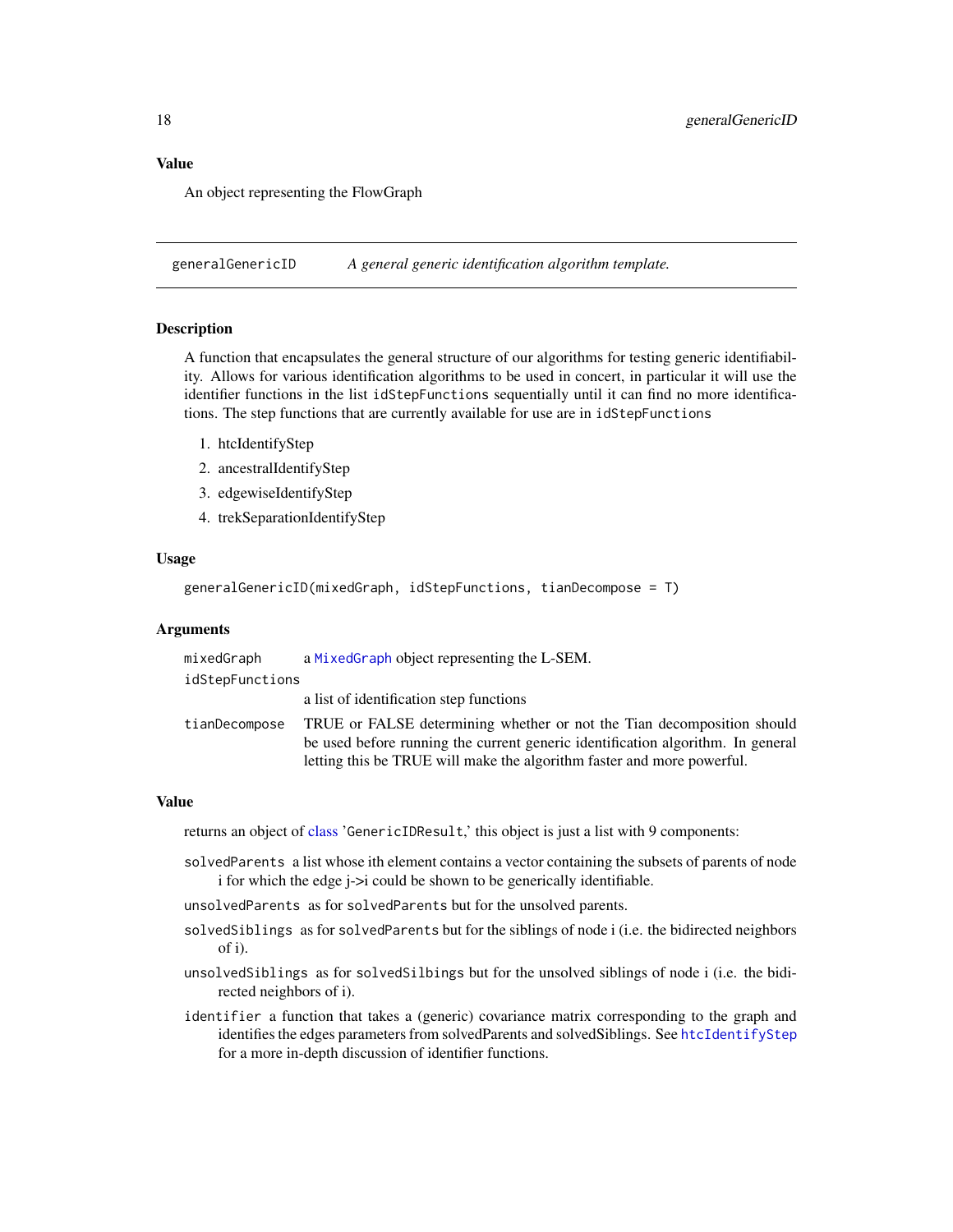### <span id="page-18-0"></span>getAncestors 19

mixedGraph a mixed graph object of the graph.

idStepFunctions a list of functions used to generically identify parameters. For instance, htcID uses the function [htcIdentifyStep](#page-30-1) to identify edges.

tianDecompose the argument tianDecompose.

call the call made to this function.

getAncestors *Get getAncestors of nodes in a graph.*

### Description

Get the getAncestors of a collection of nodes in a graph g, the getAncestors DO include the the nodes themselves.

#### Usage

getAncestors(g, nodes)

#### Arguments

|       | the graph (as an igraph).                                |
|-------|----------------------------------------------------------|
| nodes | the nodes in the graph of which to get the getAncestors. |

#### Value

a sorted vector of all ancestor nodes.

#### Description

Gets the descendants of a collection of nodes in a graph (all nodes that can be reached by following directed edges from those nodes). Descendants DO include the nodes themselves.

#### Usage

```
getDescendants(g, nodes)
```
#### Arguments

| g     | the graph (as an igraph).                               |
|-------|---------------------------------------------------------|
| nodes | the nodes in the graph of which to get the descendants. |

#### Value

a sorted vector of all descendants of nodes.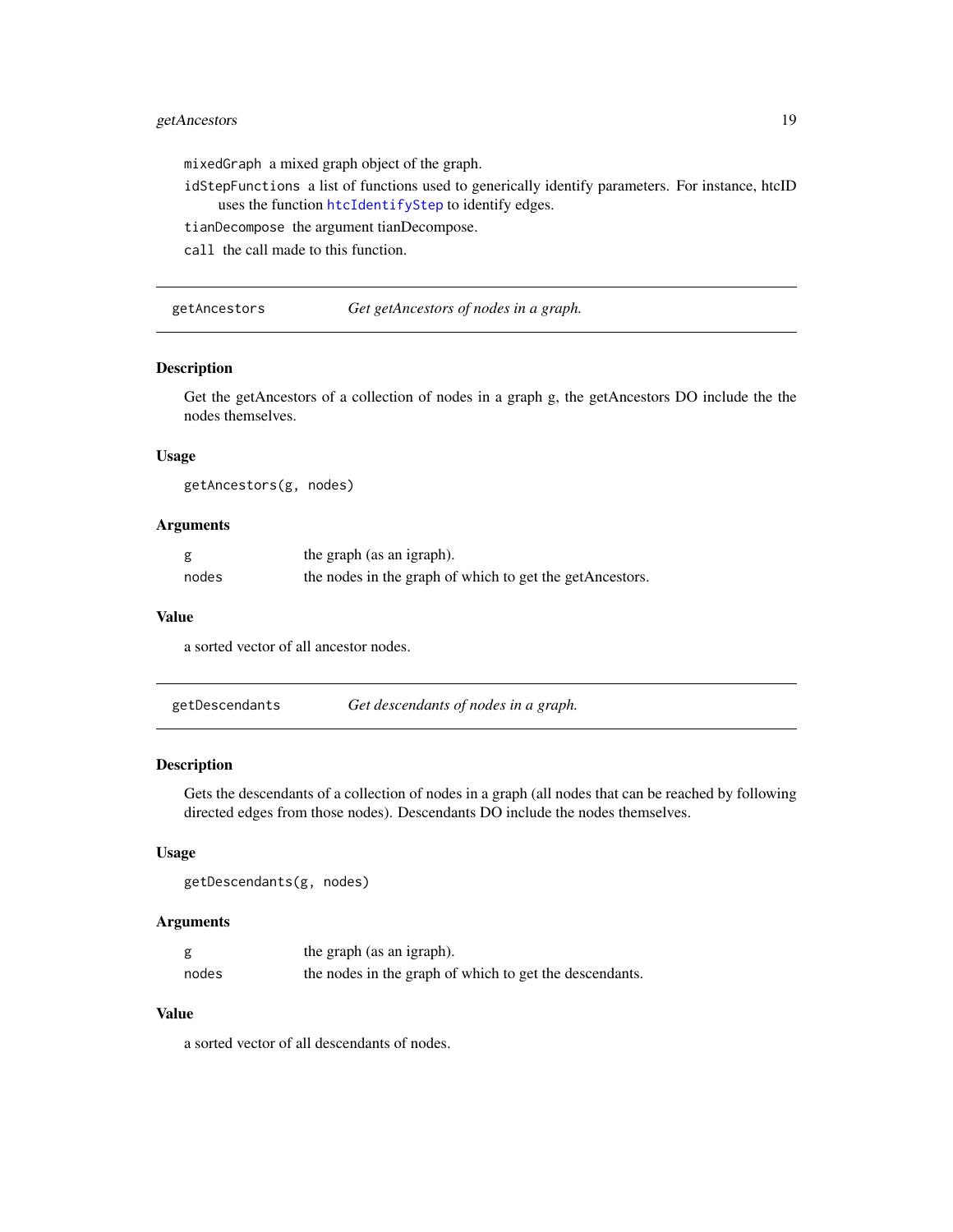<span id="page-19-0"></span>

Determines if a half-trek system exists in the mixed graph.

#### Usage

```
getHalfTrekSystem(this, fromNodes, toNodes)
## S3 method for class 'MixedGraphFixedOrder'
getHalfTrekSystem(this, fromNodes, toNodes)
## S3 method for class 'MixedGraph'
getHalfTrekSystem(this, fromNodes, toNodes)
```
#### Arguments

| this      | the mixed graph object                                                                                                                                                                                                      |
|-----------|-----------------------------------------------------------------------------------------------------------------------------------------------------------------------------------------------------------------------------|
| fromNodes | the nodes from which the half-trek system should start. If length $(fromNodes)$<br>length (to Nodes) will find if there exists any half-trek system from any subset of<br>from Nodes of size length (to Nodes) to to Nodes. |
| toNodes   | the nodes where the half-trek system should end.                                                                                                                                                                            |

#### Value

a list with two named components, systemExists (TRUE if a system exists, FALSE otherwise) and activeFrom (the subset of fromNodes from which the maximal half-trek system was started).

| getMaxFlow | Size of largest HT system Y satisfying the HTC for a node v except |
|------------|--------------------------------------------------------------------|
|            | <i>perhaps having <math> getParents(v)  &lt;  Y </math>.</i>       |

#### Description

For an input mixed graph H, constructs the Gflow graph as described in Foygel et al. (2012) for a subgraph G of H. A max flow algorithm is then run on Gflow to determine the largest half-trek system in G to a particular node's getParents given a set of allowed nodes. Here G should consist of a bidirected part and nodes which are not in the bidirected part but are a parent of some node in the bidirected part. G should contain the node for which to compute the max flow.

```
getMaxFlow(L, O, allowedNodes, biNodes, inNodes, node)
```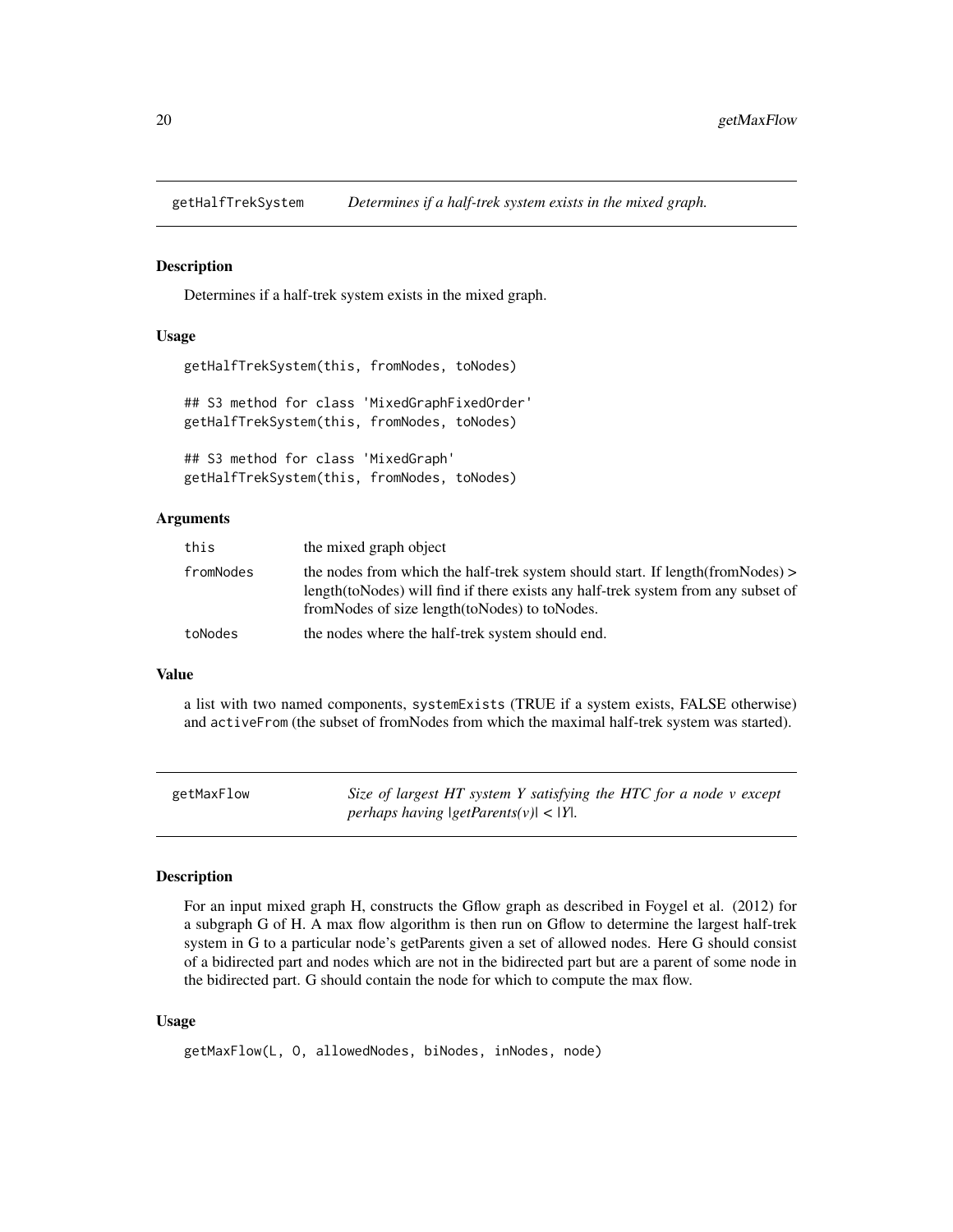#### <span id="page-20-0"></span>Arguments

|              | Adjacency matrix for the directed part of the path diagram/mixed graph; an edge<br>pointing from i to j is encoded as $L[i,j]=1$ and the lack of an edge between i and<br>i is encoded as $L[i,j]=0$ . There should be no directed self loops, i.e. no i such<br>that $L[i,i]=1$ .                                                              |
|--------------|-------------------------------------------------------------------------------------------------------------------------------------------------------------------------------------------------------------------------------------------------------------------------------------------------------------------------------------------------|
| $\Omega$     | Adjacency matrix for the bidirected part of the path diagram/mixed graph. Edges<br>are encoded as for the L parameter. Again there should be no self loops. Also<br>this matrix will be coerced to be symmetric so it is only necessary to specify an<br>edge once, i.e. if $O[i,j]=1$ you may, but are not required to, also have $O[i,i]=1$ . |
| allowedNodes | the set of allowed nodes.                                                                                                                                                                                                                                                                                                                       |
| biNodes      | the set of nodes in the subgraph G which are part of the bidirected part.                                                                                                                                                                                                                                                                       |
| inNodes      | the nodes of the subgraph G which are not in the bidirected part but are a parent<br>of some node in the bidirected component.                                                                                                                                                                                                                  |
| node         | the node (as an integer) for which the maxilow the largest half trek system                                                                                                                                                                                                                                                                     |

### Value

See title.

### References

Foygel, R., Draisma, J., and Drton, M. (2012) Half-trek criterion for generic identifiability of linear structural equation models. *Ann. Statist.* 40(3): 1682-1713.

getMixedCompForNode *Get the mixed component of a node in a mixed subgraph.*

### Description

For an input mixed graph H and set of nodes A, let GA be the subgraph of H on the nodes A. This function returns the mixed component of GA containing a specified node.

### Usage

```
getMixedCompForNode(dG, bG, subNodes, node)
```

| dG       | a directed graph representing the directed part of the mixed graph.                                                             |
|----------|---------------------------------------------------------------------------------------------------------------------------------|
| bG       | an undirected graph representing the undirected part of the mixed graph.                                                        |
| subNodes | an ancestral set of nodes in the mixed graph, this set should include the node for<br>which the mixed component sould be found. |
| node     | the node for which the mixed component is found.                                                                                |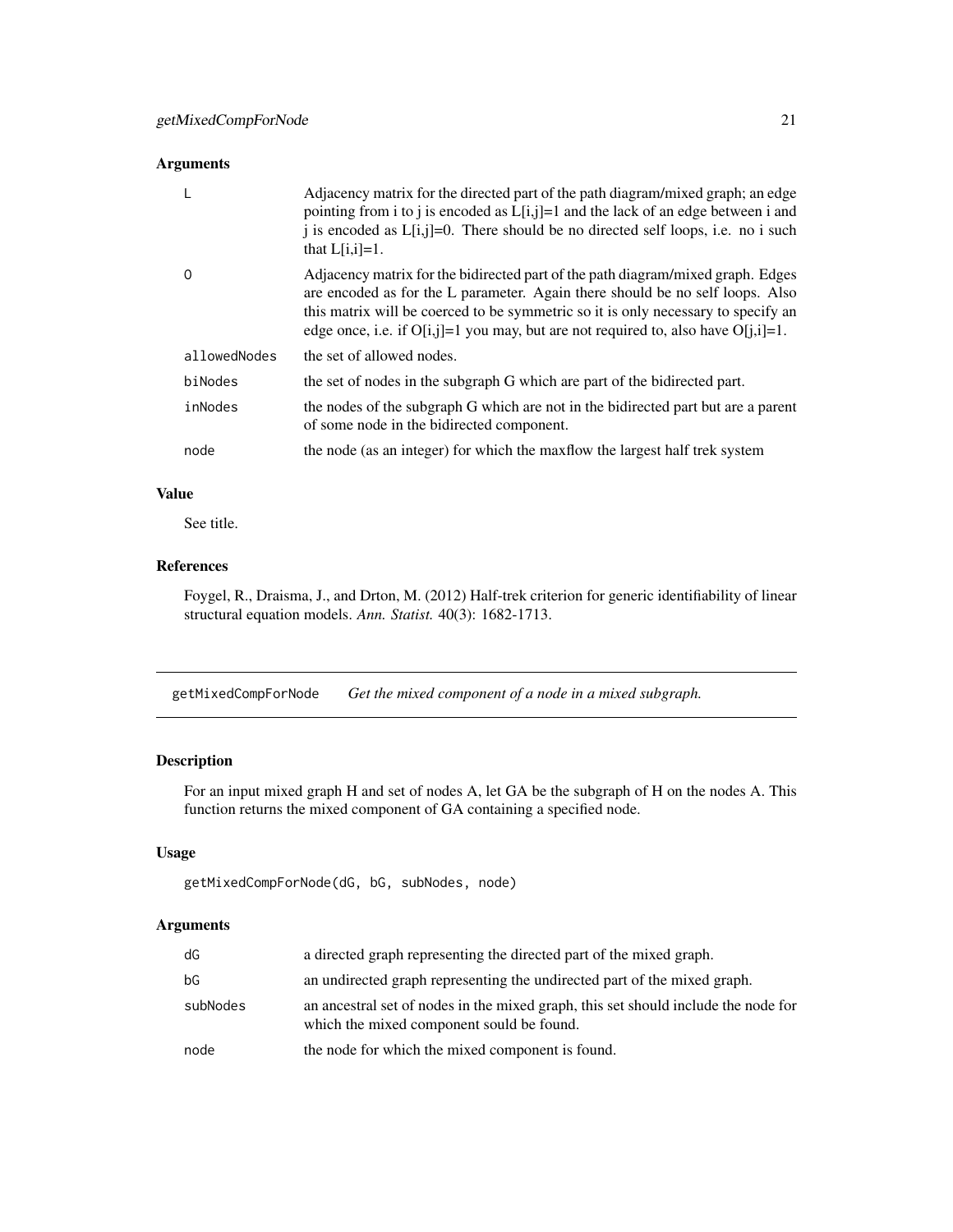### <span id="page-21-0"></span>Value

a list with two named elements: biNodes - the nodes of the mixed graph in the biDirected component containing nodeName w.r.t the ancestral set of nodes inNodes - the nodes in the graph which are not part of biNodes but which are a parent of some node in biNodes.

getParents *Get getParents of nodes in a graph.*

### Description

Get the getParents of a collection of nodes in a graph g, the getParents DO include the input nodes themselves.

### Usage

getParents(g, nodes)

#### Arguments

| g     | the graph (as an igraph).                              |
|-------|--------------------------------------------------------|
| nodes | the nodes in the graph of which to get the getParents. |

#### Value

a sorted vector of all parent nodes.

| getSiblings | Get getSiblings of nodes in a graph. |  |
|-------------|--------------------------------------|--|
|-------------|--------------------------------------|--|

### Description

Get the getSiblings of a collection of nodes in a graph g, the getSiblings DO include the input nodes themselves.

### Usage

```
getSiblings(g, nodes)
```
### Arguments

|       | the graph (as an igraph).                                |
|-------|----------------------------------------------------------|
| nodes | the nodes in the graph of which to get the get Siblings. |

### Value

a sorted vector of all getSiblings of nodes.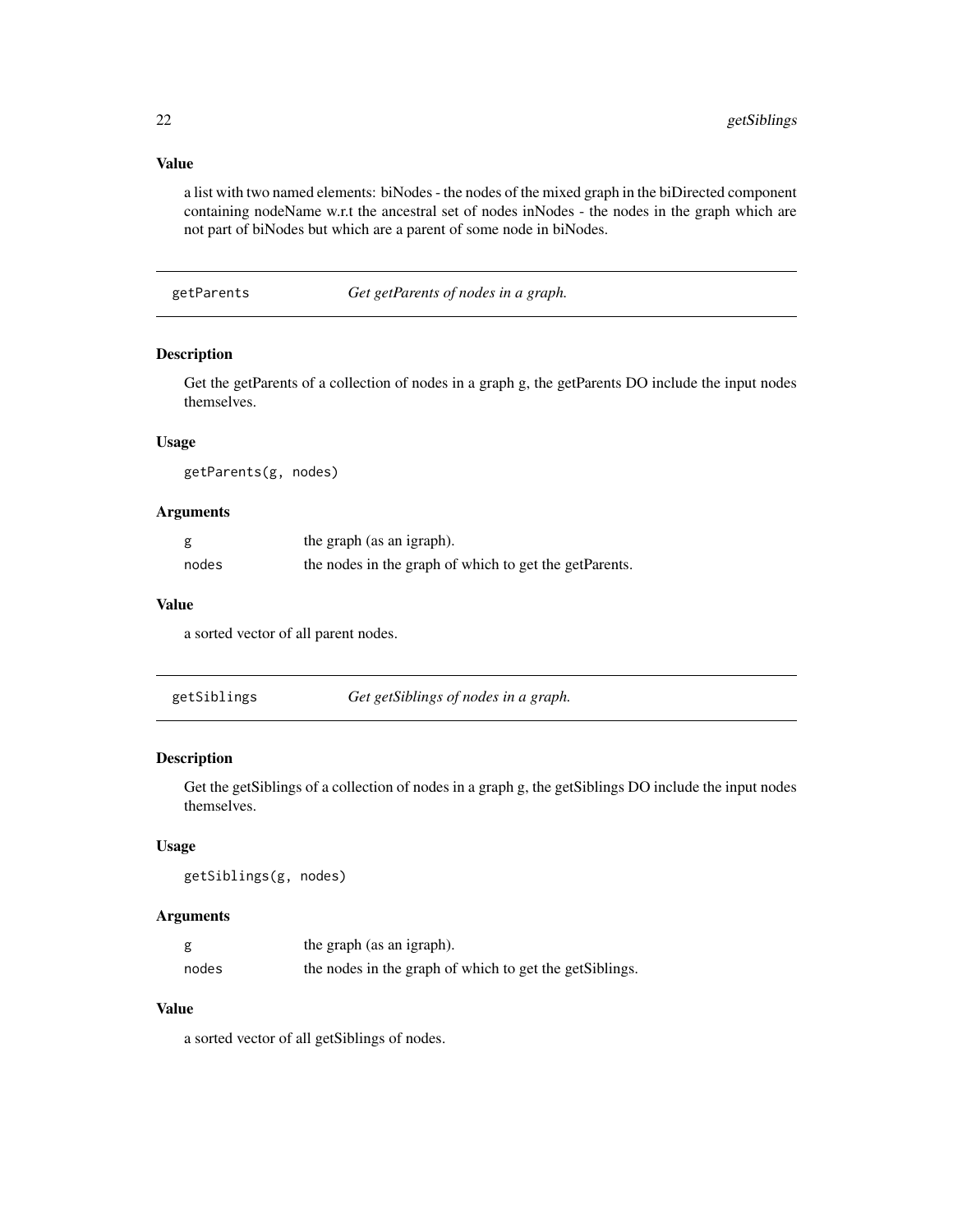<span id="page-22-0"></span>

Determines if a trek system exists in the mixed graph.

### Usage

```
getTrekSystem(this, fromNodes, toNodes, avoidEdgesOnRight)
## S3 method for class 'MixedGraphFixedOrder'
getTrekSystem(this, fromNodes, toNodes,
  avoidEdgesOnRight = NULL)
## S3 method for class 'MixedGraph'
getTrekSystem(this, fromNodes, toNodes,
  avoidEdgesOnRight = NULL)
```
#### Arguments

| this                         | the mixed graph object                                                                                               |
|------------------------------|----------------------------------------------------------------------------------------------------------------------|
| fromNodes                    | the start nodes                                                                                                      |
| toNodes<br>avoidEdgesOnRight | the end nodes                                                                                                        |
|                              | a collection of edges in the graph that should not be used on any right hand side<br>of any trek in the trek system. |

<span id="page-22-1"></span>graphID *Identifiability of linear structural equation models.*

#### Description

NOTE: graphID has been deprecated, use [semID](#page-40-1) instead.

This function checks global and generic identifiability of linear structural equation models. For generic identifiability the function checks a sufficient criterion as well as a necessary criterion but this check may be inconclusive.

```
graphID(L, O, output.type = "matrix", file.name = NULL,
  decomp.if.acyclic = TRUE, test.globalID = TRUE,
  test.genericID = TRUE, test.nonID = TRUE)
```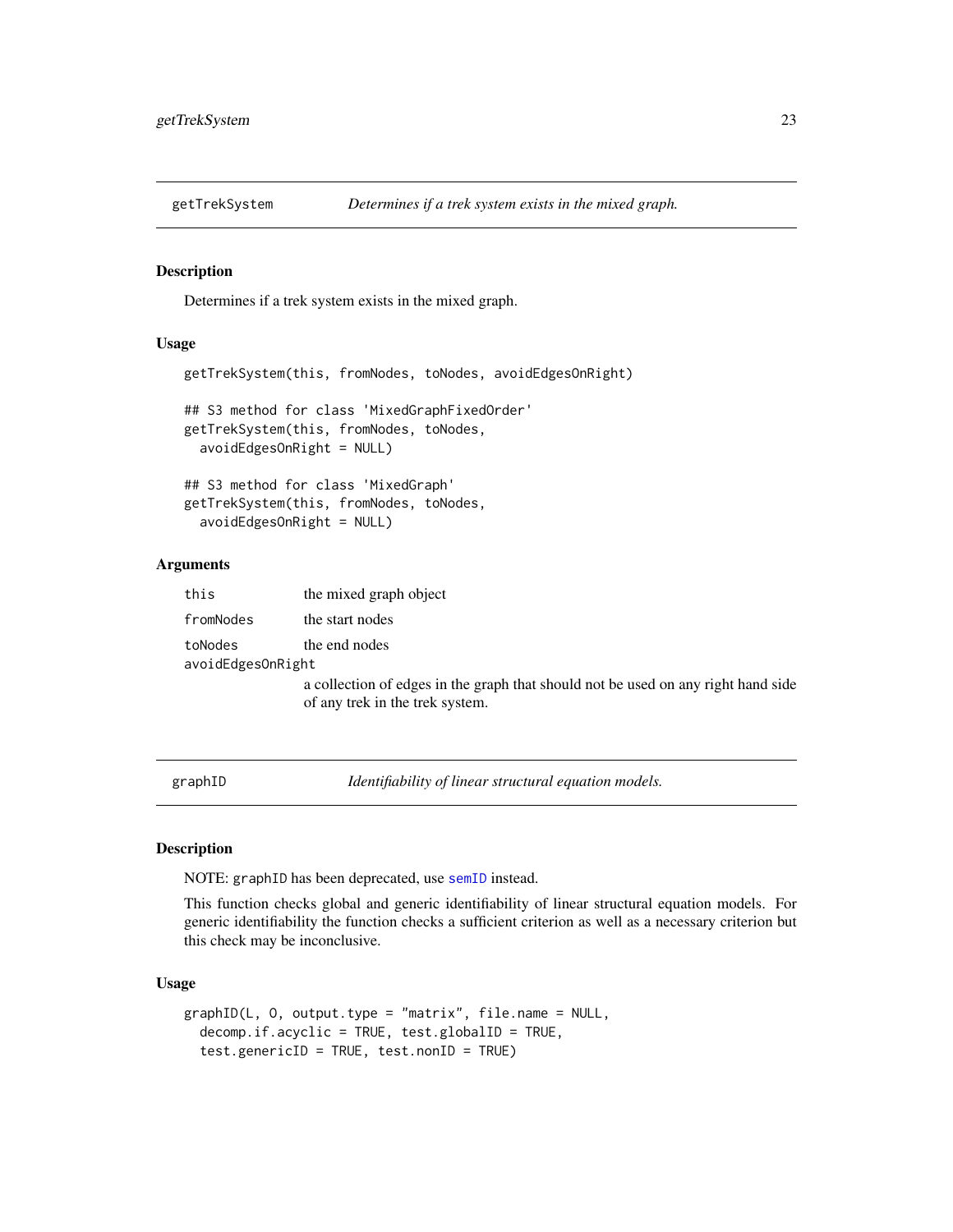#### Arguments

| $\mathsf{L}$      | Adjacency matrix for the directed part of the path diagram/mixed graph; an edge<br>pointing from i to j is encoded as $L[i,j]=1$ and the lack of an edge between i and<br>j is encoded as $L[i,j]=0$ . There should be no directed self loops, i.e. no i such<br>that $L[i, i]=1$ .                                                             |  |
|-------------------|-------------------------------------------------------------------------------------------------------------------------------------------------------------------------------------------------------------------------------------------------------------------------------------------------------------------------------------------------|--|
| O                 | Adjacency matrix for the bidirected part of the path diagram/mixed graph. Edges<br>are encoded as for the L parameter. Again there should be no self loops. Also<br>this matrix will be coerced to be symmetric so it is only necessary to specify an<br>edge once, i.e. if $O[i,j]=1$ you may, but are not required to, also have $O[i,i]=1$ . |  |
| output.type       | A character string indicating whether output is printed ('matrix'), saved to a file<br>('file'), or returned as a list ('list') for further processing in R.                                                                                                                                                                                    |  |
| file.name         | A character string naming the output file.                                                                                                                                                                                                                                                                                                      |  |
| decomp.if.acyclic |                                                                                                                                                                                                                                                                                                                                                 |  |
|                   | A logical value indicating whether an input graph that is acyclic is to be decom-<br>posed before applying identifiability criteria.                                                                                                                                                                                                            |  |
| test.globalID     | A logical value indicating whether or not global identifiability is checked.                                                                                                                                                                                                                                                                    |  |
| test.genericID    | A logical value indicating whether or not a sufficient condition for generic iden-<br>tifiability is checked.                                                                                                                                                                                                                                   |  |
| test.nonID        | A logical value indicating whether or not a condition implying generic non-<br>identifiability is checked.                                                                                                                                                                                                                                      |  |

#### Value

A list or printed matrix indicating the identifiability status of the linear SEM given by the input graph. Optionally the graph's components are listed.

With output.type = 'list', the function returns a list of components for the graph. Each list entry is again a list that indicates first which nodes form the component and second whether the component forms a mixed graph that is acyclic. The next entries in the list show HTC-identifiable nodes, meaning nodes v for which the coefficients for all the directed edges pointing to v can be identified using the methods from Foygel et al. (2012). The HTC-identifiable nodes are listed in the order in which they are found by the recursive identification algorithm. The last three list entries are logical values that indicate whether or not the graph component is generically identifiable, globally identifiable or not identifiable; compare Drton et al. (2011) and Foygel et al. (2012). In the latter case the Jacobian of the parametrization does not have full rank.

With output.type = 'matrix', a summary of the above information is printed.

#### References

Drton, M., Foygel, R., and Sullivant, S. (2011) Global identifiability of linear structural equation models. *Ann. Statist.* 39(2): 865-886.

Foygel, R., Draisma, J., and Drton, M. (2012) Half-trek criterion for generic identifiability of linear structural equation models. *Ann. Statist.* 40(3): 1682-1713.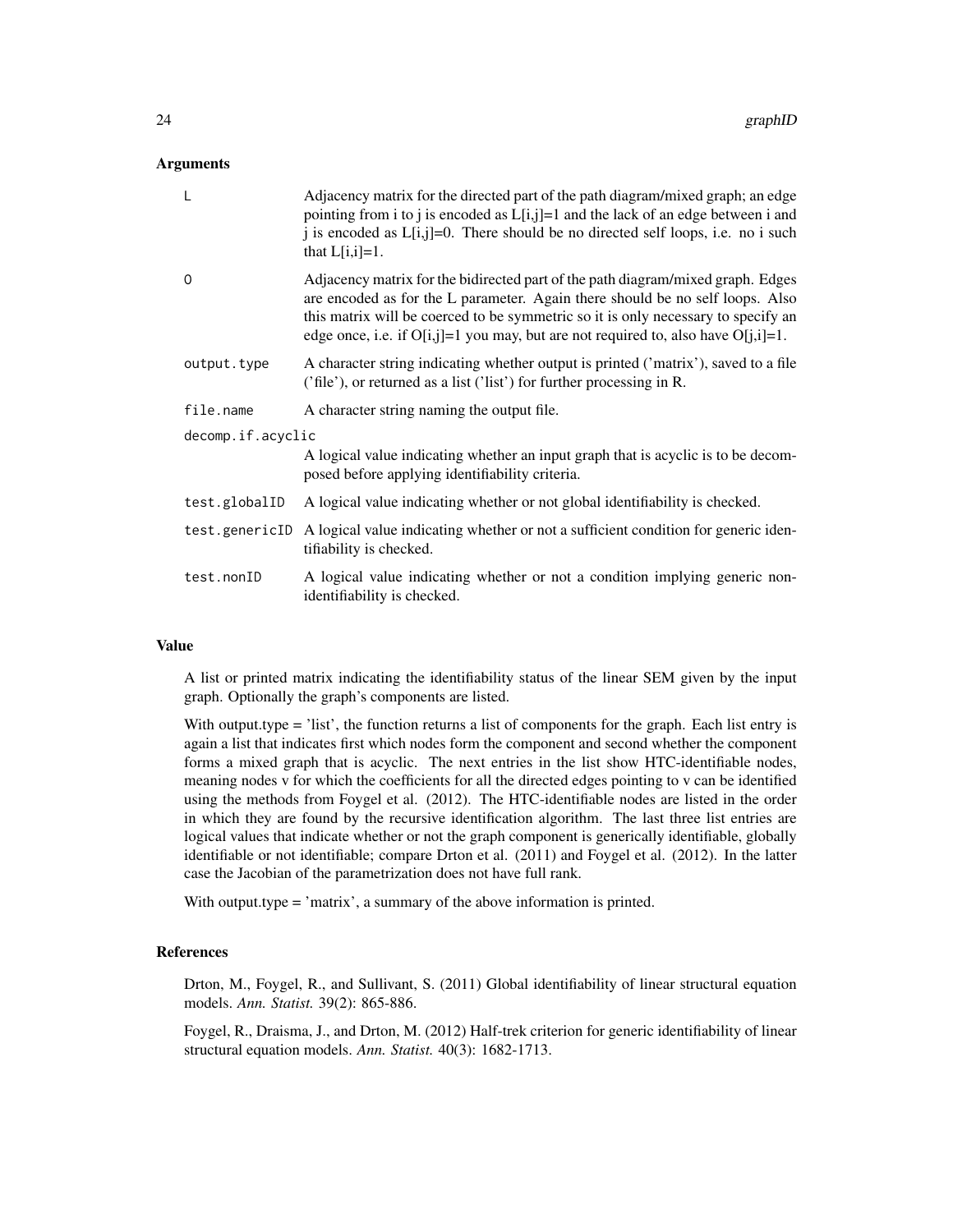### <span id="page-24-0"></span>Examples

```
## Not run:
L = t(matrix)c(0, 1, 0, 0, 0,
    0, 0, 1, 0, 0,
    0, 0, 0, 1, 0,
    0, 0, 0, 0, 1,
    0, 0, 0, 0, 0), 5, 5))
0 = t(matrix)c(0, 0, 1, 1, 0,
    0, 0, 0, 1, 1,
    0, 0, 0, 0, 0,
    0, 0, 0, 0, 0,
    0, 0, 0, 0, 0), 5, 5))
O=O+t(O)
graphID(L,O)
## Examples from Foygel, Draisma & Drton (2012)
demo(SEMID)
## End(Not run)
```
<span id="page-24-1"></span>graphID.ancestralID *Determine generic identifiability of an acyclic mixed graph using ancestral decomposition.*

### Description

For an input, acyclic, mixed graph attempts to determine if the graph is generically identifiable using decomposition by ancestral subsets. See algorithm 1 of Drton and Weihs (2015).

### Usage

```
graphID.ancestralID(L, O)
```

| Adjacency matrix for the directed part of the path diagram/mixed graph; an edge<br>pointing from i to j is encoded as $L[i,j]=1$ and the lack of an edge between i and<br>i is encoded as $L[i,j]=0$ . There should be no directed self loops, i.e. no i such<br>that $L[i,i]=1$ .                                                              |
|-------------------------------------------------------------------------------------------------------------------------------------------------------------------------------------------------------------------------------------------------------------------------------------------------------------------------------------------------|
| Adjacency matrix for the bidirected part of the path diagram/mixed graph. Edges<br>are encoded as for the L parameter. Again there should be no self loops. Also<br>this matrix will be coerced to be symmetric so it is only necessary to specify an<br>edge once, i.e. if $O[i,j]=1$ you may, but are not required to, also have $O[i,j]=1$ . |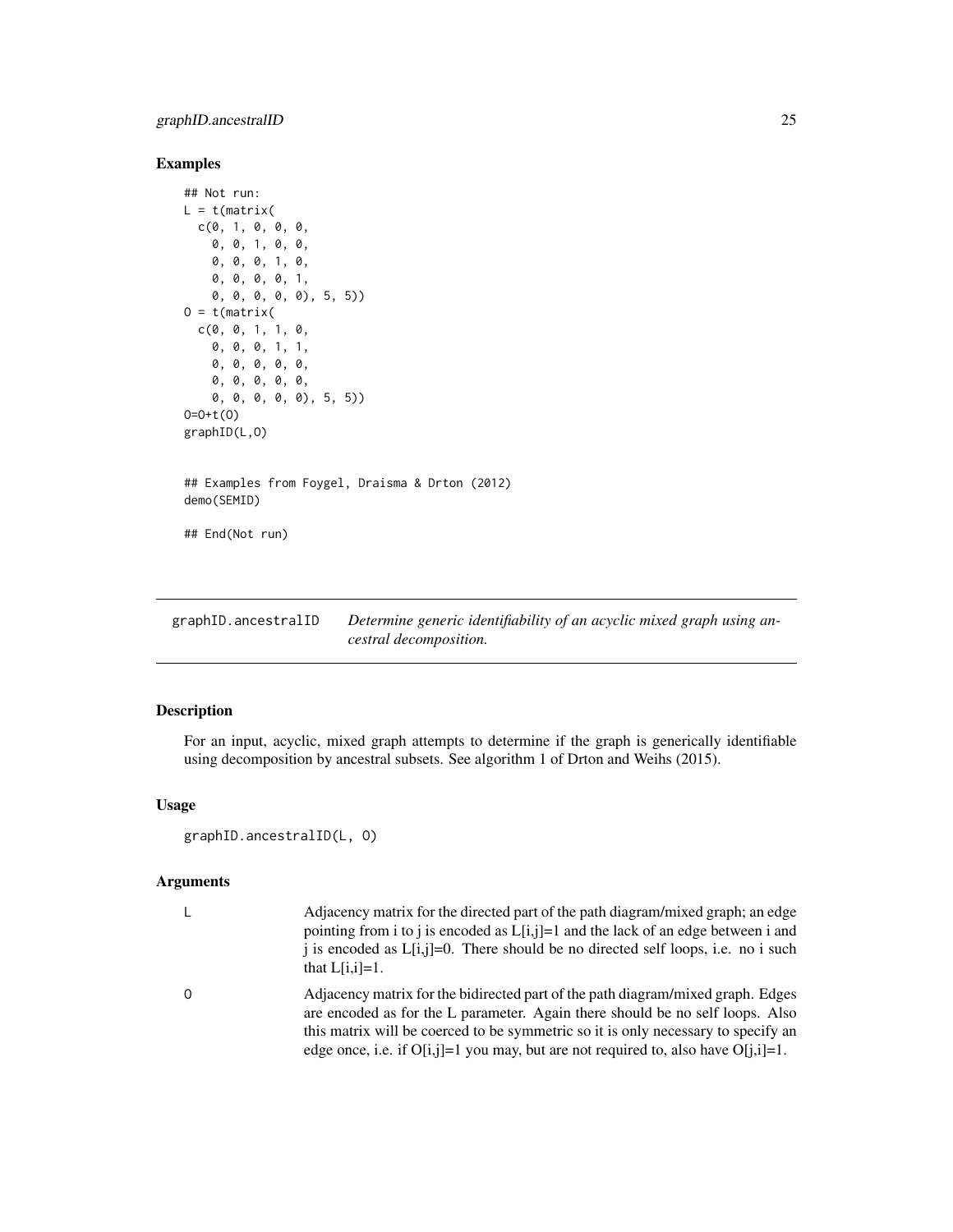#### Value

The vector of nodes that could be determined to be generically identifiable using the above algorithm.

### References

Drton, M. and Weihs, L. (2015) Generic Identifiability of Linear Structural Equation Models by Ancestor Decomposition. arXiv 1504.02992

graphID.decompose *Determine generic identifiability by Tian Decomposition and HTC*

### Description

Split a graph into mixed Tian components and solve each separately using the HTC.

#### Usage

```
graphID.decompose(L, O, decomp.if.acyclic = TRUE, test.globalID = TRUE,
  test.genericID = TRUE, test.nonID = TRUE)
```
#### Arguments

| L                 | Adjacency matrix for the directed part of the path diagram/mixed graph; an edge<br>pointing from i to j is encoded as $L[i,j]=1$ and the lack of an edge between i and                                                                                                                                                                            |  |
|-------------------|---------------------------------------------------------------------------------------------------------------------------------------------------------------------------------------------------------------------------------------------------------------------------------------------------------------------------------------------------|--|
|                   | i is encoded as $L[i,j]=0$ . There should be no directed self loops, i.e. no i such<br>that $L[i,i]=1$ .                                                                                                                                                                                                                                          |  |
| 0                 | Adjacency matrix for the bidirected part of the path diagram/mixed graph. Edges<br>are encoded as for the L parameter. Again there should be no self loops. Also<br>this matrix will be coerced to be symmetric so it is only necessary to specify an<br>edge once, i.e. if $O[i, j]=1$ you may, but are not required to, also have $O[i, i]=1$ . |  |
| decomp.if.acyclic |                                                                                                                                                                                                                                                                                                                                                   |  |
|                   | A logical value indicating whether an input graph that is acyclic is to be decom-<br>posed before applying identifiability criteria.                                                                                                                                                                                                              |  |
| test.globalID     | A logical value indicating whether or not global identifiability is checked.                                                                                                                                                                                                                                                                      |  |
| test.genericID    | A logical value indicating whether or not a sufficient condition for generic iden-<br>tifiability is checked.                                                                                                                                                                                                                                     |  |
| test.nonID        | A logical value indicating whether or not a condition implying generic non-<br>identifiability is checked.                                                                                                                                                                                                                                        |  |

#### Value

A list with two named components:

1. Components - a list of lists. Each list represents one mixed Tian component of the graph. Each list contains named components corresponding to which nodes are in the component and results of various tests of identifiability on the component (see the parameter descriptions).

2. Decomp - true if a decomposition occured, false if not.

<span id="page-25-0"></span>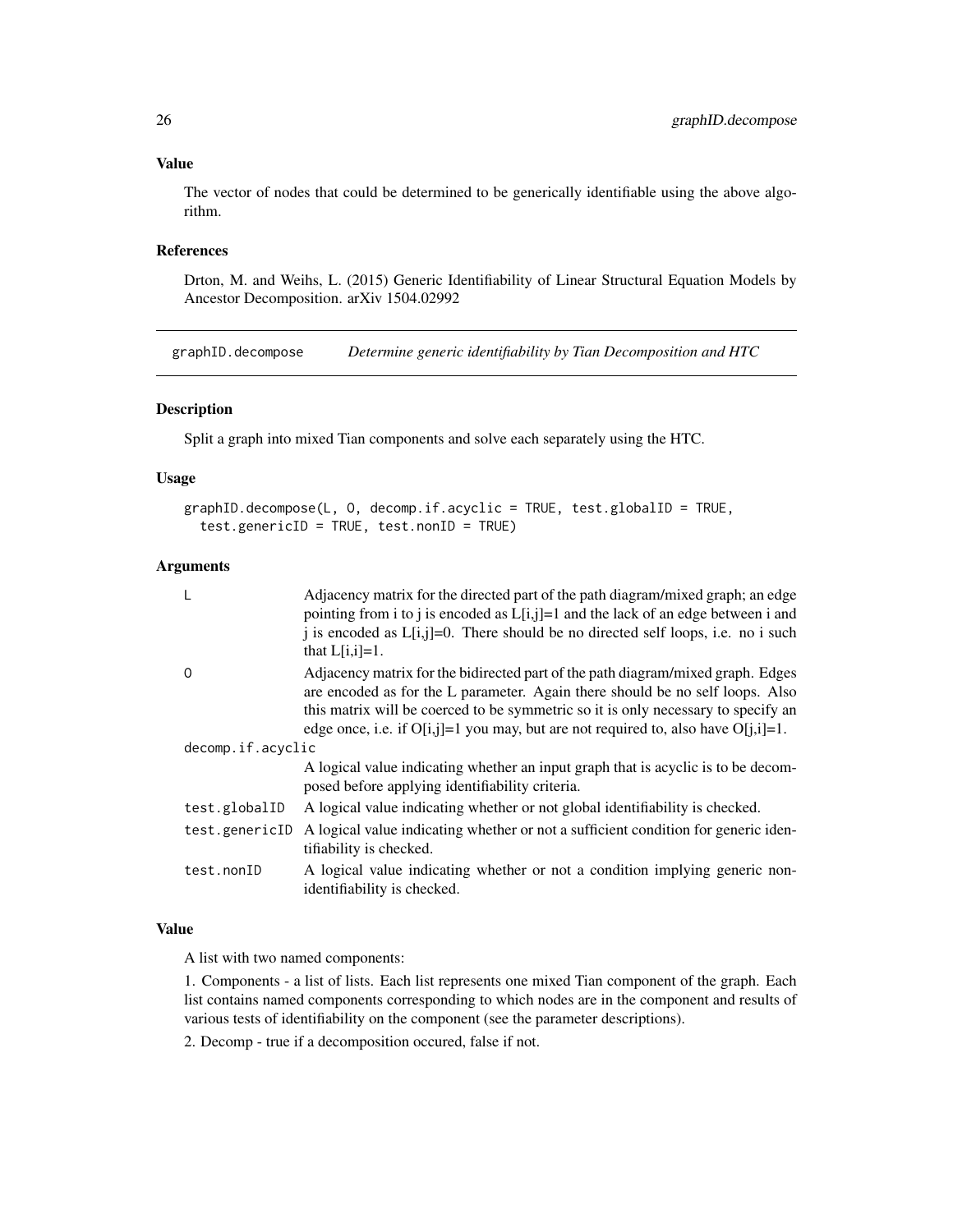<span id="page-26-0"></span>graphID.genericID *Determine generic identifiability of a mixed graph.*

#### Description

If directed part of input graph is cyclic then will check for generic identifiability using the half-trek criterion. Otherwise will use the a slightly stronger version of the half-trek criterion using ancestor decompositions.

#### Usage

```
graphID.genericID(L, O)
```
#### Arguments

| $\perp$  | Adjacency matrix for the directed part of the path diagram/mixed graph; an edge<br>pointing from i to j is encoded as $L[i,j]=1$ and the lack of an edge between i and<br>i is encoded as $L[i,j]=0$ . There should be no directed self loops, i.e. no i such<br>that $L[i,i]=1$ .                                                                |
|----------|---------------------------------------------------------------------------------------------------------------------------------------------------------------------------------------------------------------------------------------------------------------------------------------------------------------------------------------------------|
| $\Omega$ | Adjacency matrix for the bidirected part of the path diagram/mixed graph. Edges<br>are encoded as for the L parameter. Again there should be no self loops. Also<br>this matrix will be coerced to be symmetric so it is only necessary to specify an<br>edge once, i.e. if $O[i, j]=1$ you may, but are not required to, also have $O[i, i]=1$ . |

#### Value

The vector of nodes that could be determined to be generically identifiable.

#### References

Foygel, R., Draisma, J., and Drton, M. (2012) Half-trek criterion for generic identifiability of linear structural equation models. *Ann. Statist.* 40(3): 1682-1713.

Drton, M. and Weihs, L. (2015) Generic Identifiability of Linear Structural Equation Models by Ancestor Decomposition. arXiv 1504.02992

<span id="page-26-1"></span>graphID.globalID *Check for global identifiability of a mixed graph.*

### Description

Checks for the global identifiability of a mixed graph using techniques presented in Drton, Foygel, Sullivant (2011).

#### Usage

graphID.globalID(L, O)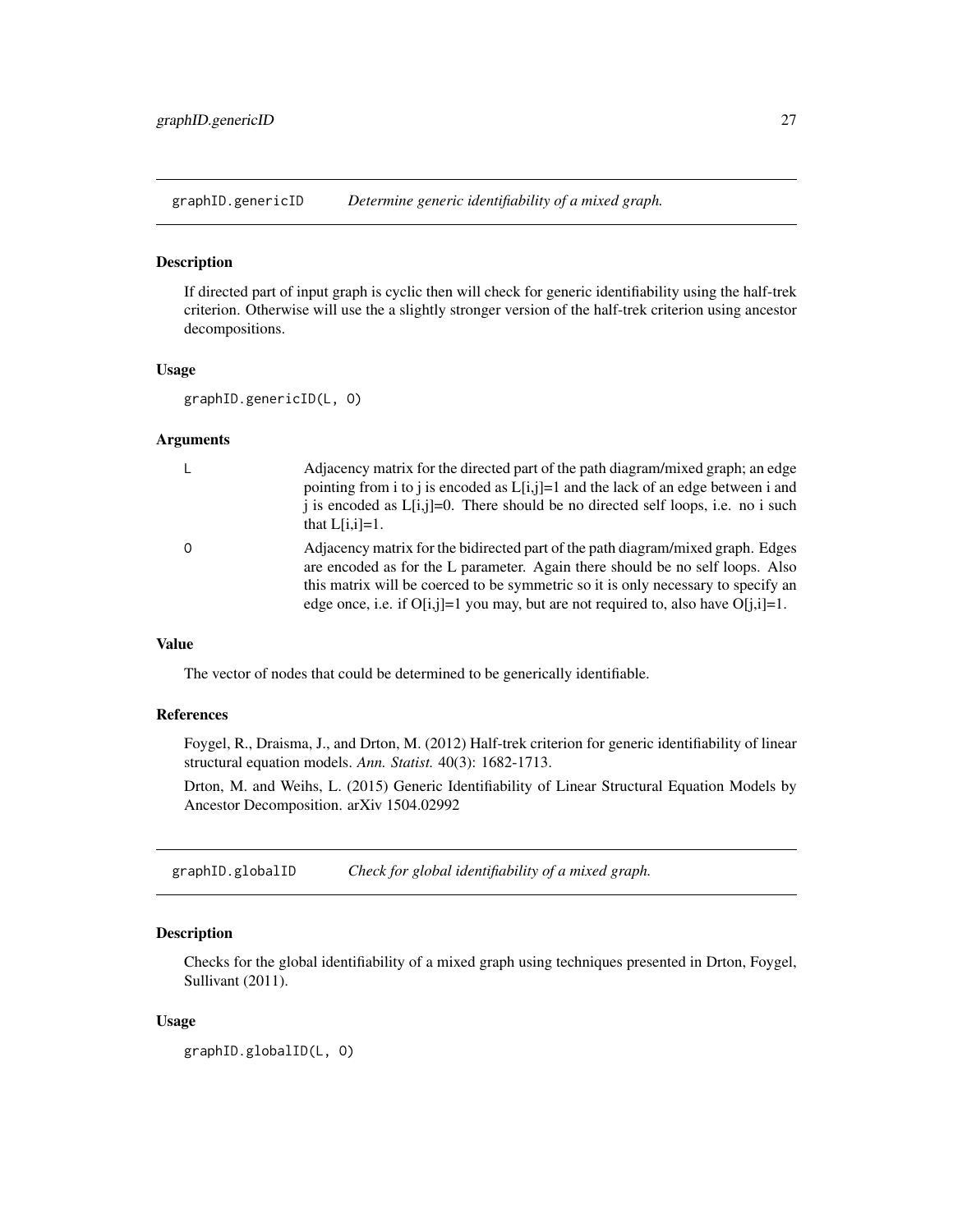### <span id="page-27-0"></span>Arguments

| Adjacency matrix for the directed part of the path diagram/mixed graph; an edge<br>pointing from i to j is encoded as $L[i,j]=1$ and the lack of an edge between i and<br>i is encoded as $L[i,j]=0$ . There should be no directed self loops, i.e. no i such<br>that $L[i,i]=1$ .                                                              |
|-------------------------------------------------------------------------------------------------------------------------------------------------------------------------------------------------------------------------------------------------------------------------------------------------------------------------------------------------|
| Adjacency matrix for the bidirected part of the path diagram/mixed graph. Edges<br>are encoded as for the L parameter. Again there should be no self loops. Also<br>this matrix will be coerced to be symmetric so it is only necessary to specify an<br>edge once, i.e. if $O[i,j]=1$ you may, but are not required to, also have $O[i,j]=1$ . |

### Value

TRUE if the graph was globally identifiable, FALSE otherwise.

### References

Drton, Mathias; Foygel, Rina; Sullivant, Seth. Global identifiability of linear structural equation models. *Ann. Statist.* 39 (2011), no. 2, 865–886.

<span id="page-27-1"></span>graphID.htcID *Determines if a mixed graph is HTC-identifiable.*

### Description

Uses the half-trek criterion of Foygel, Draisma, and Drton (2013) to check if an input mixed graph is generically identifiable.

### Usage

graphID.htcID(L, O)

### Arguments

| L | Adjacency matrix for the directed part of the path diagram/mixed graph; an edge<br>pointing from i to j is encoded as $L[i,j]=1$ and the lack of an edge between i and<br>i is encoded as $L[i,j]=0$ . There should be no directed self loops, i.e. no i such<br>that $L[i,i]=1$ .                                                                |
|---|---------------------------------------------------------------------------------------------------------------------------------------------------------------------------------------------------------------------------------------------------------------------------------------------------------------------------------------------------|
| 0 | Adjacency matrix for the bidirected part of the path diagram/mixed graph. Edges<br>are encoded as for the L parameter. Again there should be no self loops. Also<br>this matrix will be coerced to be symmetric so it is only necessary to specify an<br>edge once, i.e. if $O[i, j]=1$ you may, but are not required to, also have $O[i, i]=1$ . |

#### Value

The vector of HTC-identifiable nodes.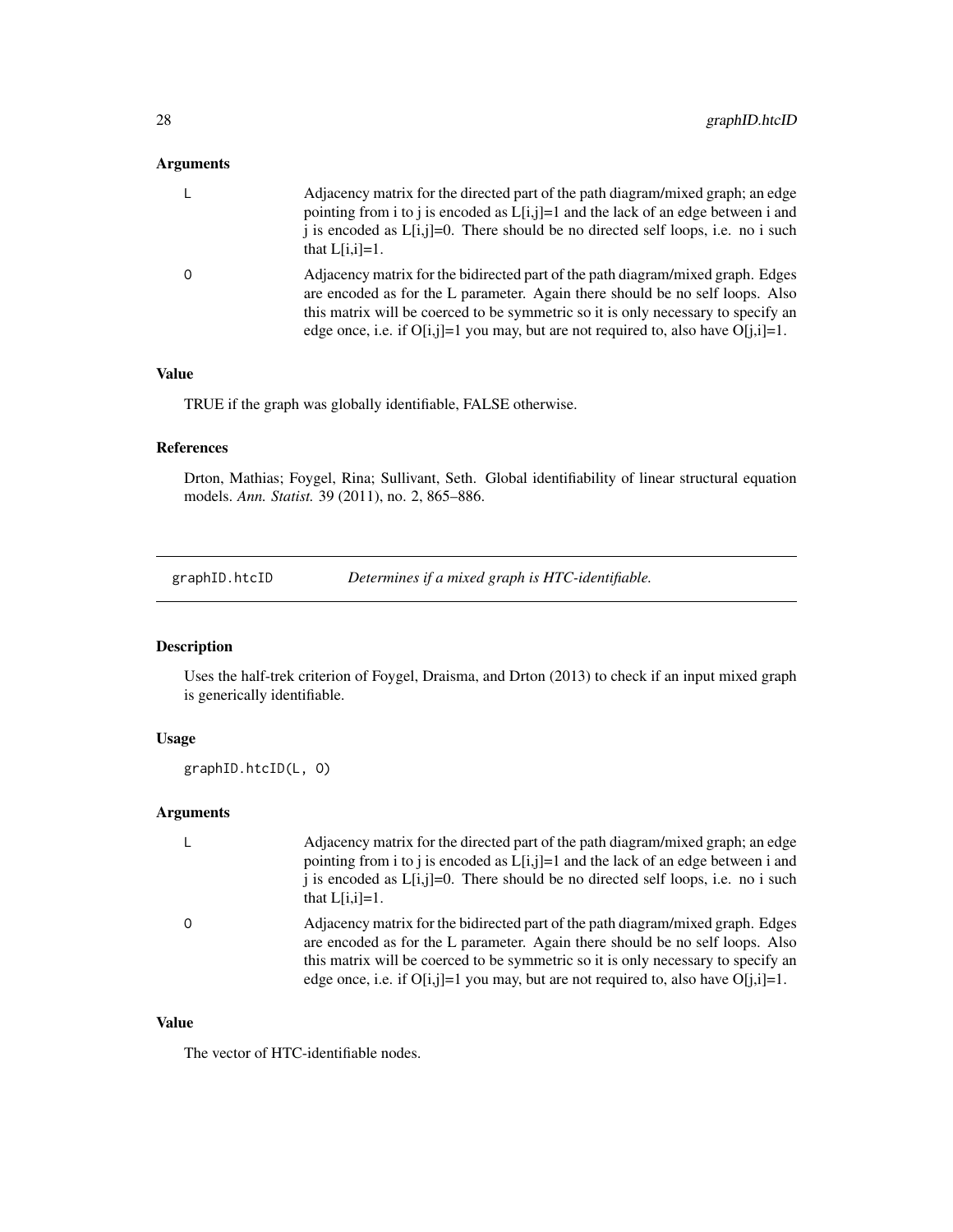### <span id="page-28-0"></span>graphID.main 29

### References

Foygel, R., Draisma, J., and Drton, M. (2012) Half-trek criterion for generic identifiability of linear structural equation models. *Ann. Statist.* 40(3): 1682-1713.

graphID.main *Helper function to handle a graph component.*

### Description

Calls the other functions that determine identifiability status.

#### Usage

```
graphID.main(L, O, test.globalID = TRUE, test.genericID = TRUE,
  test.nonID = TRUE)
```
### Arguments

| L              | Adjacency matrix for the directed part of the path diagram/mixed graph; an edge<br>pointing from i to j is encoded as $L[i,j]=1$ and the lack of an edge between i and<br>i is encoded as $L[i,j]=0$ . There should be no directed self loops, i.e. no i such<br>that $L[i,i]=1$ .                                                                |
|----------------|---------------------------------------------------------------------------------------------------------------------------------------------------------------------------------------------------------------------------------------------------------------------------------------------------------------------------------------------------|
| 0              | Adjacency matrix for the bidirected part of the path diagram/mixed graph. Edges<br>are encoded as for the L parameter. Again there should be no self loops. Also<br>this matrix will be coerced to be symmetric so it is only necessary to specify an<br>edge once, i.e. if $O[i, j]=1$ you may, but are not required to, also have $O[i, i]=1$ . |
| test.globalID  | A logical value indicating whether or not global identifiability is checked.                                                                                                                                                                                                                                                                      |
| test.genericID | A logical value indicating whether or not a sufficient condition for generic iden-<br>tifiability is checked.                                                                                                                                                                                                                                     |
| test.nonID     | A logical value indicating whether or not a condition implying generic non-<br>identifiability is checked.                                                                                                                                                                                                                                        |

### Value

A list containing named components of the results of various tests desired based on the input parameters.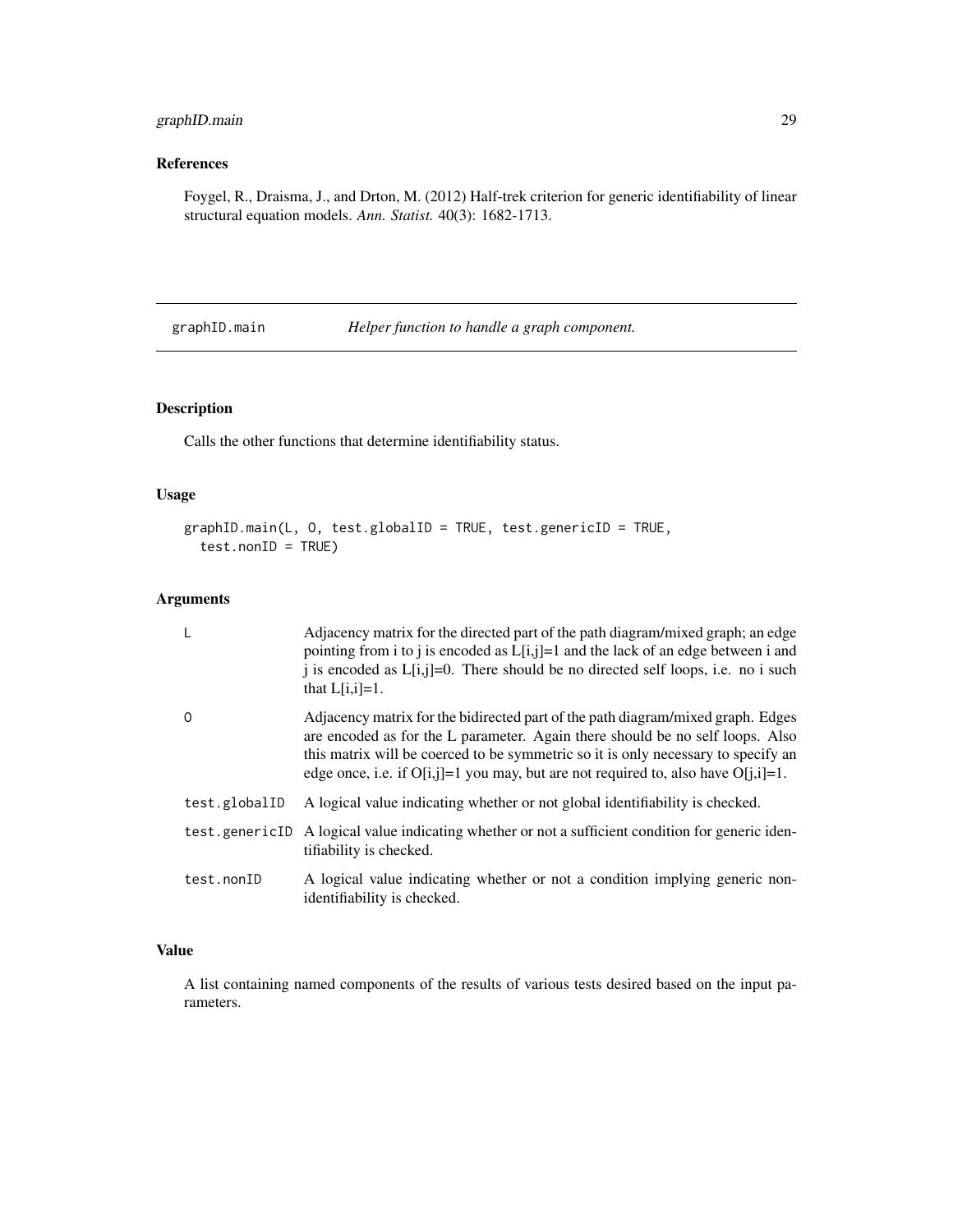<span id="page-29-1"></span><span id="page-29-0"></span>

Checks if a mixed graph is infinite-to-one using the half-trek criterion presented by Foygel, Draisma, and Drton (2012).

### Usage

graphID.nonHtcID(L, O)

#### Arguments

| L        | Adjacency matrix for the directed part of the path diagram/mixed graph; an edge<br>pointing from i to j is encoded as $L[i,j]=1$ and the lack of an edge between i and<br>i is encoded as $L[i,j]=0$ . There should be no directed self loops, i.e. no i such<br>that $L[i,i]=1$ .                                                                |
|----------|---------------------------------------------------------------------------------------------------------------------------------------------------------------------------------------------------------------------------------------------------------------------------------------------------------------------------------------------------|
| $\Omega$ | Adjacency matrix for the bidirected part of the path diagram/mixed graph. Edges<br>are encoded as for the L parameter. Again there should be no self loops. Also<br>this matrix will be coerced to be symmetric so it is only necessary to specify an<br>edge once, i.e. if $O[i, j]=1$ you may, but are not required to, also have $O[i, i]=1$ . |

### Value

TRUE if the graph could be determined to be generically non-identifiable, FALSE if this test was inconclusive.

#### References

Foygel, R., Draisma, J., and Drton, M. (2012) Half-trek criterion for generic identifiability of linear structural equation models. *Ann. Statist.* 40(3): 1682-1713.

htcID *Determines which edges in a mixed graph are HTC-identifiable.*

#### Description

Uses the half-trek criterion of Foygel, Draisma, and Drton (2012) determine which edges in a mixed graph are generically identifiable. Depending on your application it faster to use the [graphID.htcID](#page-27-1) function instead of this one, this function has the advantage of returning additional information.

#### Usage

htcID(mixedGraph, tianDecompose = T)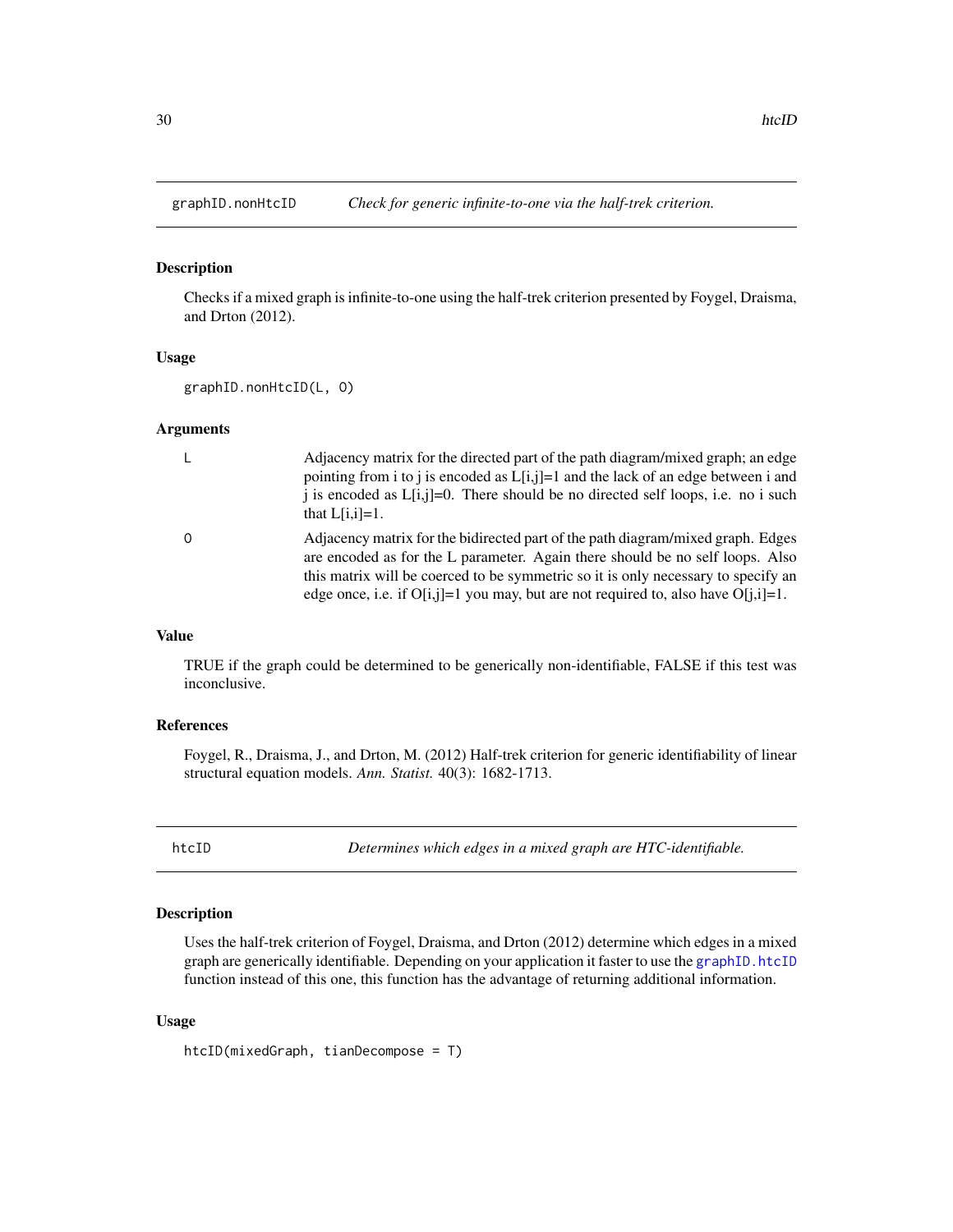### <span id="page-30-0"></span>htcIdentifyStep 31

#### **Arguments**

| mixedGraph    | a MixedGraph object representing the L-SEM.                                     |
|---------------|---------------------------------------------------------------------------------|
| tianDecompose | TRUE or FALSE determining whether or not the Tian decomposition should          |
|               | be used before running the current generic identification algorithm. In general |
|               | letting this be TRUE will make the algorithm faster and more powerful.          |

#### Value

see the return value of [generalGenericID](#page-17-1).

#### References

Foygel, R., Draisma, J., and Drton, M. (2012) Half-trek criterion for generic identifiability of linear structural equation models. *Ann. Statist.* 40(3): 1682-1713.

Jin Tian. 2005. Identifying direct causal effects in linear models. In *Proceedings of the 20th national conference on Artificial intelligence - Volume 1* (AAAI'05), Anthony Cohn (Ed.), Vol. 1. AAAI Press 346-352.

<span id="page-30-1"></span>htcIdentifyStep *Perform one iteration of HTC identification.*

### Description

A function that does one step through all the nodes in a mixed graph and tries to identify new edge coefficients using the existence of half-trek systems as described in Foygel, Draisma, Drton (2012).

#### Usage

```
htcIdentifyStep(mixedGraph, unsolvedParents, solvedParents, identifier)
```

| mixedGraph      | a MixedGraph object representing the mixed graph.                                                                                                                                                                                                                                                                     |
|-----------------|-----------------------------------------------------------------------------------------------------------------------------------------------------------------------------------------------------------------------------------------------------------------------------------------------------------------------|
| unsolvedParents |                                                                                                                                                                                                                                                                                                                       |
|                 | a list whose ith index is a vector of all the parents j of i in G which for which the<br>edge $i > i$ is not yet known to be generically identifiable.                                                                                                                                                                |
| solvedParents   | the complement of unsolved Parents, a list whose ith index is a vector of all<br>parents j of i for which the edge $i > j$ is known to be generically identifiable<br>(perhaps by other algorithms).                                                                                                                  |
| identifier      | an identification function that must produce the identifications corresponding to<br>those in solved parents. That is identifier should be a function taking a single<br>argument Sigma (any generically generated covariance matrix corresponding to<br>the mixed graph) and returns a list with two named arguments |
|                 | <b>Lambda</b> denote the number of nodes in mixed Graph as n. Then Lambda is an<br>nxn matrix whose <i>i</i> , <i>ith</i> entry                                                                                                                                                                                       |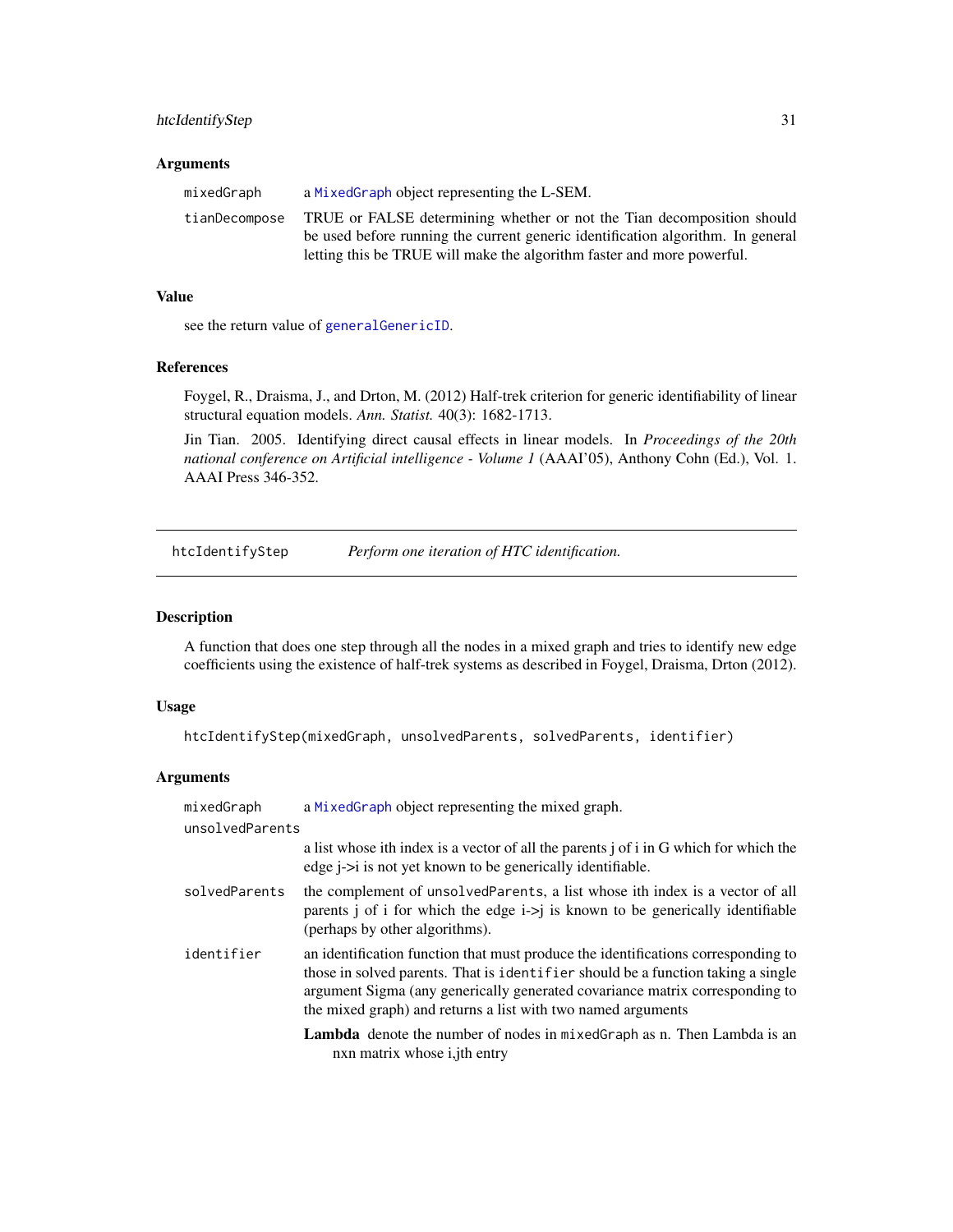- <span id="page-31-0"></span>1. equals 0 if i is not a parent of j,
- 2. equals NA if i is a parent of j but identifier cannot identify it generically,
- 3. equals the (generically) unique value corresponding to the weight along the edge i->j that was used to produce Sigma.

Omega just as Lambda but for the bidirected edges in the mixed graph such that if j is in solvedParents[[i]] we must have that Lambda[j,i] is not NA.

#### Value

a list with four components:

identifiedEdges a matrix rx2 matrix where r is the number of edges that where identified by this function call and identifiedEdges[i,1]  $\rightarrow$  identifiedEdges[i,2] was the ith edge identified

unsolvedParents as the input argument but updated with any newly identified edges

solvedParents as the input argument but updated with any newly identified edges

identifier as the input argument but updated with any newly identified edges

#### References

Foygel, R., Draisma, J., and Drton, M. (2012) Half-trek criterion for generic identifiability of linear structural equation models. *Ann. Statist.* 40(3): 1682-1713

htr *Get all HTR nodes from a set of nodes in a graph.*

#### Description

Gets all vertices in a graph that are half-trek reachable from a set of nodes. WARNING: Often the half-trek reachable nodes from a vertex v are defined to not include the vertex v or its getSiblings. We DO NOT follow this convention, the returned set will include input nodes and their getSiblings.

#### Usage

htr(dG, bG, nodes)

### Arguments

| dG    | a directed graph representing the directed part of the mixed graph.      |
|-------|--------------------------------------------------------------------------|
| bG    | an undirected graph representing the undirected part of the mixed graph. |
| nodes | the nodes in the graph of which to get the HTR nodes.                    |

### Value

a sorted list of all half-trek reachable nodes.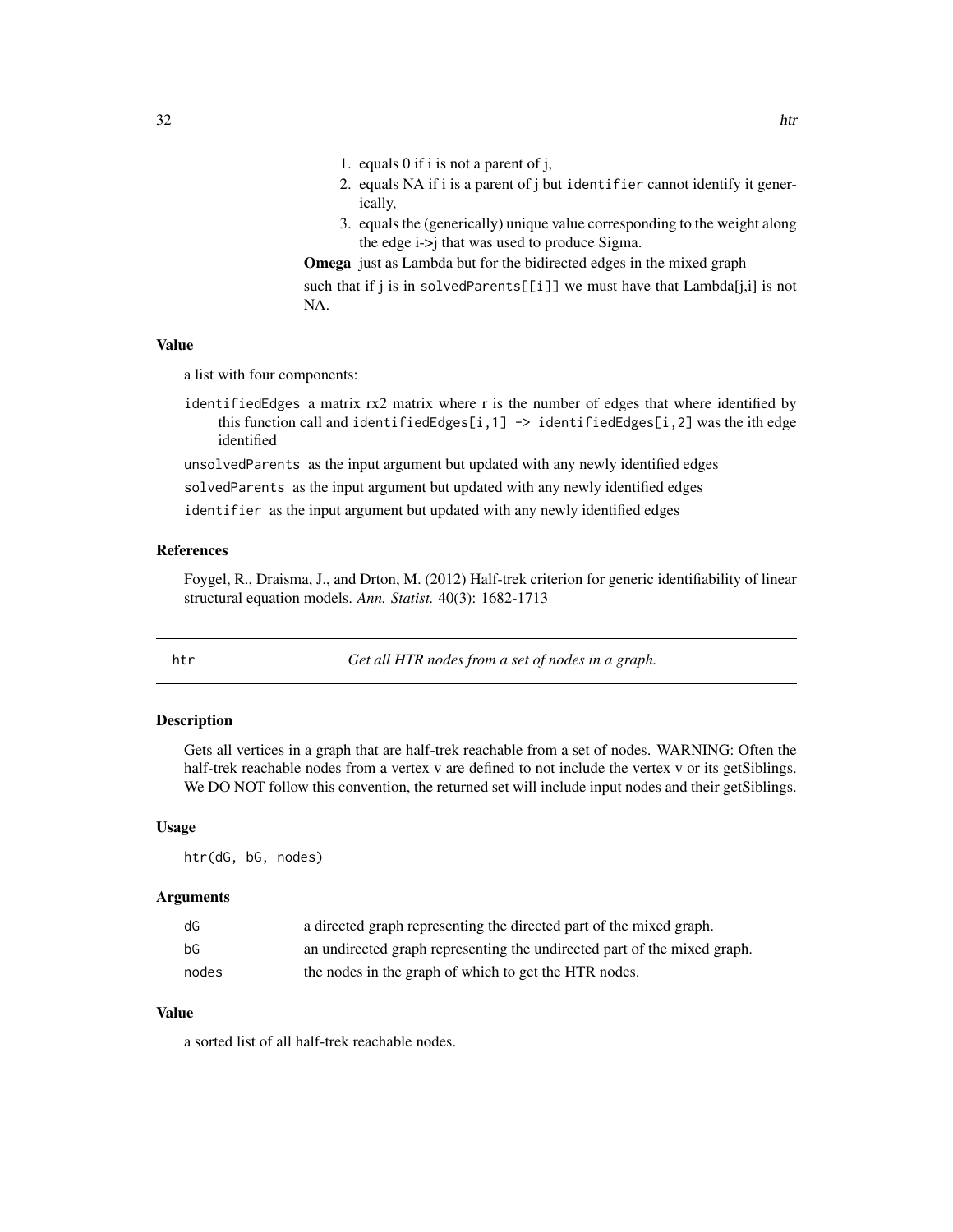<span id="page-32-1"></span><span id="page-32-0"></span>

Half trek reachable nodes.

### Usage

```
htrFrom(this, node)
## S3 method for class 'MixedGraphFixedOrder'
htrFrom(this, node)
## S3 method for class 'MixedGraph'
htrFrom(this, node)
```
### Arguments

| this | the mixed graph object                                    |
|------|-----------------------------------------------------------|
| node | the node from which to get all half-trek reachable nodes. |

#### Value

a vector of all nodes half-trek reachable from node.

inducedSubgraph *Get the induced subgraph on a collection of nodes*

### Description

Get the induced subgraph on a collection of nodes

### Usage

```
inducedSubgraph(this, nodes)
```

```
## S3 method for class 'MixedGraph'
inducedSubgraph(this, nodes)
```

| this  | the mixed graph object                             |
|-------|----------------------------------------------------|
| nodes | the nodes on which to create the induced subgraph. |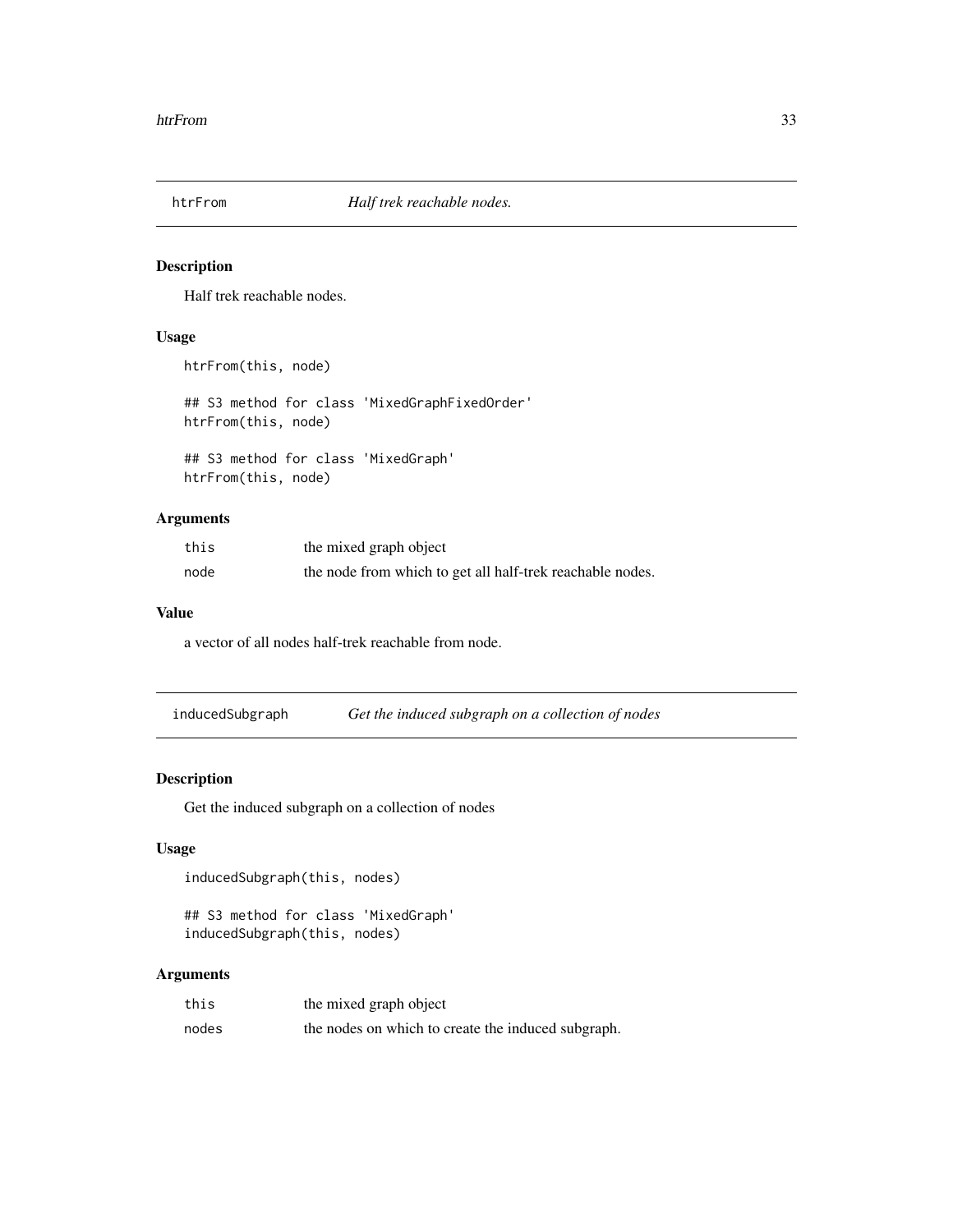<span id="page-33-0"></span>

Are two nodes siblings?

#### Usage

```
isSibling(this, node1, node2)
## S3 method for class 'MixedGraphFixedOrder'
isSibling(this, node1, node2)
## S3 method for class 'MixedGraph'
isSibling(this, node1, node2)
```
### Arguments

| this  | the mixed graph object |
|-------|------------------------|
| node1 | a node                 |
| node2 | a second node          |

#### Value

TRUE if the nodes are siblings in the graph, FALSE otherwise

L *Get adjacency matrix for directed part.*

### Description

Get adjacency matrix for directed part.

#### Usage

L(this)

## S3 method for class 'MixedGraph' L(this)

#### Arguments

this the mixed graph object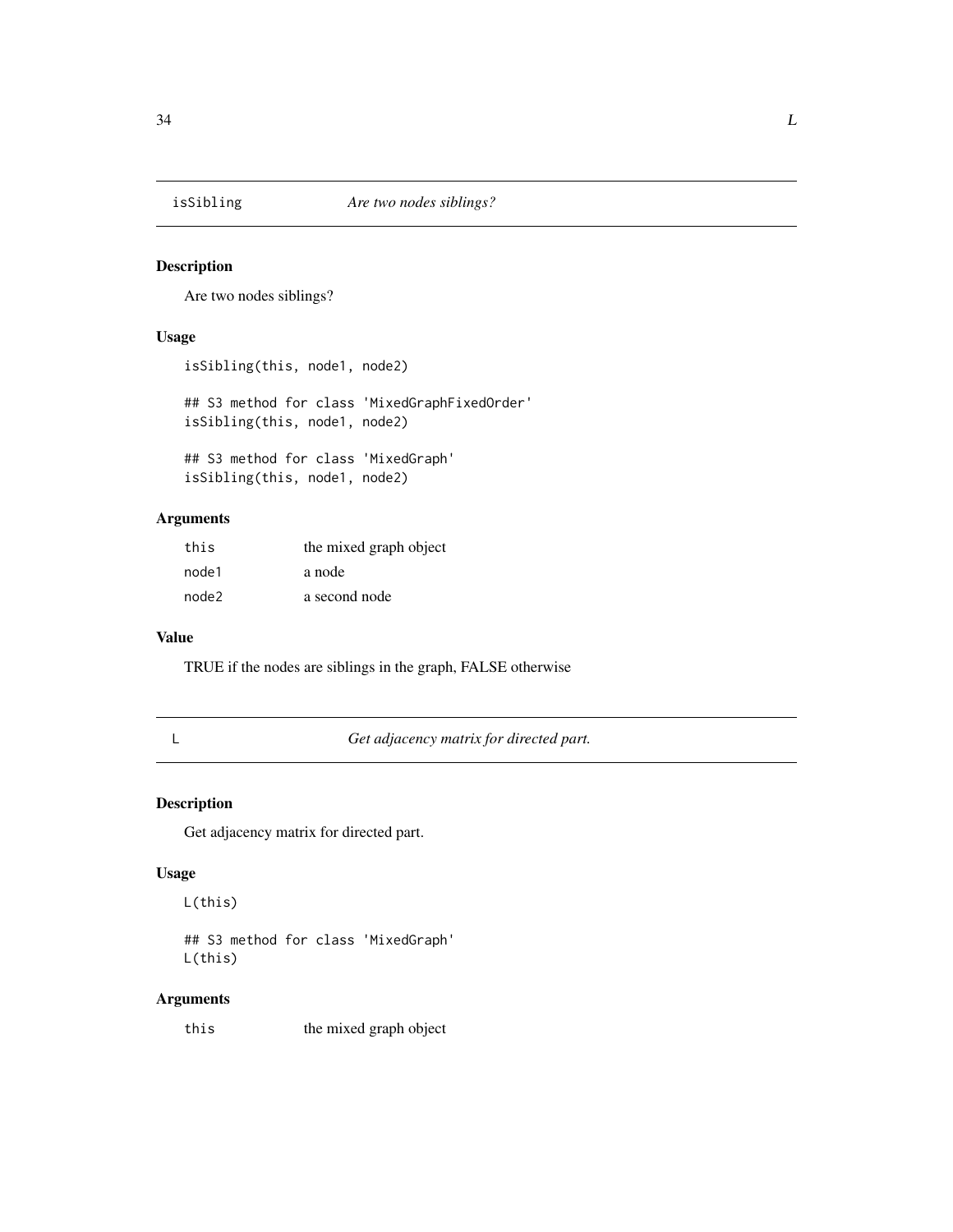<span id="page-34-1"></span><span id="page-34-0"></span>

Creates an object representing a mixed graph. The methods that are currently available to be used on the mixed graph include

- 1. ancestors
- 2. descendants
- 3. parents
- 4. siblings
- 5. isSibling
- 6. htrFrom
- 7. trFrom
- 8. getHalfTrekSystem
- 9. getTrekSystem
- 10. inducedSubgraph
- 11. L
- 12. O
- 13. nodes
- 14. numNodes
- 15. stronglyConnectedComponent
- 16. tianComponent
- 17. tianDecompose

see the individual function documentation for more information.

#### Usage

MixedGraph(L = matrix(0,1,1),  $0 =$  matrix(0,1,1), vertexNums = 1:nrow(L))

### Arguments

|            | see graph ID for the appropriate form of L.                                                                         |
|------------|---------------------------------------------------------------------------------------------------------------------|
| $\Omega$   | as for L.                                                                                                           |
| vertexNums | the labeling of the vertices in the graph in the order of the rows of L and O.<br>Labels must be positive integers. |
|            |                                                                                                                     |

### Value

An object representing the MixedGraph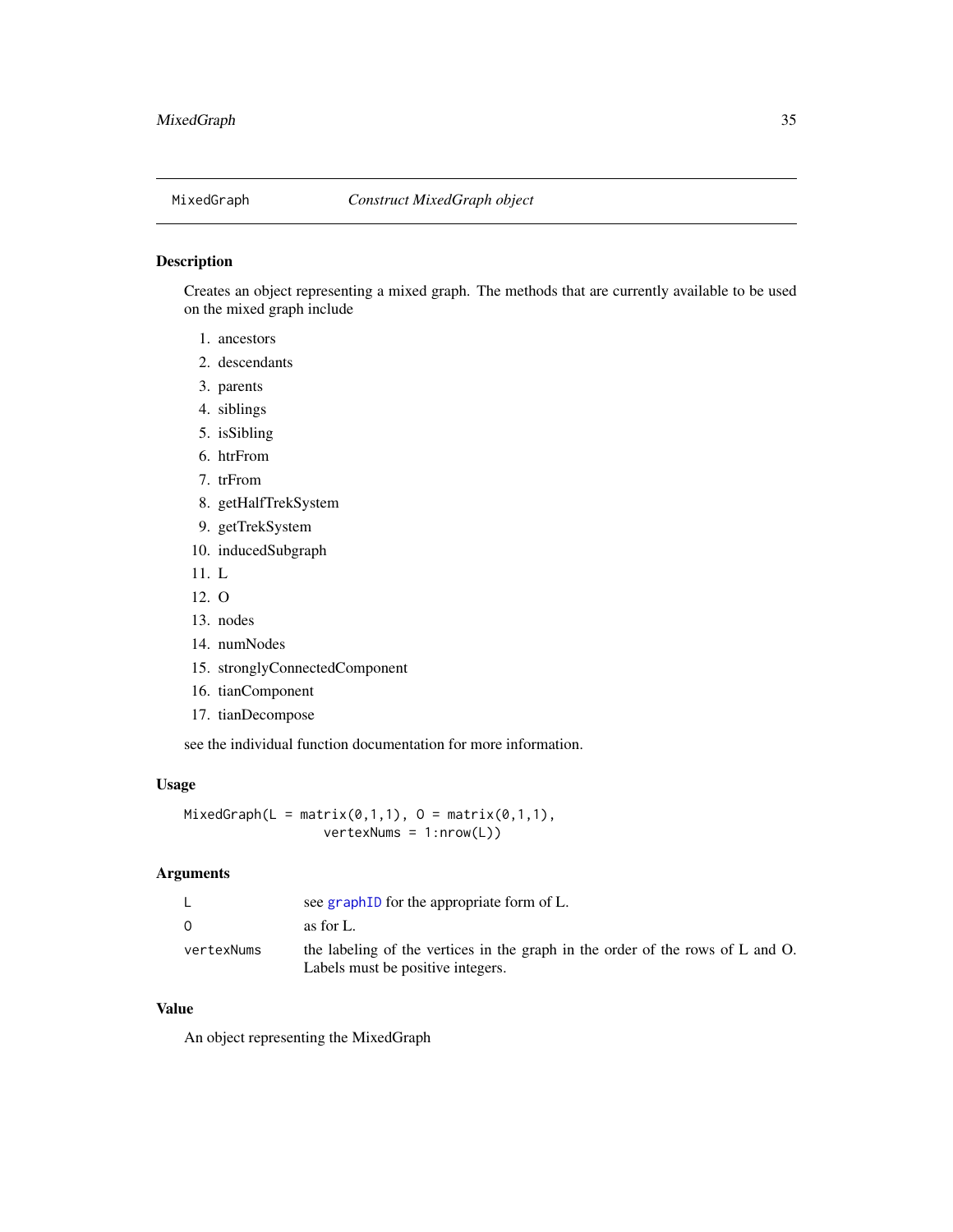<span id="page-35-0"></span>MixedGraphFixedOrder *Construct MixedGraphFixedOrder object*

### Description

Creates an object representing a mixed graph.

### Usage

```
MixedGraphFixedOrder(L = matrix(0,1,1), 0 = matrix(0,1,1))
```
### Arguments

| see graphID for the appropriate form of L. |
|--------------------------------------------|
| as for L.                                  |

### Value

An object representing the MixedGraphFixedOrder

mixedGraphHasSimpleNumbering *Checks a MixedGraph has appropriate node numbering*

### Description

Checks that the input mixed graph has vertices are numbered from 1 to mixedGraph\$numNodes(). Throws an error if they are not.

### Usage

mixedGraphHasSimpleNumbering(mixedGraph)

### Arguments

mixedGraph the mixed graph object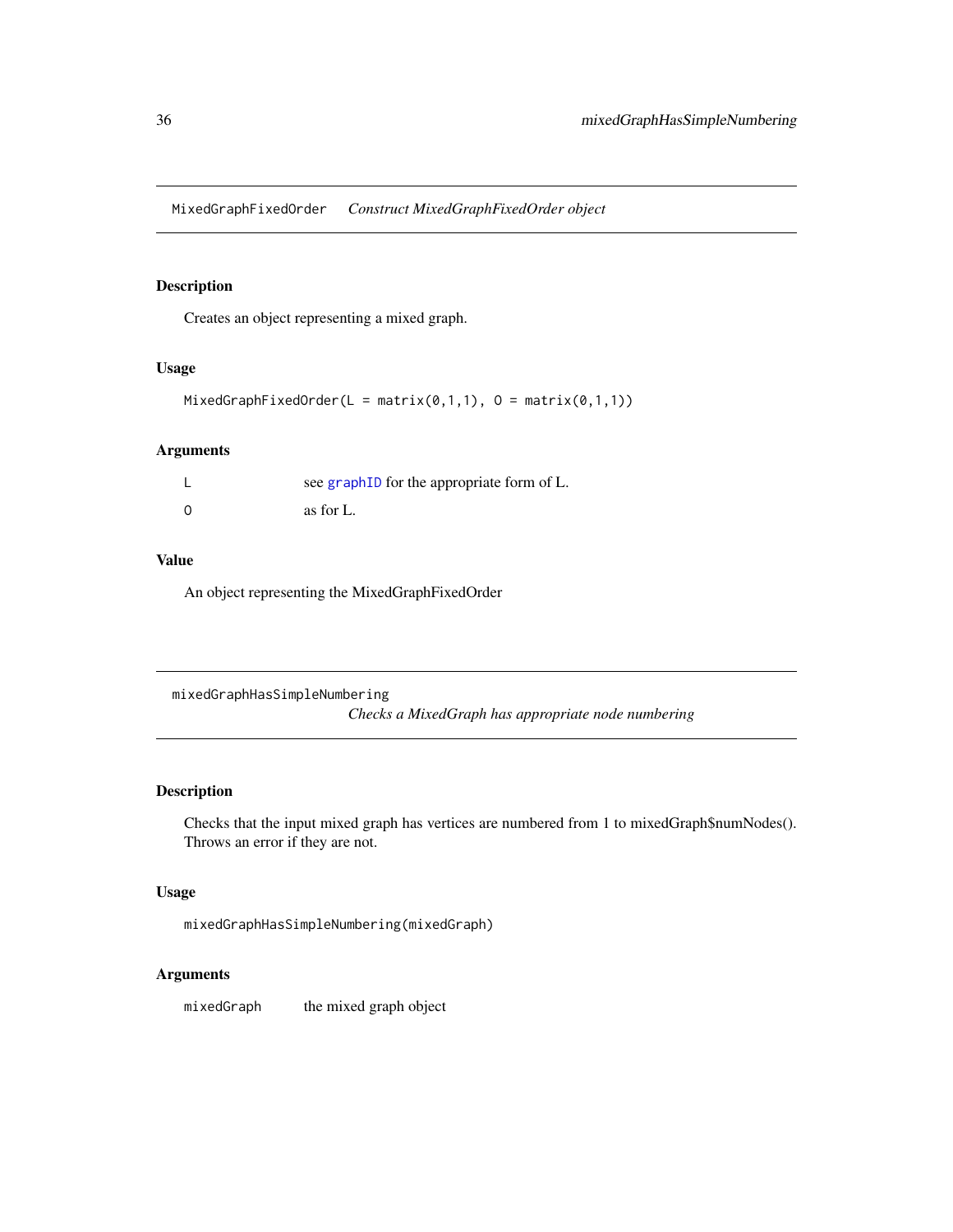<span id="page-36-0"></span>

Get all nodes in the graph.

#### Usage

nodes(this)

## S3 method for class 'MixedGraph' nodes(this)

### Arguments

this the mixed graph object

numNodes *Number of nodes in the graph.*

### Description

Number of nodes in the graph.

### Usage

numNodes(this)

## S3 method for class 'MixedGraphFixedOrder' numNodes(this)

## S3 method for class 'MixedGraph' numNodes(this)

### Arguments

this the mixed graph object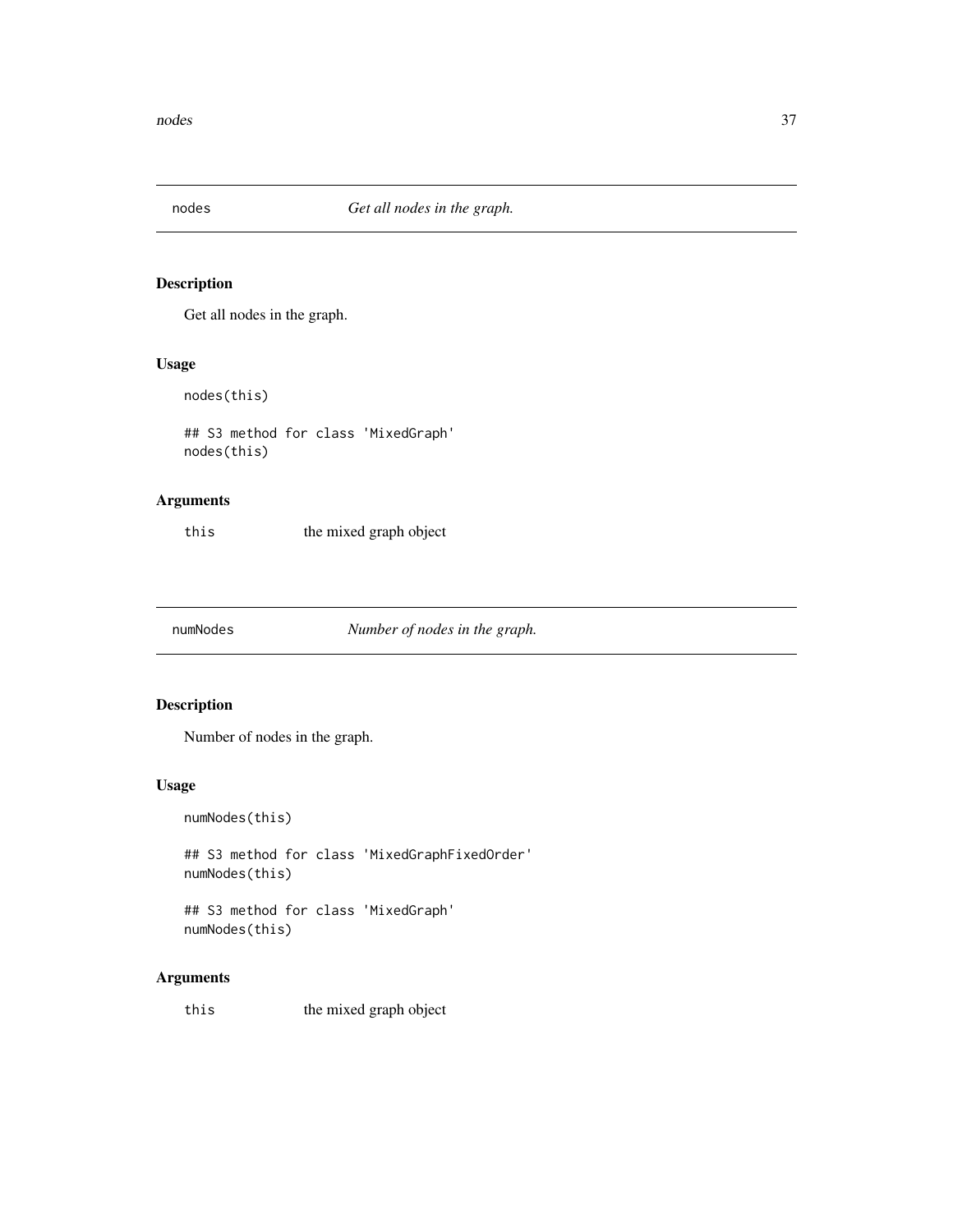<span id="page-37-0"></span>Get adjacency matrix for bidirected part.

### Usage

O(this)

## S3 method for class 'MixedGraph' O(this)

### Arguments

this the mixed graph object

parents *All parents a collection of nodes.*

### Description

All parents a collection of nodes.

#### Usage

```
parents(this, nodes)
## S3 method for class 'MixedGraphFixedOrder'
parents(this, nodes)
## S3 method for class 'MixedGraph'
```
parents(this, nodes)

### Arguments

| this  | the mixed graph object.                       |
|-------|-----------------------------------------------|
| nodes | nodes the nodes of which to find the parents. |

### Value

a vector of parents of the nodes.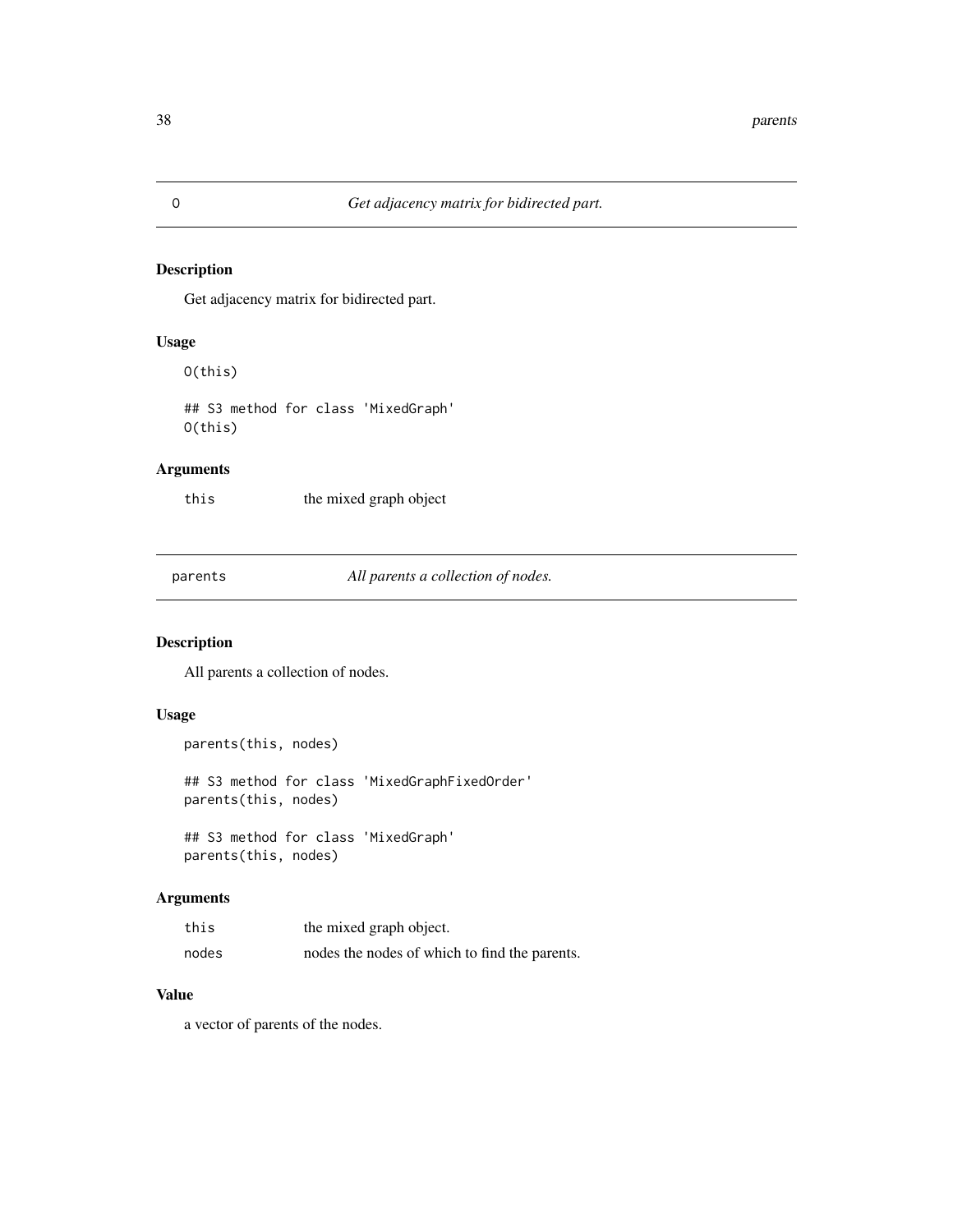<span id="page-38-0"></span>plot.MixedGraph *Plots the mixed graph*

### Description

Plots the mixed graph

### Usage

## S3 method for class 'MixedGraph' plot(x, ...)

### Arguments

| X | the mixed graph object                            |  |
|---|---------------------------------------------------|--|
| . | additional plotting arguments. Currently ignored. |  |

|--|--|

### Description

Given adjacency matrices representing the directed and bidirected portions of a mixed graph, plots a representation of the graph.

### Usage

```
plotMixedGraph(L, O, main = "", vertexLabels = 1:nrow(L))
```

| L            | Adjacency matrix for the directed part of the path diagram/mixed graph; an edge<br>pointing from i to j is encoded as $L[i,j]=1$ and the lack of an edge between i and<br>i is encoded as $L[i,j]=0$ . There should be no directed self loops, i.e. no i such<br>that $L[i,i]=1$ .                                                                |
|--------------|---------------------------------------------------------------------------------------------------------------------------------------------------------------------------------------------------------------------------------------------------------------------------------------------------------------------------------------------------|
| 0            | Adjacency matrix for the bidirected part of the path diagram/mixed graph. Edges<br>are encoded as for the L parameter. Again there should be no self loops. Also<br>this matrix will be coerced to be symmetric so it is only necessary to specify an<br>edge once, i.e. if $O[i, j]=1$ you may, but are not required to, also have $O[i, i]=1$ . |
| main         | the plot title.                                                                                                                                                                                                                                                                                                                                   |
| vertexLabels | labels to use for the vertices.                                                                                                                                                                                                                                                                                                                   |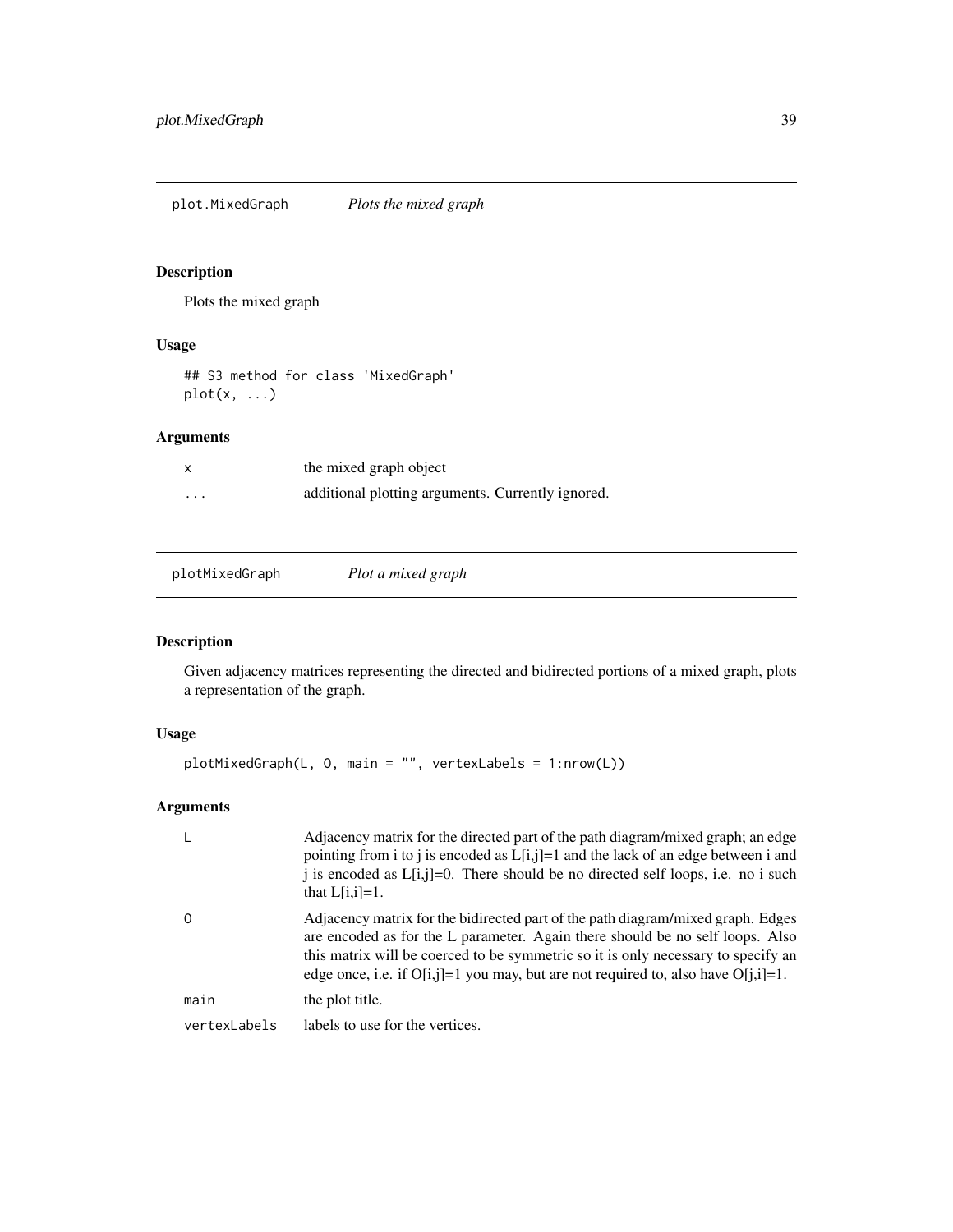<span id="page-39-0"></span>print.GenericIDResult *Prints a GenericIDResult object*

### Description

Prints a GenericIDResult object as returned by [generalGenericID](#page-17-1). Invisibly returns its argument via [invisible\(](#page-0-0)x) as most print functions do.

### Usage

```
## S3 method for class 'GenericIDResult'
print(x, \ldots)
```
### Arguments

| x                       | the GenericIDResult object             |
|-------------------------|----------------------------------------|
| $\cdot$ $\cdot$ $\cdot$ | optional parameters, currently unused. |

| print.SEMIDResult | Prints a SEMIDResult object |
|-------------------|-----------------------------|
|                   |                             |

### Description

Prints a SEMIDResult object as returned by [semID](#page-40-1). Invisibly returns its argument via [invisible\(](#page-0-0)x) as most print functions do.

### Usage

```
## S3 method for class 'SEMIDResult'
print(x, \ldots)
```

|          | the SEMIDResult object                 |
|----------|----------------------------------------|
| $\cdots$ | optional parameters, currently unused. |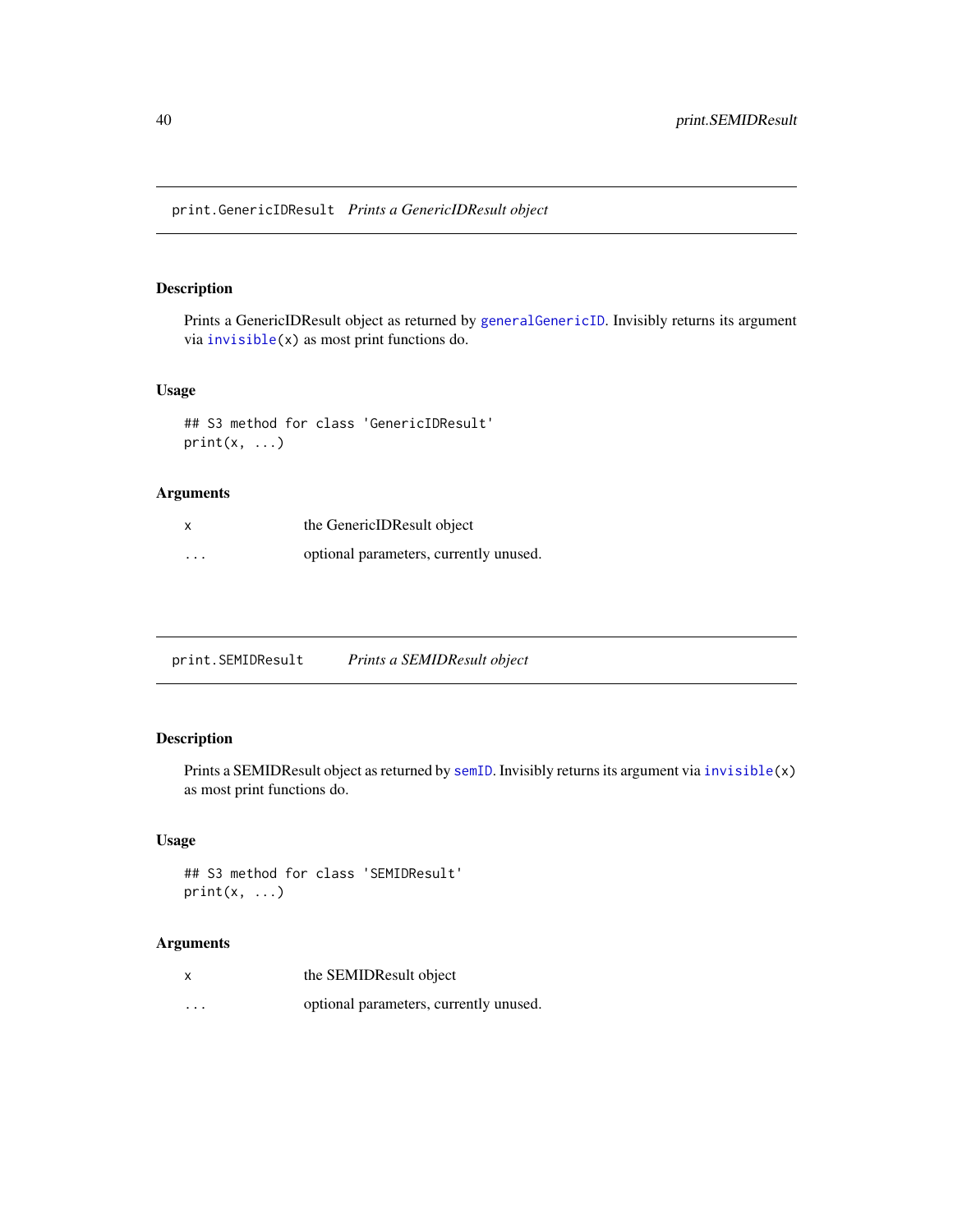<span id="page-40-1"></span><span id="page-40-0"></span>

This function can be used to check global and generic identifiability of linear structural equation models (L-SEMs). In particular, this function takes a [MixedGraph](#page-34-1) object corresponding to the L-SEM and checks different conditions known for global and generic identifiability.

#### Usage

```
semID(mixedGraph, testGlobalID = TRUE, testGenericNonID = TRUE,
 genericIdStepFunctions = list(htcIdentifyStep), tianDecompose = TRUE)
```
#### Arguments

| mixedGraph             | a MixedGraph object representing the L-SEM.                                                                                                                                                                                                                                                                                                                   |
|------------------------|---------------------------------------------------------------------------------------------------------------------------------------------------------------------------------------------------------------------------------------------------------------------------------------------------------------------------------------------------------------|
| testGlobalID           | TRUE or FALSE if the graph should be tested for global identifiability. This<br>uses the graph <sub>ID</sub> .global <sub>ID</sub> function.                                                                                                                                                                                                                  |
| testGenericNonID       |                                                                                                                                                                                                                                                                                                                                                               |
|                        | TRUE of FALSE if the graph should be tested for generic non-identifiability, that<br>is, if for every generic choice of parameters for the L-SEM there are infinitely<br>many other choices that lead to the same covariance matrix. This currently uses<br>the graph ID. nonHtcID function.                                                                  |
| genericIdStepFunctions |                                                                                                                                                                                                                                                                                                                                                               |
|                        | a list of the generic identifier step functions that should be used for testing<br>generic identifiability. See general GenericID for a discussion of such func-<br>tions. If this list is empty then generic identifiability is not tested. By default<br>this will (only) run the half-trek criterion (see htcIdentifyStep) for generic<br>identifiability. |
| tianDecompose          | TRUE or FALSE if the mixed graph should be Tian decomposed before running<br>the identification algorithms (when appropriate). In general letting this be TRUE<br>will make the algorithm faster and more powerful. Note that this is a version of<br>the Tian decomposition that works also with cyclic graphs.                                              |

#### Value

returns an object of [class](#page-0-0) 'SEMIDResult,' this object is just a list with 6 components:

- isGlobalID If testGlobalID == TRUE, then TRUE or FALSE if the graph is globally identifiable. If testGlobalID == FALSE then NA.
- $isGeneratorID$  If testGenericNonID == TRUE, then TRUE if the graph is generically nonidentifiable or FALSE the test is inconclusive. If testGenericNonID == FALSE then NA.
- genericIDResult If length(genericIdStepFunctions) != 0 then a GenericIDResult object as returned by [generalGenericID](#page-17-1). Otherwise a list of length 0.

mixedGraph the inputted mixed graph object.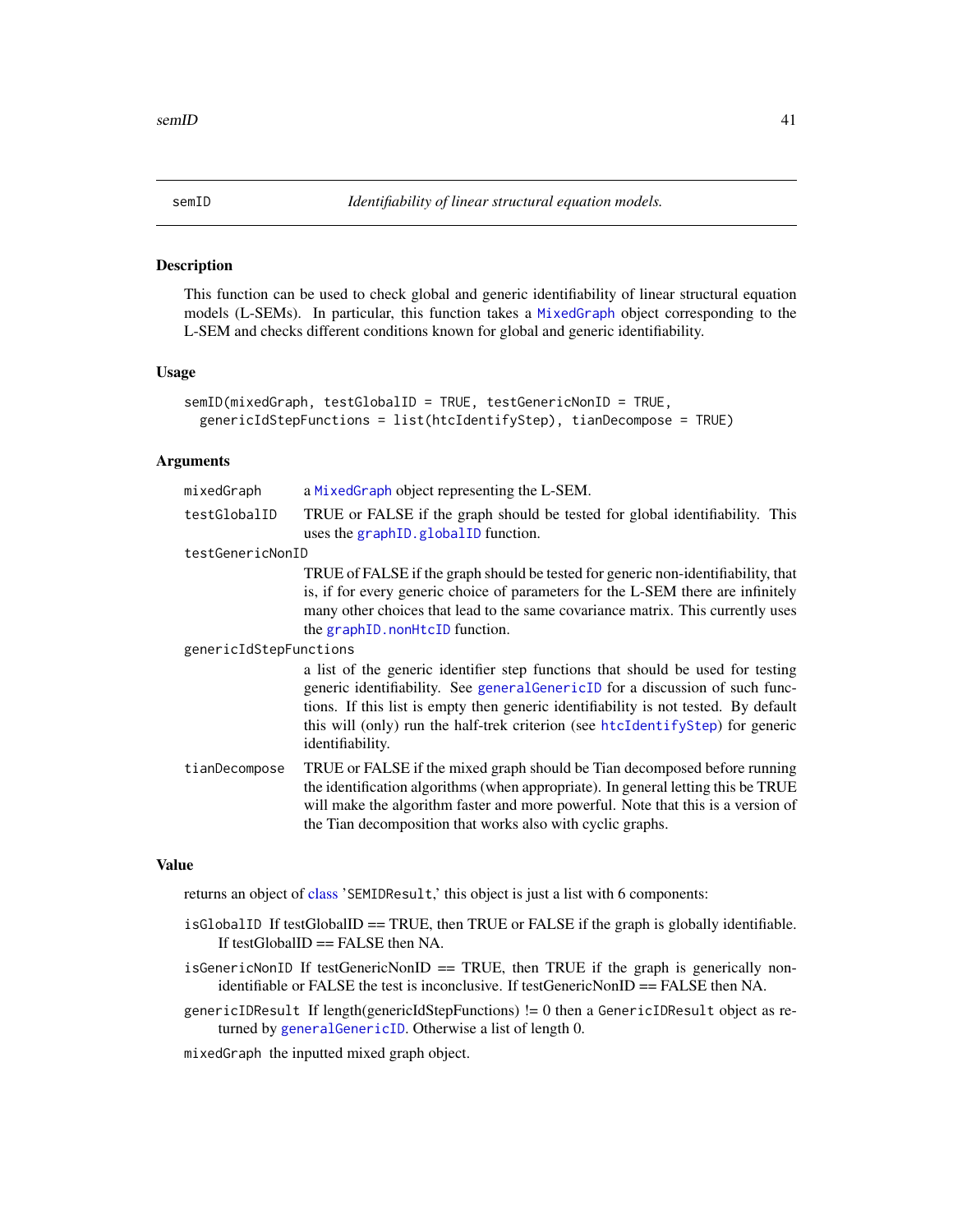<span id="page-41-0"></span>tianDecompose the argument tianDecompose.

call the call made to this function.

### Examples

```
## Not run:
L = t(matrix)c(0, 1, 0, 0, 0, 0,0, 0, 1, 0, 0,
    0, 0, 0, 1, 0,
    0, 0, 0, 0, 1,
    0, 0, 0, 0, 0), 5, 5))
0 = t(matrix)c(0, 0, 1, 1, 0,
    0, 0, 0, 1, 1,
    0, 0, 0, 0, 0,
    0, 0, 0, 0, 0,
    0, 0, 0, 0, 0), 5, 5))
0 = 0 + t(0)graph = MixedGraph(L,0)semID(graph)
## Examples from Foygel, Draisma & Drton (2012)
demo(SEMID)
## End(Not run)
```
### siblings *All siblings of a collection of nodes*

### Description

All siblings of a collection of nodes

#### Usage

```
siblings(this, nodes)
```
## S3 method for class 'MixedGraphFixedOrder' siblings(this, nodes)

## S3 method for class 'MixedGraph' siblings(this, nodes)

| this  | the mixed graph object                           |
|-------|--------------------------------------------------|
| nodes | a vector of nodes of which to find the siblings. |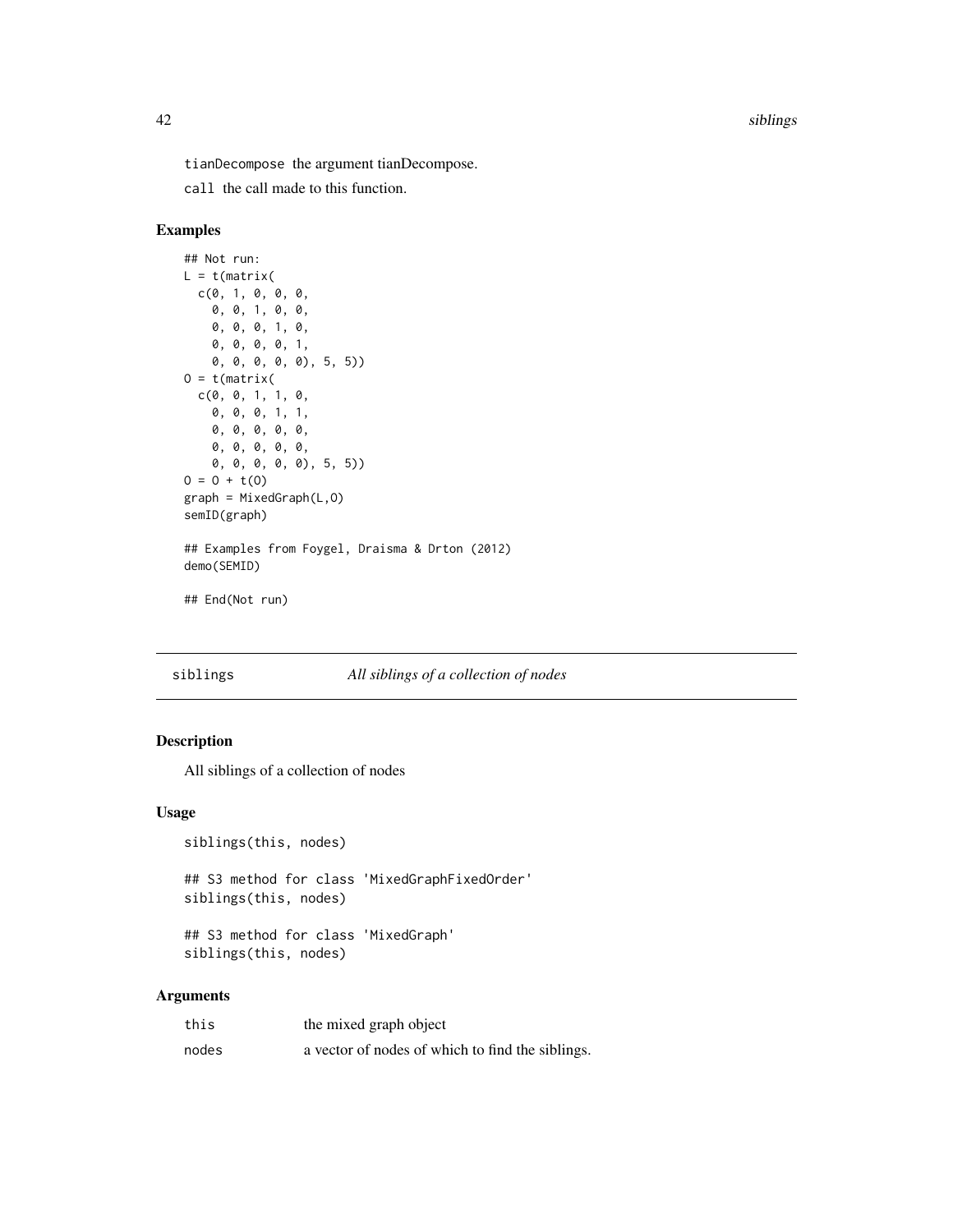### <span id="page-42-0"></span>Value

a vector of all of the siblings.

```
stronglyConnectedComponent
```
*Strongly connected component*

### Description

Get the strongly connected component for a node i in the directed part of the graph.

#### Usage

stronglyConnectedComponent(this, node)

## S3 method for class 'MixedGraphFixedOrder' stronglyConnectedComponent(this, node)

## S3 method for class 'MixedGraph' stronglyConnectedComponent(this, node)

### Arguments

| this | the mixed graph object                                      |
|------|-------------------------------------------------------------|
| node | the node for which to get the strongly connected component. |

stronglyConnectedComponents *Strongly connected components*

### Description

Get the strongly connected components of a graph

#### Usage

stronglyConnectedComponents(this)

```
## S3 method for class 'MixedGraphFixedOrder'
stronglyConnectedComponents(this)
```
### Arguments

this the mixed graph object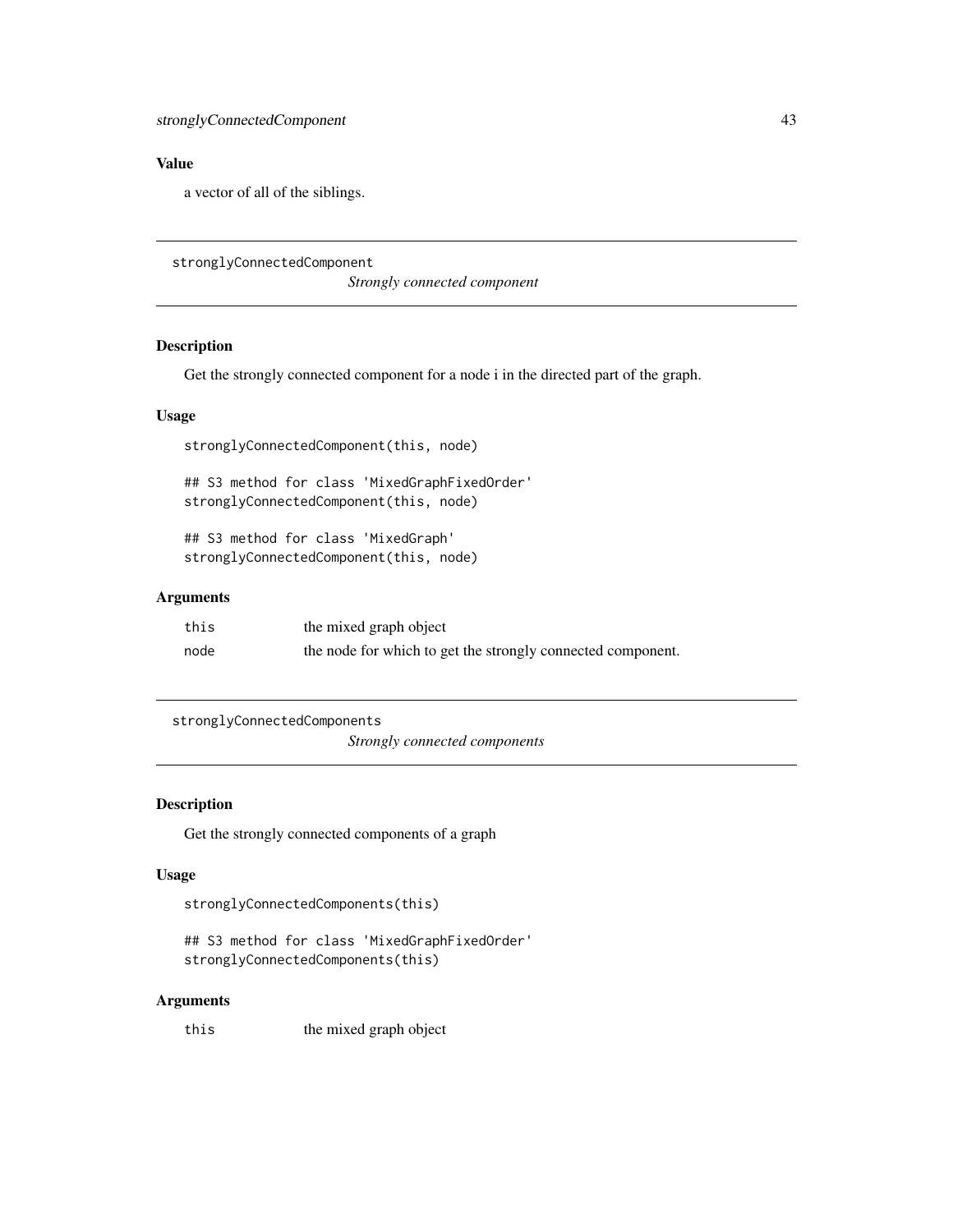<span id="page-43-0"></span>

For an input vector x, returns in a list, the collection of all subsets of x of size k.

### Usage

subsetsOfSize(x, k)

### Arguments

| x | a vector from which to get subsets |
|---|------------------------------------|
|   | the size of the subsets returned   |

#### Value

a list of all subsets of x of a given size k

tianComponent *Returns the Tian c-component of a node*

### Description

Returns the Tian c-component of a node

#### Usage

```
tianComponent(this, node)
```
## S3 method for class 'MixedGraph' tianComponent(this, node)

| this | the mixed graph object                       |
|------|----------------------------------------------|
| node | the node for which to return its c-component |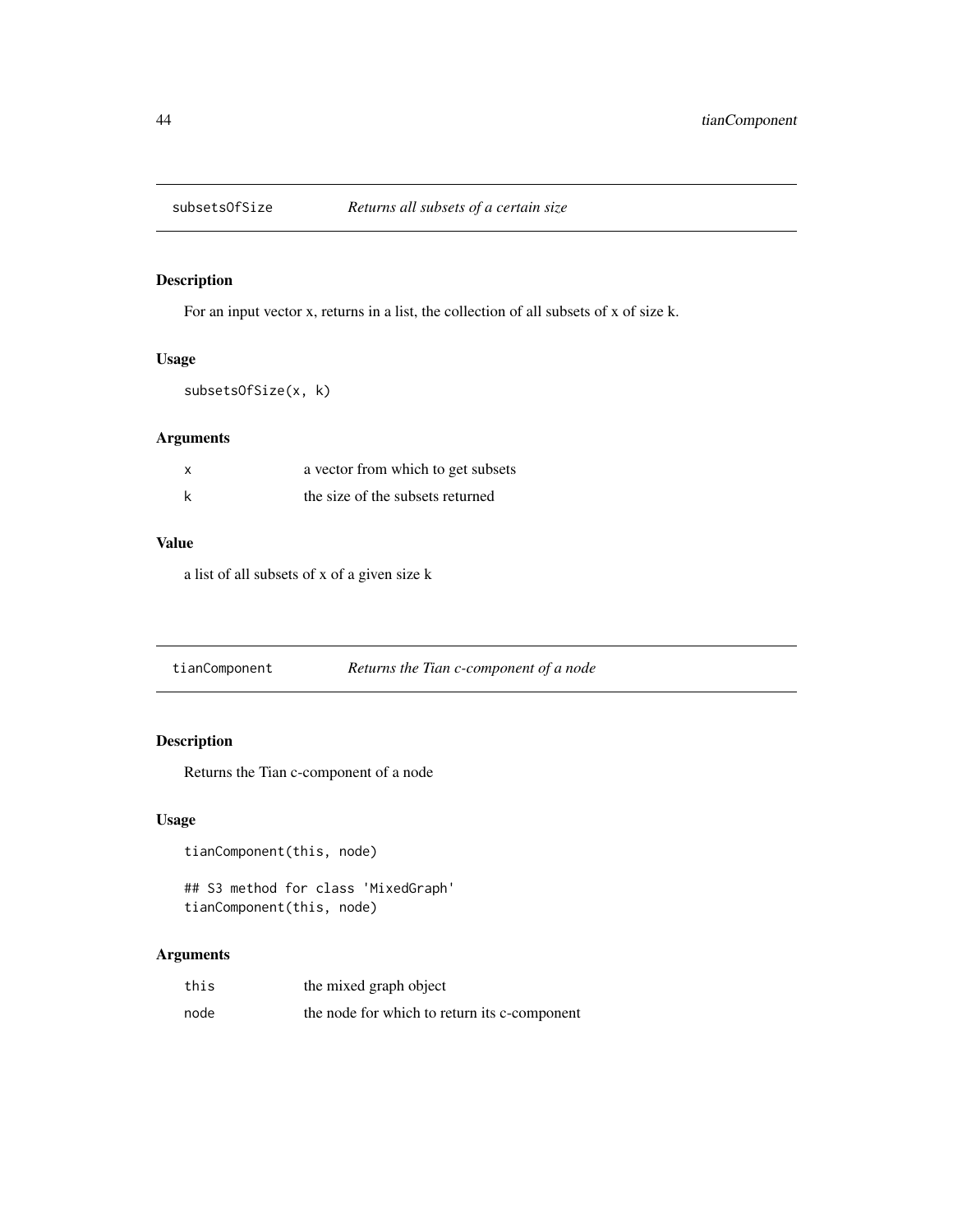<span id="page-44-1"></span><span id="page-44-0"></span>

Uses the Tian decomposition to break the mixed graph into c-components. These c-components are slightly different than those from Tian (2005) in that if they graph is not acyclic the bidirected components are combined whenever they are connected by a directed loop.

#### Usage

```
tianDecompose(this)
```
## S3 method for class 'MixedGraph' tianDecompose(this)

#### Arguments

this the mixed graph object

### References

Jin Tian. 2005. Identifying direct causal effects in linear models. In *Proceedings of the 20th national conference on Artificial intelligence - Volume 1* (AAAI'05), Anthony Cohn (Ed.), Vol. 1. AAAI Press 346-352.

tianIdentifier *Identifies components in a tian decomposition*

### Description

Creates an identification function which combines the identification functions created on a collection of c-components into a identification for the full mixed graph.

#### Usage

tianIdentifier(idFuncs, cComponents)

#### Arguments

| idFuncs     | a list of identifier functions for the c-components               |
|-------------|-------------------------------------------------------------------|
| cComponents | the c-components of the mixed graph as returned by tianDecompose. |

### Value

a new identifier function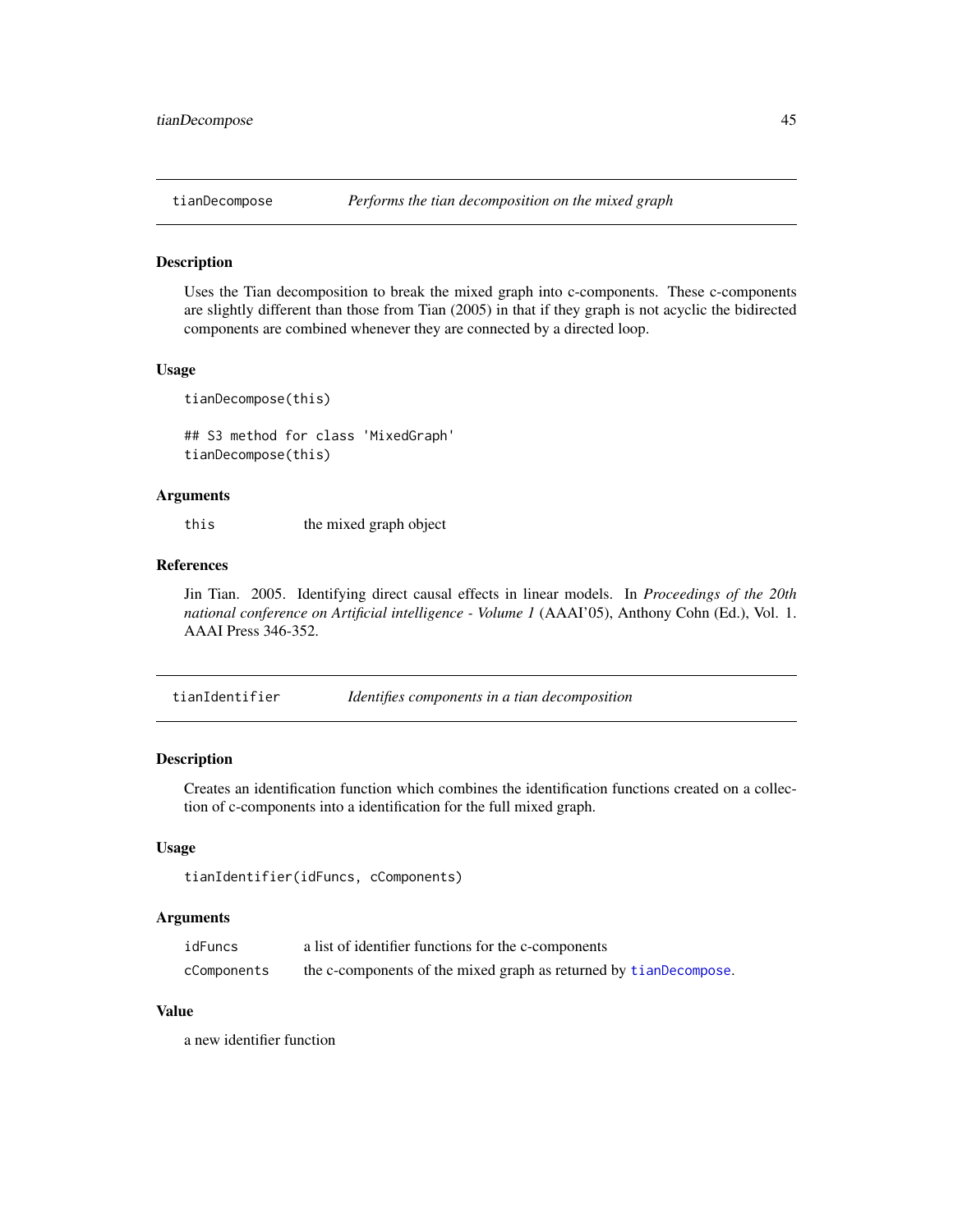<span id="page-45-0"></span>tianSigmaForComponent *Globally identify the covariance matrix of a C-component*

### Description

The Tian decomposition of a mixed graph G allows one to globally identify the covariance matrices Sigma' of special subgraphs of G called c-components. This function takes the covariance matrix Sigma corresponding to G and a collection of node sets which specify the c-component, and returns the Sigma' corresponding to the c-component.

#### Usage

```
tianSigmaForComponent(Sigma, internal, incoming, topOrder)
```
#### Arguments

| the covariance matrix for the mixed graph G                                                                                                                                                                                                                                                                                                                |
|------------------------------------------------------------------------------------------------------------------------------------------------------------------------------------------------------------------------------------------------------------------------------------------------------------------------------------------------------------|
| an integer vector corresponding to the vertices of the C-component that are in<br>the bidirected equivalence classes (if the graph is not-acyclic then these equiva-<br>lence classes must be enlarged by combining two bidirected components if there<br>are two vertices, one in each component, that are simultaneously on the same<br>directed cycle). |
| the parents of vertices in internal that are not in the set internal themselves                                                                                                                                                                                                                                                                            |
| a topological ordering of c(internal, incoming) with respect to the graph G. For<br>vertices in a strongly connected component the ordering is allowed to be arbi-<br>trary.                                                                                                                                                                               |
|                                                                                                                                                                                                                                                                                                                                                            |

#### Value

the new Sigma corresponding to the c-component

toEx *Transforms a vector of node indices in the internal rep. into external numbering*

#### Description

Transforms a vector of node indices in the internal rep. into external numbering

```
toEx(this, nodes)
## S3 method for class 'MixedGraph'
toEx(this, nodes)
```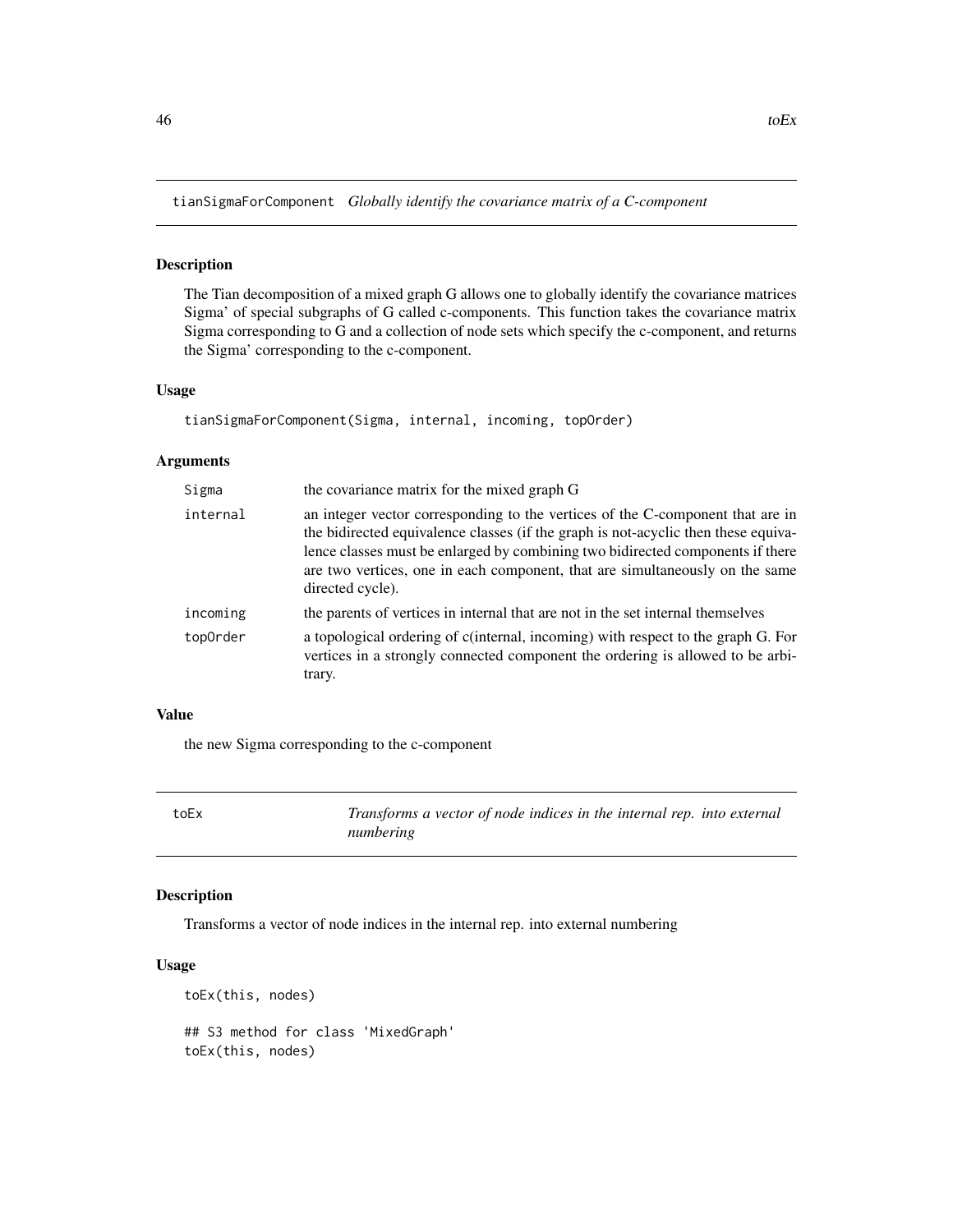#### <span id="page-46-0"></span> $t$ oIn  $47$

### Arguments

| this  | the mixed graph object |
|-------|------------------------|
| nodes | the nodes to transform |

| toIn | Transforms a vector of given node indices into their internal number- |
|------|-----------------------------------------------------------------------|
|      | ıng                                                                   |

### Description

Transforms a vector of given node indices into their internal numbering

### Usage

```
toIn(this, nodes)
```
## S3 method for class 'MixedGraph' toIn(this, nodes)

#### Arguments

| this  | the mixed graph object |
|-------|------------------------|
| nodes | the nodes to transform |

<span id="page-46-1"></span>trekSeparationIdentifyStep

*Perform one iteration of trek separation identification.*

## Description

A function that does one step through all the nodes in a mixed graph and tries to identify new edge coefficients using trek-separation as described in Weihs, Robeva, Robinson, et al. (2017).

```
trekSeparationIdentifyStep(mixedGraph, unsolvedParents, solvedParents,
  identifier, maxSubsetSize = 3)
```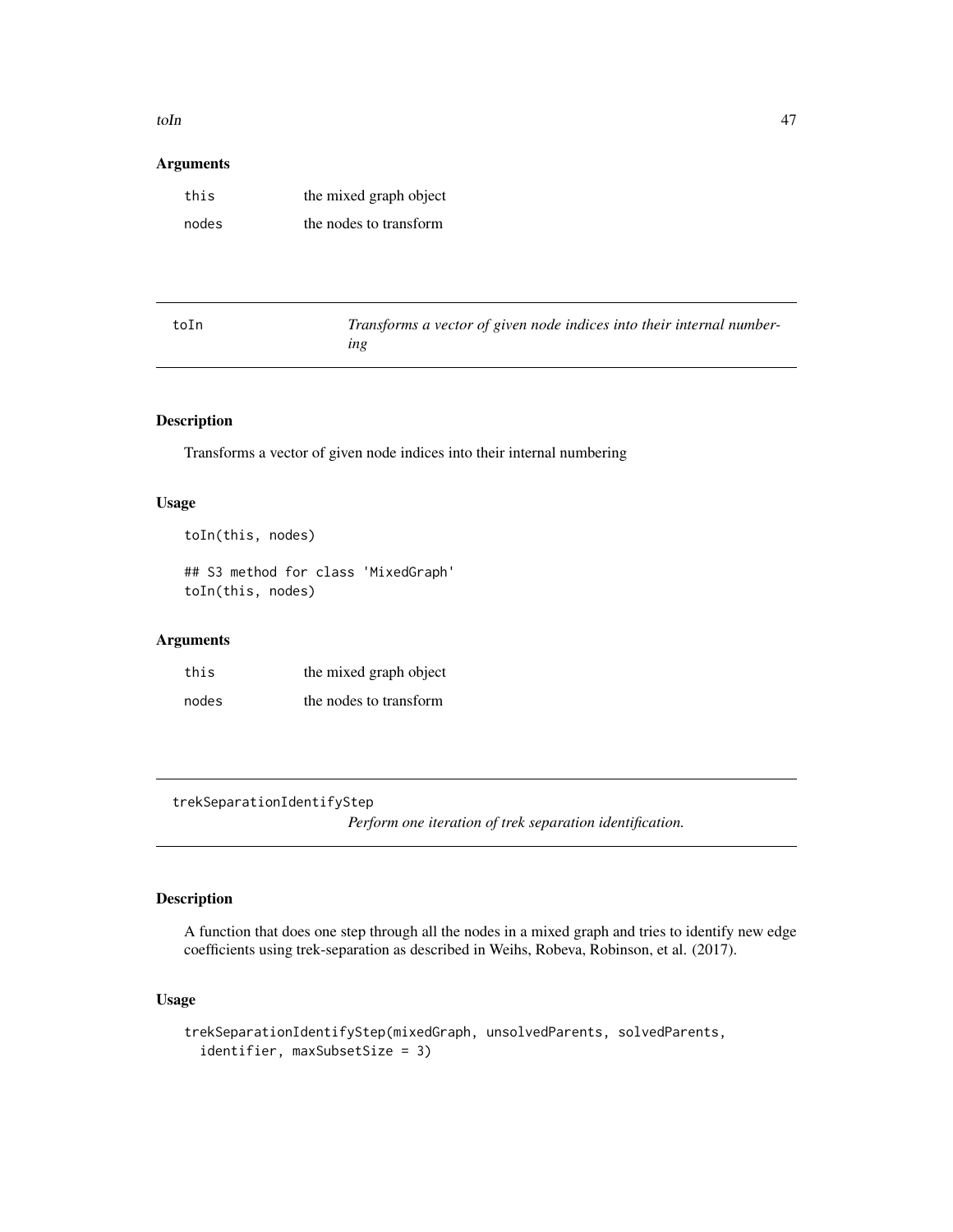### <span id="page-47-0"></span>Arguments

| a MixedGraph object representing the mixed graph.<br>unsolvedParents                                                                                                                                                                                                                                                  |
|-----------------------------------------------------------------------------------------------------------------------------------------------------------------------------------------------------------------------------------------------------------------------------------------------------------------------|
| a list whose ith index is a vector of all the parents j of i in G which for which the<br>edge <i>j</i> -> <i>i</i> is not yet known to be generically identifiable.                                                                                                                                                   |
| the complement of unsolvedParents, a list whose ith index is a vector of all<br>parents $j$ of $i$ for which the edge $i$ -> $j$ is known to be generically identifiable<br>(perhaps by other algorithms).                                                                                                            |
| an identification function that must produce the identifications corresponding to<br>those in solved parents. That is identifier should be a function taking a single<br>argument Sigma (any generically generated covariance matrix corresponding to<br>the mixed graph) and returns a list with two named arguments |
| Lambda denote the number of nodes in mixedGraph as n. Then Lambda is an<br>nxn matrix whose i,jth entry                                                                                                                                                                                                               |
| 1. equals 0 if i is not a parent of j,                                                                                                                                                                                                                                                                                |
| 2. equals NA if i is a parent of j but identifier cannot identify it gener-<br>ically,                                                                                                                                                                                                                                |
| 3. equals the (generically) unique value corresponding to the weight along<br>the edge i->j that was used to produce Sigma.                                                                                                                                                                                           |
| <b>Omega</b> just as Lambda but for the bidirected edges in the mixed graph                                                                                                                                                                                                                                           |
| such that if j is in solvedParents[[i]] we must have that Lambda[j,i] is not<br>NA.                                                                                                                                                                                                                                   |
| a positive integer which controls the maximum subset size considered in the<br>trek-separation identification algorithm. Making this parameter smaller means<br>the algorithm will be faster but less exhaustive (and hence less powerful).                                                                           |
|                                                                                                                                                                                                                                                                                                                       |

### Value

see the return of [htcIdentifyStep](#page-30-1).

| ٠ | I |
|---|---|
|---|---|

m **Trek reachable nodes**.

### Description

Like [htrFrom](#page-32-1) but for the nodes that are trek-reachable from a node

```
trFrom(this, node)
## S3 method for class 'MixedGraphFixedOrder'
trFrom(this, node)
## S3 method for class 'MixedGraph'
trFrom(this, node)
```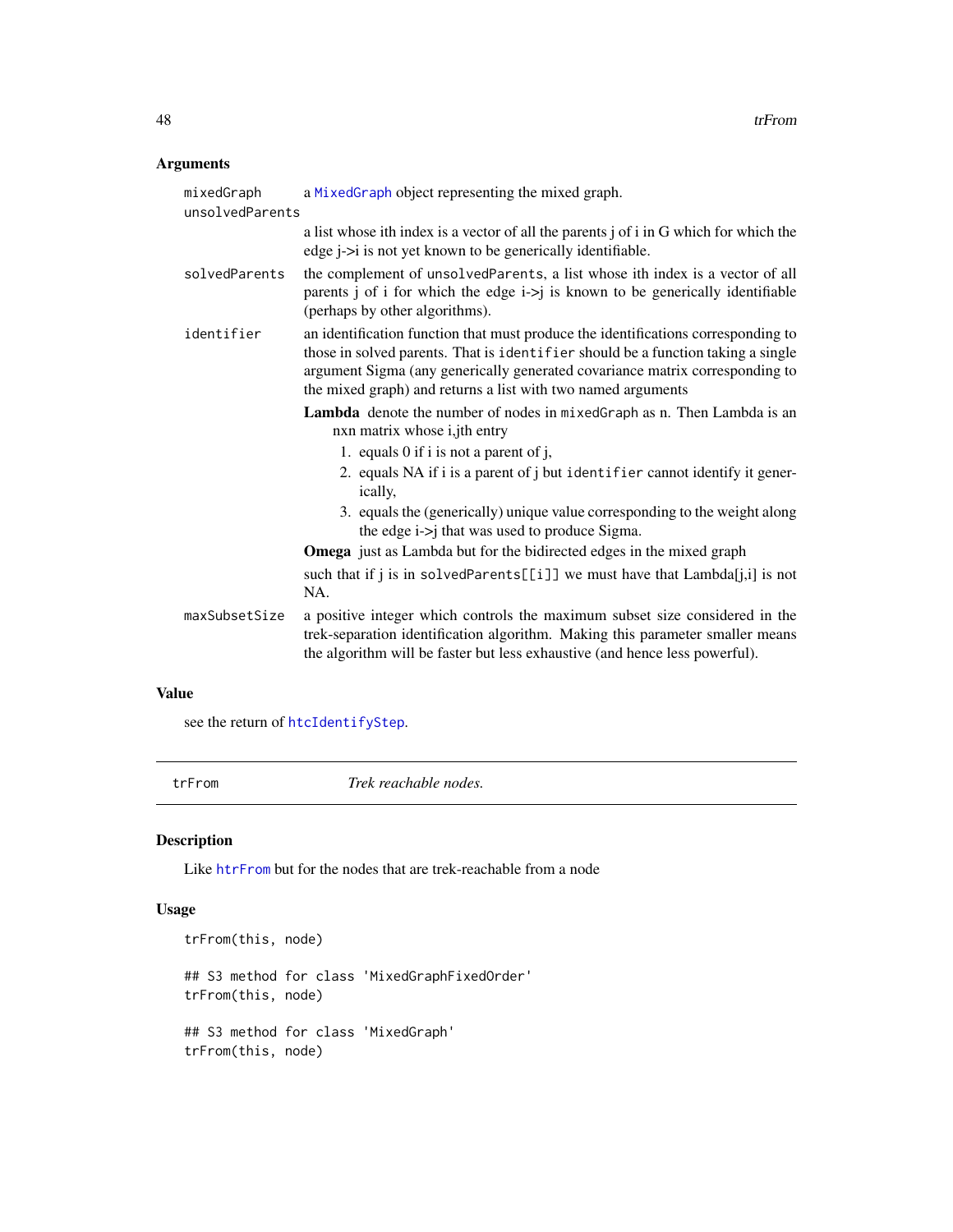### <span id="page-48-0"></span>updateEdgeCapacities 49

### Arguments

| this | the mixed graph object                            |
|------|---------------------------------------------------|
| node | the node from which to find trek-reachable nodes. |

updateEdgeCapacities *Update edge capacities.*

### Description

Update edge capacities.

### Usage

```
updateEdgeCapacities(this, edges, newCaps)
```
## S3 method for class 'FlowGraph' updateEdgeCapacities(this, edges, newCaps)

### Arguments

| this    | the flow graph object                                                                                        |
|---------|--------------------------------------------------------------------------------------------------------------|
| edges   | the vertices to update (as a 2xr matrix with ith row corresponding to the edge<br>$edges[i,1]-<>edges[i,2].$ |
| newCaps | the new capacities for the edges                                                                             |

```
updateVertexCapacities
```
*Update vertex capacities.*

### Description

Update vertex capacities.

### Usage

```
updateVertexCapacities(this, vertices, newCaps)
```

```
## S3 method for class 'FlowGraph'
updateVertexCapacities(this, vertices, newCaps)
```

| this     | the flow graph object                |
|----------|--------------------------------------|
| vertices | the vertices to update.              |
| newCaps  | the new capacities for the vertices. |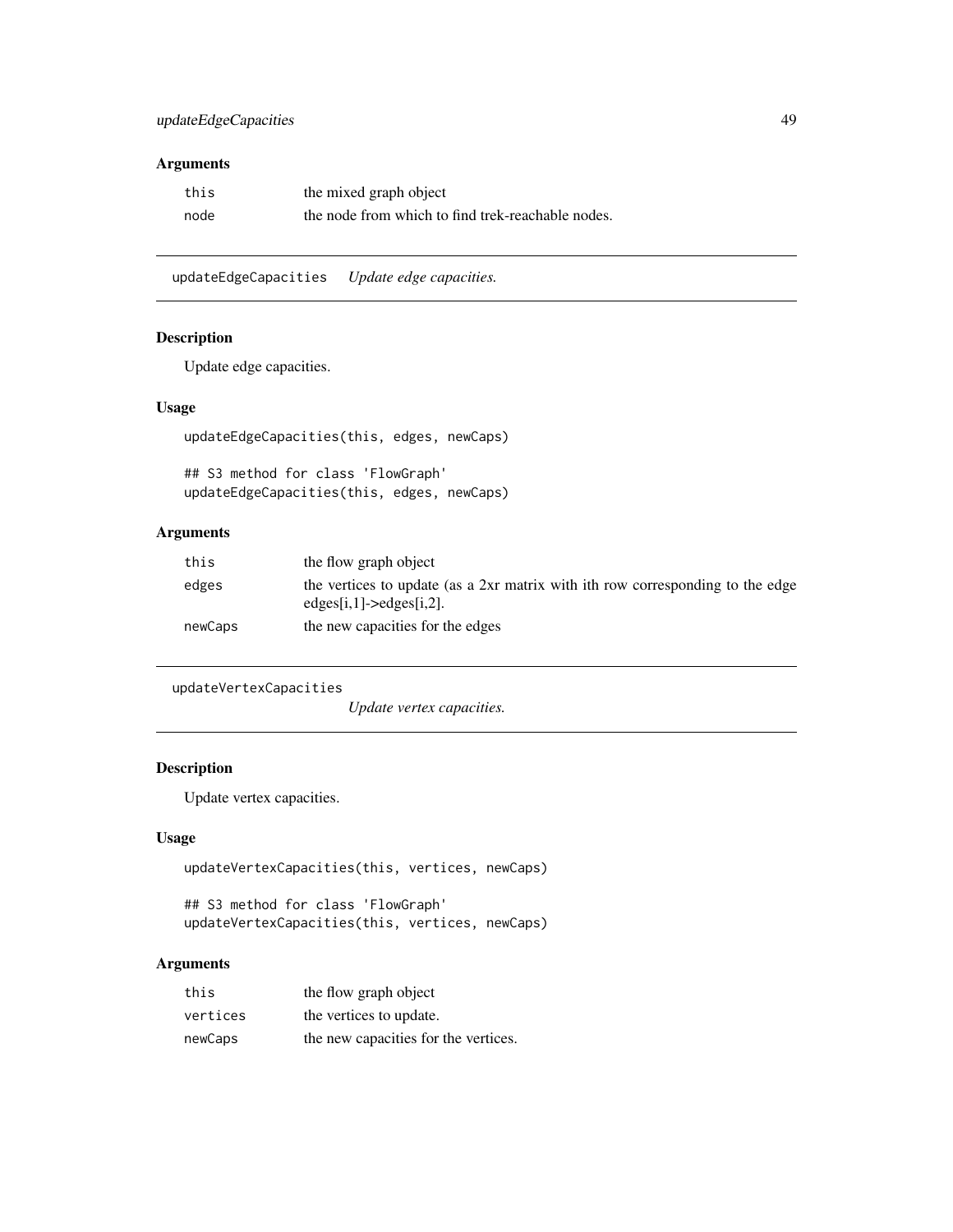<span id="page-49-0"></span>

This helper function validates that the two input matrices, L and O, are of the appropriate form to be interpreted by the other functions. In particular they should be square matrices of 1's and 0's with all 0's along their diagonals. We do not require O to be symmetric here.

### Usage

validateMatrices(L, O)

### Arguments

|     | See above description. |
|-----|------------------------|
| . റ | See above description. |

### Value

This function has no return value.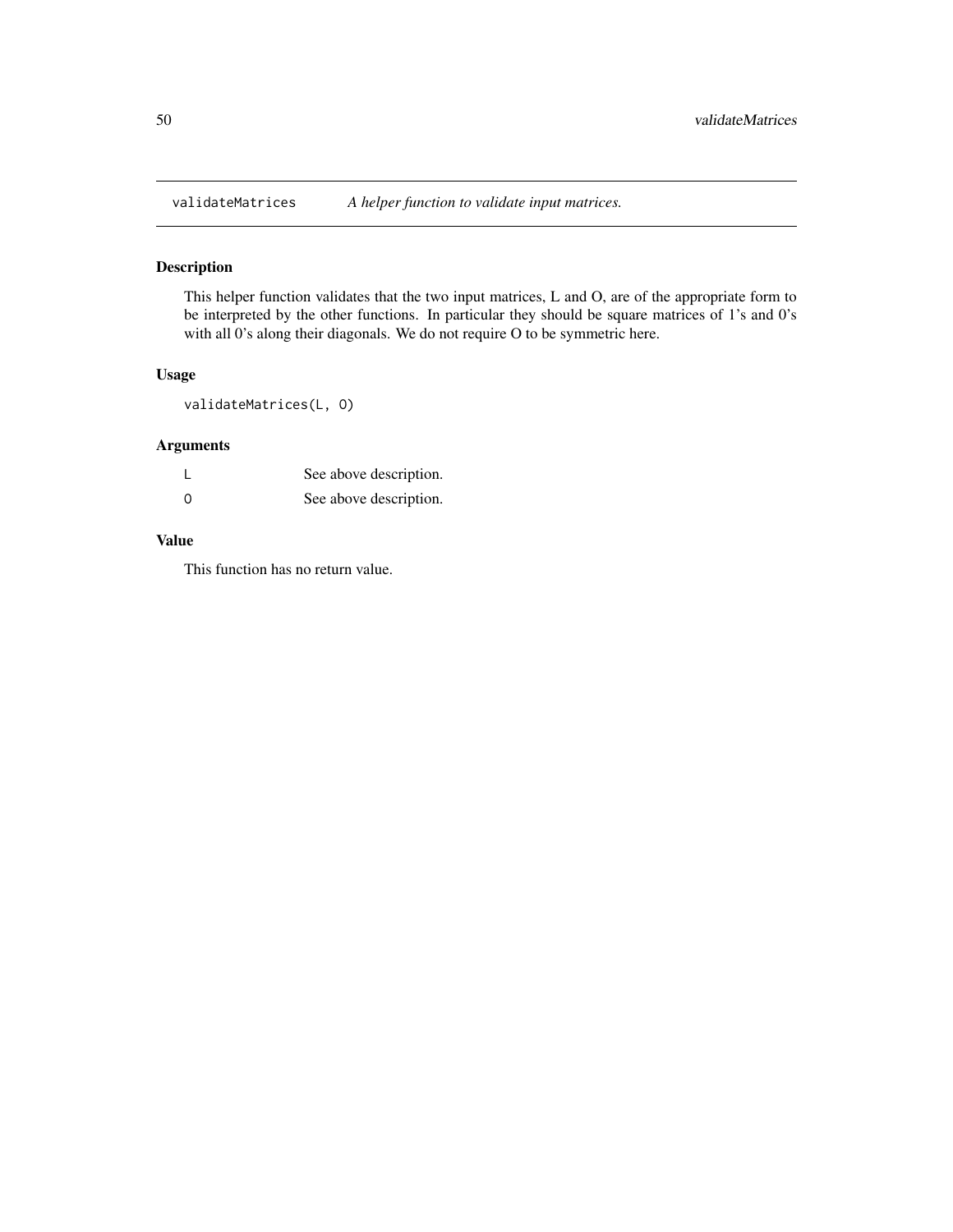# <span id="page-50-0"></span>**Index**

ancestors, [5](#page-4-0) ancestralID, [6](#page-5-0) ancestralIdentifyStep, [6](#page-5-0)

class, *[18](#page-17-0)*, *[41](#page-40-0)* createAncestralIdentifier, [7](#page-6-0) createEdgewiseIdentifier, [8](#page-7-0) createHalfTrekFlowGraph, [9](#page-8-0) createHtcIdentifier, [9](#page-8-0) createHtrGraph, [10](#page-9-0) createIdentifierBaseCase, [11](#page-10-0) createSimpleBiDirIdentifier, [11](#page-10-0) createTrekFlowGraph, [12](#page-11-0) createTrekSeparationIdentifier, [12](#page-11-0) createTrGraph, [13](#page-12-0)

descendants, [14](#page-13-0)

edgewiseID, [14](#page-13-0) edgewiseIdentifyStep, *[8](#page-7-0)*, [15](#page-14-0) edgewiseTSID, [16](#page-15-0)

flowBetween, [17](#page-16-0) FlowGraph, [17](#page-16-0)

generalGenericID, *[6](#page-5-0)*, *[15,](#page-14-0) [16](#page-15-0)*, [18,](#page-17-0) *[31](#page-30-0)*, *[40,](#page-39-0) [41](#page-40-0)* getAncestors, [19](#page-18-0) getDescendants, [19](#page-18-0) getHalfTrekSystem, [20](#page-19-0) getMaxFlow, [20](#page-19-0) getMixedCompForNode, [21](#page-20-0) getParents, [22](#page-21-0) getSiblings, [22](#page-21-0) getTrekSystem, [23](#page-22-0) graphID, [23,](#page-22-0) *[35,](#page-34-0) [36](#page-35-0)* graphID.ancestralID, *[6](#page-5-0)*, [25](#page-24-0) graphID.decompose, [26](#page-25-0) graphID.genericID, [27](#page-26-0) graphID.globalID, [27,](#page-26-0) *[41](#page-40-0)* graphID.htcID, [28,](#page-27-0) *[30](#page-29-0)* graphID.main, [29](#page-28-0)

graphID.nonHtcID, [30,](#page-29-0) *[41](#page-40-0)*

htcID, [30](#page-29-0) htcIdentifyStep, *[9](#page-8-0)*, *[16](#page-15-0)*, *[18,](#page-17-0) [19](#page-18-0)*, [31,](#page-30-0) *[41](#page-40-0)*, *[48](#page-47-0)* htr, [32](#page-31-0) htrFrom, [33,](#page-32-0) *[48](#page-47-0)*

inducedSubgraph, [33](#page-32-0) invisible, *[40](#page-39-0)* isSibling, [34](#page-33-0)

### L, [34](#page-33-0)

MixedGraph, *[6,](#page-5-0) [7](#page-6-0)*, *[14](#page-13-0)[–16](#page-15-0)*, *[18](#page-17-0)*, *[31](#page-30-0)*, [35,](#page-34-0) *[41](#page-40-0)*, *[48](#page-47-0)* MixedGraphFixedOrder, [36](#page-35-0) mixedGraphHasSimpleNumbering, [36](#page-35-0)

nodes, [37](#page-36-0) numNodes, [37](#page-36-0)

### O, [38](#page-37-0)

parents, [38](#page-37-0) plot.MixedGraph, [39](#page-38-0) plotMixedGraph, [39](#page-38-0) print.GenericIDResult, [40](#page-39-0) print.SEMIDResult, [40](#page-39-0)

SEMID *(*SEMID-package*)*, [3](#page-2-0) semID, *[3](#page-2-0)*, *[23](#page-22-0)*, *[40](#page-39-0)*, [41](#page-40-0) SEMID-package, [3](#page-2-0) siblings, [42](#page-41-0) stronglyConnectedComponent, [43](#page-42-0) stronglyConnectedComponents, [43](#page-42-0) subsetsOfSize, [44](#page-43-0)

tianComponent, [44](#page-43-0) tianDecompose, *[8](#page-7-0)*, *[45](#page-44-0)*, [45](#page-44-0) tianIdentifier, [45](#page-44-0) tianSigmaForComponent, [46](#page-45-0) toEx, [46](#page-45-0)